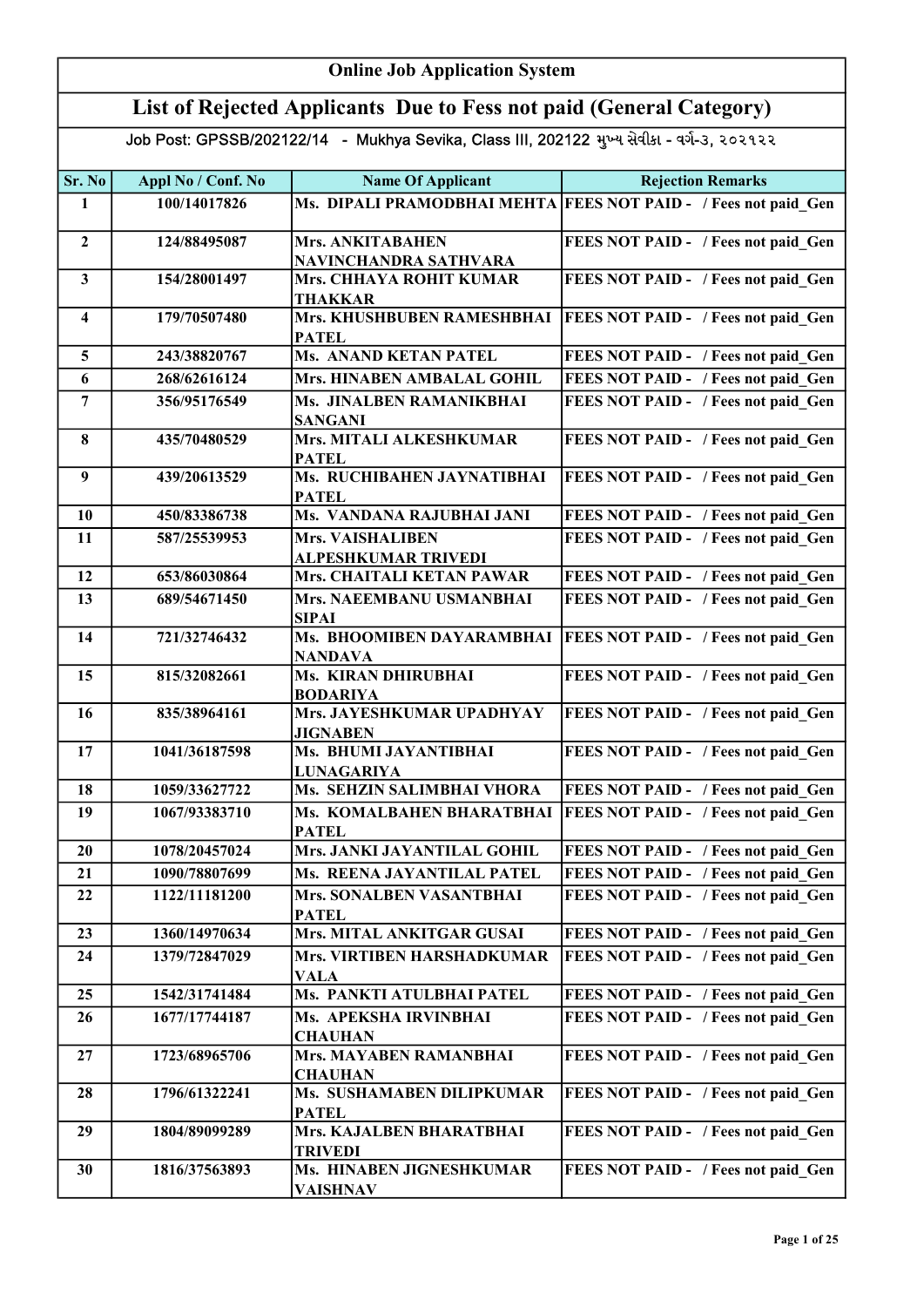|    | <b>Online Job Application System</b>                                                       |                                                                |                                            |  |
|----|--------------------------------------------------------------------------------------------|----------------------------------------------------------------|--------------------------------------------|--|
|    | List of Rejected Applicants Due to Fess not paid (General Category)                        |                                                                |                                            |  |
|    | Job Post: GPSSB/202122/14 - Mukhya Sevika, Class III, 202122 મુખ્ય સેવીકા - વર્ગ-૩, ૨૦૨૧૨૨ |                                                                |                                            |  |
|    |                                                                                            |                                                                |                                            |  |
| 31 | 1832/13644578                                                                              | <b>Ms. MOLLY SHIRISHBHAI</b><br><b>CHRISTIAN</b>               | FEES NOT PAID - / Fees not paid_Gen        |  |
| 32 | 1891/61971315                                                                              | Ms. SUMITRABEN BHARATBHAI<br><b>PAGI</b>                       | FEES NOT PAID - / Fees not paid Gen        |  |
| 33 | 1903/79378910                                                                              | Mrs. HASTI MAHESHBHAI JOSHI                                    | FEES NOT PAID - / Fees not paid Gen        |  |
| 34 | 2099/94155383                                                                              | Dr. DHARATIBEN<br><b>SHARADCHANDRA JANI</b>                    | FEES NOT PAID - / Fees not paid Gen        |  |
| 35 | 2199/61438688                                                                              | Mrs. CHANDNI ANILBHAI BHUVA                                    | FEES NOT PAID - / Fees not paid Gen        |  |
| 36 | 2322/52015456                                                                              | Mrs. KINJAL LAXMANSINH<br><b>CHAUHAN</b>                       | FEES NOT PAID - / Fees not paid Gen        |  |
| 37 | 2344/60014223                                                                              | <b>Mrs. PRIYANKA</b>                                           | <b>FEES NOT PAID - / Fees not paid_Gen</b> |  |
| 38 | 2391/91718462                                                                              | RAMESHCHANDRA JOSHI<br>Ms. BHAVNA RAMKEVALBHAI                 | FEES NOT PAID - / Fees not paid_Gen        |  |
| 39 | 2410/76391481                                                                              | <b>BHARATI</b><br>Ms. DHANSHRIBEN MOHANBHAI                    | FEES NOT PAID - / Fees not paid_Gen        |  |
|    |                                                                                            | <b>KHAIRAT</b><br><b>Mrs. NIMISHABEN DILIPBHAI</b>             |                                            |  |
| 40 | 2428/44806518                                                                              | <b>PARMAR</b>                                                  | FEES NOT PAID - / Fees not paid_Gen        |  |
| 41 | 2435/16745947                                                                              | Ms. NILU HIMMATSINH BHATI                                      | FEES NOT PAID - / Fees not paid Gen        |  |
| 42 | 2521/90802219                                                                              | Ms. DARSHNA DINESHBHAI<br><b>PARMAR</b>                        | FEES NOT PAID - / Fees not paid Gen        |  |
| 43 | 2586/50169859                                                                              | Mrs. RITA AVINASH SOLANKI                                      | FEES NOT PAID - / Fees not paid Gen        |  |
| 44 | 2598/29060004                                                                              | Ms. JIGNABA HARESHKUMAR<br><b>JADAV</b>                        | FEES NOT PAID - / Fees not paid Gen        |  |
| 45 | 2666/31244257                                                                              | Mrs. POOJA AMARSINH RAJPUT                                     | FEES NOT PAID - / Fees not paid Gen        |  |
| 46 | 2704/59672558                                                                              | Ms. SEJALBEN KIRANKUMAR<br><b>BAROT</b>                        | FEES NOT PAID - / Fees not paid Gen        |  |
| 47 | 2719/26184657                                                                              | Ms. HETAL JAYESHBHAI VYAS                                      | FEES NOT PAID - / Fees not paid Gen        |  |
| 48 | 2796/59119065                                                                              | Ms. NIRALI POPATBHAI<br><b>NAGARIYA</b>                        | FEES NOT PAID - / Fees not paid Gen        |  |
| 49 | 2801/48507951                                                                              | Ms. JANKIBEN RAJESHBHAI<br><b>KAVATHIYA</b>                    | FEES NOT PAID - / Fees not paid Gen        |  |
| 50 | 2861/33401531                                                                              | Mrs. HARSHABEN CHIMANBHAI<br><b>PARMAR</b>                     | FEES NOT PAID - / Fees not paid Gen        |  |
| 51 | 2996/34702125                                                                              | Ms. RAVINABEN                                                  | FEES NOT PAID - / Fees not paid Gen        |  |
| 52 | 3058/63751894                                                                              | HASAMUKHBHAI PATEL<br>Ms. HEENABEN HASMUKHBHAI<br><b>PATEL</b> | FEES NOT PAID - / Fees not paid Gen        |  |
| 53 | 3094/19364023                                                                              | Ms. RINKUBEN DILIPBHAI SHAH                                    | FEES NOT PAID - / Fees not paid Gen        |  |
| 54 | 3192/73897908                                                                              | Ms. PRITI KANTILAL PATEL                                       | FEES NOT PAID - / Fees not paid Gen        |  |
| 55 | 3196/59941774                                                                              | Mrs. KAJALBEN BHARATBHAI                                       | FEES NOT PAID - / Fees not paid Gen        |  |
|    |                                                                                            | <b>TRIVEDI</b>                                                 |                                            |  |
| 56 | 3311/24343712                                                                              | Ms. JINALBEN CHANDUBHAI<br><b>PATEL</b>                        | FEES NOT PAID - / Fees not paid Gen        |  |
| 57 | 3323/74129884                                                                              | Ms. JAYSHRIBEN ASHVINBHAI<br><b>PATEL</b>                      | FEES NOT PAID - / Fees not paid Gen        |  |
| 58 | 3334/74754405                                                                              | Ms. RAVINABEN<br>HASAMUKHBHAI PATEL                            | FEES NOT PAID - / Fees not paid Gen        |  |
| 59 | 3507/57387450                                                                              | Mrs. REKHABEN BABUJI THAKOR                                    | <b>FEES NOT PAID - / Fees not paid Gen</b> |  |
| 60 | 3651/70445798                                                                              | Ms. JAIMINIBEN JIGNESHKUMAR                                    | FEES NOT PAID - / Fees not paid Gen        |  |
| 61 | 3910/31410303                                                                              | <b>PATEL</b><br>Mrs. ARPITA RANJITSINH RANA                    | FEES NOT PAID - / Fees not paid Gen        |  |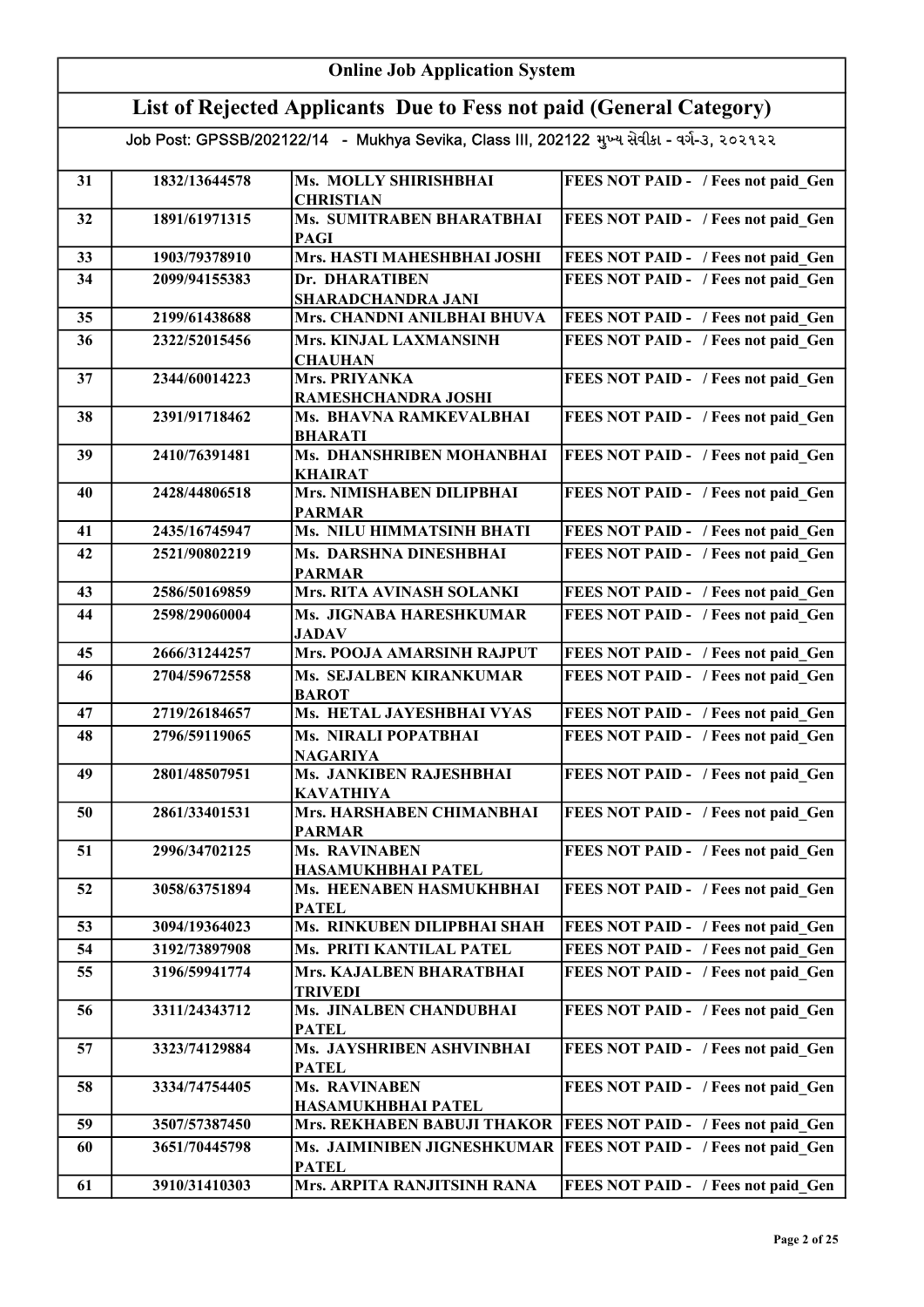|    | <b>Online Job Application System</b>                                |                                                                                            |                                                                   |  |
|----|---------------------------------------------------------------------|--------------------------------------------------------------------------------------------|-------------------------------------------------------------------|--|
|    | List of Rejected Applicants Due to Fess not paid (General Category) |                                                                                            |                                                                   |  |
|    |                                                                     | Job Post: GPSSB/202122/14 - Mukhya Sevika, Class III, 202122 મુખ્ય સેવીકા - વર્ગ-૩, ૨૦૨૧૨૨ |                                                                   |  |
| 62 | 3918/78102791                                                       | Ms. HEENA HIMMATBHAI<br><b>VITTHLANI</b>                                                   | FEES NOT PAID - / Fees not paid Gen                               |  |
| 63 | 3977/19136438                                                       | <b>Mrs. ALKABEN BAIJUKUMAR</b><br><b>SHUKLA</b>                                            | FEES NOT PAID - / Fees not paid Gen                               |  |
| 64 | 4051/40503194                                                       |                                                                                            | Ms. ASHABAHEN VINUBHAI ZALA   FEES NOT PAID - / Fees not paid Gen |  |
| 65 | 4060/66193370                                                       | Ms. HEENA HIMMATBHAI<br><b>VITTHLANI</b>                                                   | FEES NOT PAID - / Fees not paid Gen                               |  |
| 66 | 4081/19193689                                                       | Mrs. NEHA AMITKUMAR PATEL                                                                  | FEES NOT PAID - / Fees not paid Gen                               |  |
| 67 | 4114/65413187                                                       | Mrs. APEKSHABEN JAYRAJSINH<br><b>PESHRANA</b>                                              | FEES NOT PAID - / Fees not paid Gen                               |  |
| 68 | 4205/49316413                                                       | Mrs. AAYUSHI MAHENDRA BHAI<br><b>KAHAR</b>                                                 | FEES NOT PAID - / Fees not paid Gen                               |  |
| 69 | 4320/57169214                                                       | Mrs. GAYATRI BEN POPATLAL<br><b>GOR</b>                                                    | FEES NOT PAID - / Fees not paid Gen                               |  |
| 70 | 4321/11664005                                                       | Mrs. BHUMIKABEN<br><b>MAHIPALSINH SOLANKI</b>                                              | FEES NOT PAID - / Fees not paid Gen                               |  |
| 71 | 4323/22473270                                                       | <b>Mrs. DAXABEN NARANBHAI</b><br><b>MAKVANA</b>                                            | FEES NOT PAID - / Fees not paid_Gen                               |  |
| 72 | 4336/98885257                                                       | Ms. PRACHIBEN SANJAYBHAI<br><b>MORE</b>                                                    | FEES NOT PAID - / Fees not paid_Gen                               |  |
| 73 | 4385/47804063                                                       | <b>Mrs. DAXA MRUGESHKUMAR</b><br><b>BHAVSAR</b>                                            | FEES NOT PAID - / Fees not paid_Gen                               |  |
| 74 | 4472/13501331                                                       | Ms. DIVYAKUMARI SARTANSINH<br><b>PARMAR</b>                                                | FEES NOT PAID - / Fees not paid_Gen                               |  |
| 75 | 4583/34099181                                                       | Ms. PAYALBEN PRAVINCHANDRA<br><b>SONI</b>                                                  | <b>FEES NOT PAID - / Fees not paid Gen</b>                        |  |
| 76 | 4658/22788118                                                       | Ms. KINJAL KESHUBHAI<br><b>DOBARIYA</b>                                                    | FEES NOT PAID - / Fees not paid_Gen                               |  |
| 77 | 4902/94025230                                                       | Mrs. AMITABEN RAMJIBHAI<br><b>SOLANKI</b>                                                  | FEES NOT PAID - / Fees not paid Gen                               |  |
| 78 | 5026/50105337                                                       | Mrs. HETAL JAYANTILAL<br><b>TATAMIYA</b>                                                   | FEES NOT PAID - / Fees not paid Gen                               |  |
| 79 | 5221/36142914                                                       | Dr. MEENABEN LALJIBHAI<br><b>CHANDARANA</b>                                                | FEES NOT PAID - / Fees not paid Gen                               |  |
| 80 | 5322/54727606                                                       | Ms. HINABEN MAHENDRABHAI<br><b>GHODADRA</b>                                                | FEES NOT PAID - / Fees not paid Gen                               |  |
| 81 | 5339/78171978                                                       | Ms. SAMIHABANU NASIRHUSHEN<br><b>SHAIKH</b>                                                | <b>FEES NOT PAID - / Fees not paid_Gen</b>                        |  |
| 82 | 5493/37263688                                                       | Ms. AYUSHI JIGNESHBHAI<br><b>BELANI</b>                                                    | FEES NOT PAID - / Fees not paid_Gen                               |  |
| 83 | 5611/87943886                                                       | Mrs. TRUPTI PIYUSHKUMAR<br><b>PATEL</b>                                                    | FEES NOT PAID - / Fees not paid_Gen                               |  |
| 84 | 5643/76790694                                                       | Mrs. KRUSHNABA SURAJSINH<br><b>DABHI</b>                                                   | FEES NOT PAID - / Fees not paid_Gen                               |  |
| 85 | 5733/88516752                                                       | Ms. RIMPU KUMARI MADAN<br><b>SINGH YADAV</b>                                               | FEES NOT PAID - / Fees not paid_Gen                               |  |
| 86 | 5763/38123098                                                       | <b>Mrs. RUPALIBEN MANISH BHAI</b><br><b>DAVE</b>                                           | FEES NOT PAID - / Fees not paid_Gen                               |  |
| 87 | 5766/31396152                                                       | Ms. SUMANBAHEN KHATUBHAI<br><b>PATELIYA</b>                                                | FEES NOT PAID - / Fees not paid_Gen                               |  |
| 88 | 6016/68343202                                                       | Ms. KINJALBEN BHARGAVGIRI<br><b>GOSAI</b>                                                  | FEES NOT PAID - / Fees not paid_Gen                               |  |
| 89 | 6138/91258677                                                       | Mrs. TRUPTIBA ARJUNSINH                                                                    | FEES NOT PAID - / Fees not paid Gen                               |  |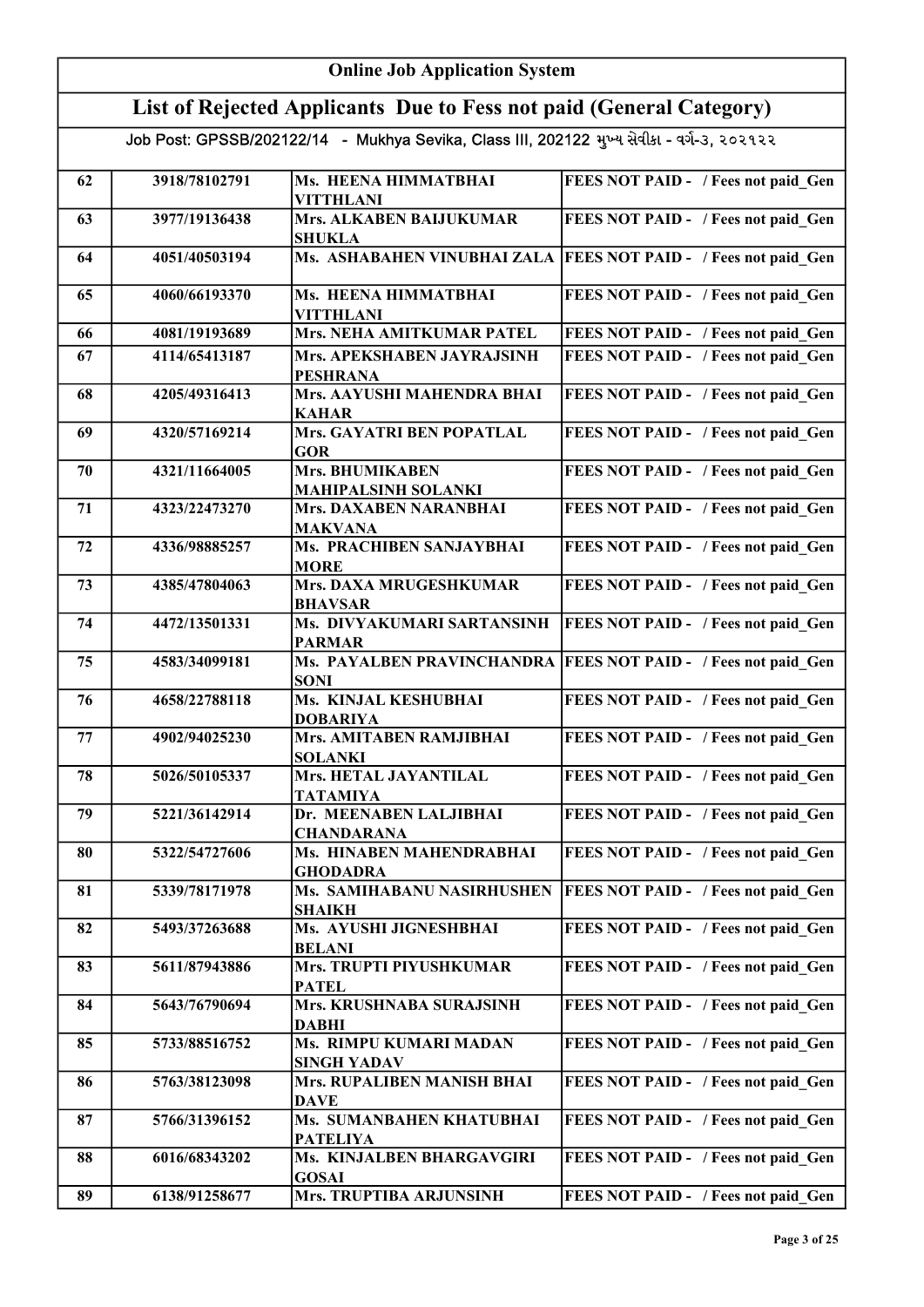| <b>Online Job Application System</b> |                                                                                            |                                               |                                                                  |  |
|--------------------------------------|--------------------------------------------------------------------------------------------|-----------------------------------------------|------------------------------------------------------------------|--|
|                                      | List of Rejected Applicants Due to Fess not paid (General Category)                        |                                               |                                                                  |  |
|                                      | Job Post: GPSSB/202122/14 - Mukhya Sevika, Class III, 202122 મુખ્ય સેવીકા - વર્ગ-૩, ૨૦૨૧૨૨ |                                               |                                                                  |  |
| 90                                   | 6289/77861350                                                                              | <b>KURESHI</b>                                | Mrs. RAHEMATBANU SOHILMIYA   FEES NOT PAID - / Fees not paid Gen |  |
| 91                                   | 6333/34737031                                                                              | Mrs. JIGNISHABEN DINESHBHAI<br><b>PANCHAL</b> | FEES NOT PAID - / Fees not paid Gen                              |  |
| 92                                   | 6338/98234991                                                                              | Ms. NEHA ASHWINBHAI RAJPUT                    | FEES NOT PAID - / Fees not paid Gen                              |  |
| 93                                   | 6373/53805687                                                                              | Ms. FORAM JAYANTILAL<br><b>RAJGOR</b>         | FEES NOT PAID - / Fees not paid Gen                              |  |
| 94                                   | 6378/23002662                                                                              | Mrs. SHANTIBEN RANABHAI<br><b>ODEDARA</b>     | FEES NOT PAID - / Fees not paid Gen                              |  |
| 95                                   | 6644/64208909                                                                              | Ms. ZOHRA SAGID ALI KHAN<br><b>KHAN</b>       | FEES NOT PAID - / Fees not paid Gen                              |  |
| 96                                   | 6659/46709022                                                                              | Ms. SHRADDHA RASIKBHAI<br><b>MEHTA</b>        | FEES NOT PAID - / Fees not paid Gen                              |  |
| 97                                   | 6885/27929744                                                                              | Ms. NAZMA MUNIRBHAI SOMRA                     | FEES NOT PAID - / Fees not paid Gen                              |  |
| 98                                   | 6948/32303097                                                                              | Mrs. PRIYANKA ASHOKBHAI<br><b>JADAV</b>       | FEES NOT PAID - / Fees not paid Gen                              |  |
| 99                                   | 7024/44686389                                                                              | <b>Mrs. KRISHNABEN</b><br>HARISCHANDRA RAVAL  | FEES NOT PAID - / Fees not paid_Gen                              |  |
| 100                                  | 7086/95126529                                                                              | Ms. RADHA SANJAY PAL                          | FEES NOT PAID - / Fees not paid Gen                              |  |
| 101                                  | 7197/59913163                                                                              | Mrs. ANKITA KISHORKUMAR<br><b>VINCHHI</b>     | FEES NOT PAID - / Fees not paid Gen                              |  |
| 102                                  | 7275/21702925                                                                              | Ms. HETALBEN RAMESHBHAI<br><b>KASAVALA</b>    | FEES NOT PAID - / Fees not paid Gen                              |  |
| 103                                  | 7283/35691090                                                                              | Ms. KINJALBEN JASVANTBHAI<br><b>PATEL</b>     | FEES NOT PAID - / Fees not paid Gen                              |  |
| 104                                  | 7346/44158965                                                                              | Ms. TAHESINBANU<br><b>MAHEMUDKHAN MALEK</b>   | FEES NOT PAID - / Fees not paid Gen                              |  |
| 105                                  | 7415/10215606                                                                              | Ms. KHYATI MAHENDRAKUMAR<br><b>VAGADIYA</b>   | FEES NOT PAID - / Fees not paid Gen                              |  |
| 106                                  | 7434/62331658                                                                              | Ms. PAYALBEN DILIPSINH<br><b>PARMAR</b>       | FEES NOT PAID - / Fees not paid Gen                              |  |
| 107                                  | 7440/42977087                                                                              | Ms. NITABEN VISHAL BHAI<br><b>PATEL</b>       | FEES NOT PAID - / Fees not paid_Gen                              |  |
| 108                                  | 7470/48256511                                                                              | Mrs. JIGNASHABEN SUNILBHAI<br><b>PANDYA</b>   | FEES NOT PAID - / Fees not paid_Gen                              |  |
| 109                                  | 7538/83697893                                                                              | Mrs. ASMATJAHAN<br><b>INAYATHUSEN SAIYED</b>  | FEES NOT PAID - / Fees not paid Gen                              |  |
| 110                                  | 7734/36689181                                                                              | Ms. URMILABA MAHAVIRSINH<br>ZALA              | FEES NOT PAID - / Fees not paid_Gen                              |  |
| 111                                  | 7926/75003738                                                                              | Ms. PRIYANKA ASHVINKUMAR<br><b>RAVAL</b>      | FEES NOT PAID - / Fees not paid Gen                              |  |
| 112                                  | 8044/66732305                                                                              | Ms. JIYA JAYESH PATEL                         | FEES NOT PAID - / Fees not paid Gen                              |  |
| 113                                  | 8051/71532525                                                                              | Mrs. KAJALBEN NATHABHAI<br><b>BAGTHARIYA</b>  | FEES NOT PAID - / Fees not paid Gen                              |  |
| 114                                  | 8129/32473942                                                                              | Mrs. HEMANGINIBEN HARISINH<br><b>VASADIYA</b> | FEES NOT PAID - / Fees not paid Gen                              |  |
| 115                                  | 8201/44476551                                                                              | Mrs. SUSHILABEN SANDIPKUMAR<br><b>PATEL</b>   | FEES NOT PAID - / Fees not paid Gen                              |  |
| 116                                  | 8302/95286392                                                                              | Ms. KAVITA TEJASBHAI BHATT                    | FEES NOT PAID - / Fees not paid_Gen                              |  |
| 117                                  | 8388/82031899                                                                              | Ms. KRINAL KANAIYALAL<br><b>UPADHYAY</b>      | FEES NOT PAID - / Fees not paid_Gen                              |  |
| 118                                  | 8857/69370262                                                                              | Ms. MAHIMA MANISHKUMAR<br><b>KAKA</b>         | FEES NOT PAID - / Fees not paid Gen                              |  |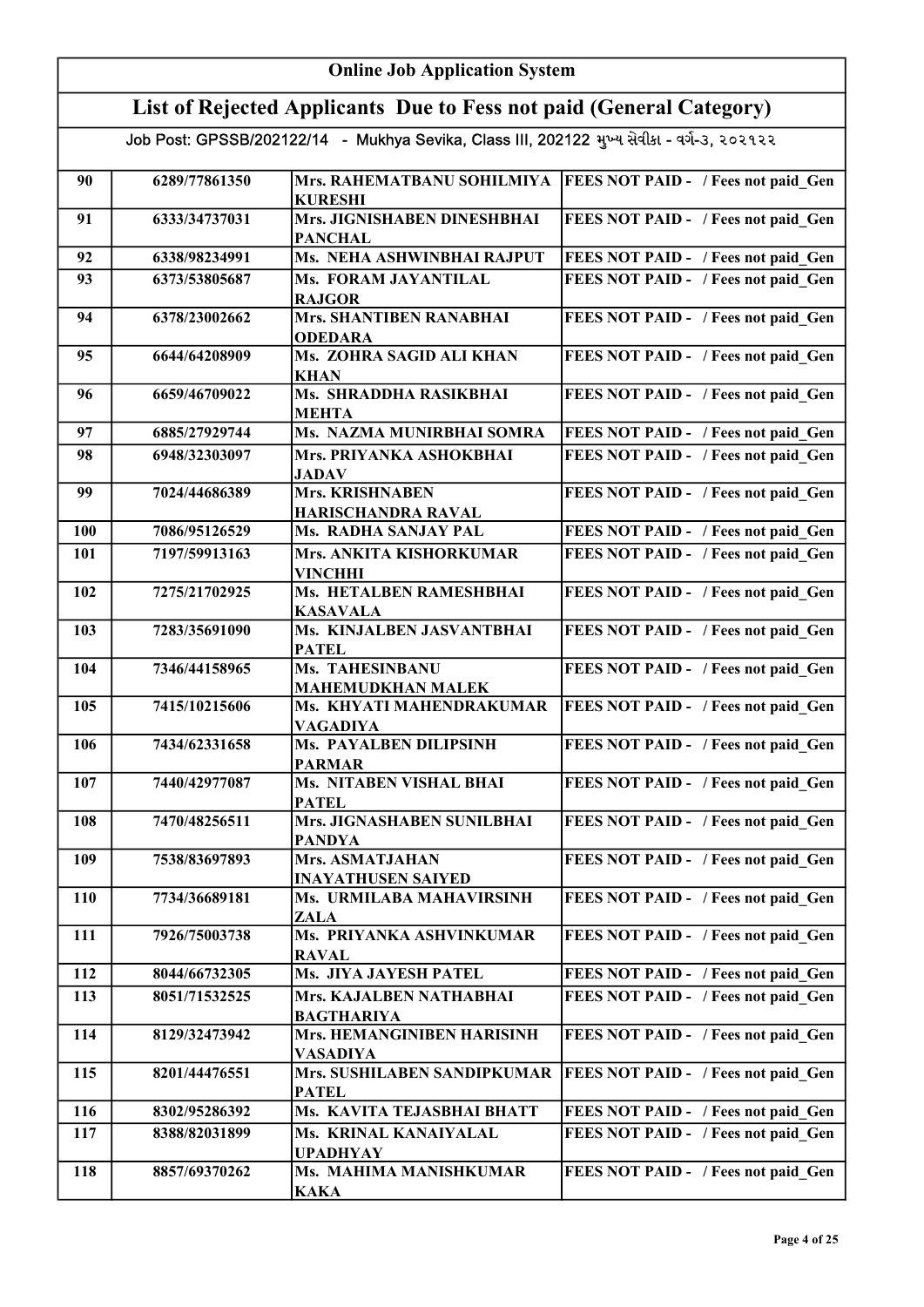|     | <b>Online Job Application System</b>                                                       |                                                    |                                                                    |  |
|-----|--------------------------------------------------------------------------------------------|----------------------------------------------------|--------------------------------------------------------------------|--|
|     | List of Rejected Applicants Due to Fess not paid (General Category)                        |                                                    |                                                                    |  |
|     | Job Post: GPSSB/202122/14 - Mukhya Sevika, Class III, 202122 મુખ્ય સેવીકા - વર્ગ-૩, ૨૦૨૧૨૨ |                                                    |                                                                    |  |
| 119 | 8871/30226921                                                                              | Ms. MAKSUDA AHAMAD HAJI<br><b>MATHAKIYA</b>        | FEES NOT PAID - / Fees not paid Gen                                |  |
| 120 | 9199/73332357                                                                              | Mrs. BHAVNABEN<br>VIRENDRABHAI PRAJAPATI           | FEES NOT PAID - / Fees not paid_Gen                                |  |
| 121 | 9207/46841634                                                                              | <b>Mrs. HEMANGIBEN</b><br>VISHNUPRASAD RAVAL       | FEES NOT PAID - / Fees not paid Gen                                |  |
| 122 | 9354/98764015                                                                              | Ms. VILASBAHEN VARVAJI ZALA                        | FEES NOT PAID - / Fees not paid Gen                                |  |
| 123 | 9408/43780180                                                                              | Mrs. NEHA HITESHKUMAR<br><b>PANDIT</b>             | FEES NOT PAID - / Fees not paid Gen                                |  |
| 124 | 9719/54561999                                                                              | <b>Mrs. MAYURIBAHEN</b><br>HARESHBHAI ABHANI       | FEES NOT PAID - / Fees not paid Gen                                |  |
| 125 | 9797/38403226                                                                              | Mrs. MEENABEN FULSINH SODHA                        | <b>FEES NOT PAID - / Fees not paid Gen</b>                         |  |
| 126 | 9886/54633354                                                                              | Ms. ANCHALSINH RAMSINH<br><b>RAJPUT</b>            | FEES NOT PAID - / Fees not paid Gen                                |  |
| 127 | 9943/66659392                                                                              | <b>Mrs. NISHABEN KESHABHAI</b><br><b>PRAJAPATI</b> | FEES NOT PAID - / Fees not paid Gen                                |  |
| 128 | 10021/71429376                                                                             | Mrs. ISHRATBANU<br><b>INKILOMODDIN SHAIKH</b>      | FEES NOT PAID - / Fees not paid_Gen                                |  |
| 129 | 10078/68165863                                                                             | Mrs. HANSABEN KANJIBHAI<br>KHANT                   | FEES NOT PAID - / Fees not paid_Gen                                |  |
| 130 | 10214/75389566                                                                             | Mrs. KUSUMBEN RAMESHBHAI<br><b>MAKWANA</b>         | FEES NOT PAID - / Fees not paid Gen                                |  |
| 131 | 10215/38022243                                                                             | Mrs. ROHINI RATILAL VANKAR                         | FEES NOT PAID - / Fees not paid Gen                                |  |
| 132 | 10385/94807672                                                                             | Mrs. HANSABEN KANJIBHAI<br><b>KHANT</b>            | FEES NOT PAID - / Fees not paid Gen                                |  |
| 133 | 10424/32654129                                                                             | Ms. AMEEBEN DINESHBHAI<br><b>KOTECHA</b>           | FEES NOT PAID - / Fees not paid Gen                                |  |
| 134 | 10578/87965791                                                                             |                                                    | Mrs. REENABEN RAVJIBHAI RANA   FEES NOT PAID - / Fees not paid Gen |  |
| 135 | 10586/62897601                                                                             | Mrs. DARSHANA CHANDUBHAI<br>PATEL                  | FEES NOT PAID - / Fees not paid Gen                                |  |
| 136 | 10666/61649559                                                                             | Ms. ARCHANABEN HIMMATSINH<br><b>RAJPUT</b>         | FEES NOT PAID - / Fees not paid Gen                                |  |
| 137 | 10693/74237279                                                                             | Mrs. JANKIBEN CHATURSINH<br><b>RATHOD</b>          | FEES NOT PAID - / Fees not paid Gen                                |  |
| 138 | 10748/55621959                                                                             | Ms. APEKSHA IRVINBHAI<br><b>CHAUHAN</b>            | FEES NOT PAID - / Fees not paid Gen                                |  |
| 139 | 10763/92471965                                                                             | Ms. KAMALIKA KISHORE BISWAS                        | <b>FEES NOT PAID - / Fees not paid Gen</b>                         |  |
| 140 | 10858/56462788                                                                             | Ms. HETALBEN RAMESHBHAI<br><b>KASAVALA</b>         | FEES NOT PAID - / Fees not paid Gen                                |  |
| 141 | 11082/91263839                                                                             | Ms. JAGRUTI SHAKARABHAI<br><b>RAVAL</b>            | FEES NOT PAID - / Fees not paid Gen                                |  |
| 142 | 11348/23356662                                                                             | Ms. AMEEBEN DINESHBHAI<br><b>KOTECHA</b>           | FEES NOT PAID - / Fees not paid Gen                                |  |
| 143 | 11354/91250902                                                                             | Mrs. ARPITABEN MEHULKUMAR<br><b>PADHIYAR</b>       | FEES NOT PAID - / Fees not paid Gen                                |  |
| 144 | 11472/98047037                                                                             | Dr. SWETABAHEN LALABHAI<br><b>PATEL</b>            | FEES NOT PAID - / Fees not paid Gen                                |  |
| 145 | 11490/43794759                                                                             | Mrs. SHITALBEN MANHAR BHAI<br><b>PATEL</b>         | FEES NOT PAID - / Fees not paid Gen                                |  |
| 146 | 11515/49011220                                                                             | Ms. MANISHHABEN<br><b>JAGDISHKUMAR PATEL</b>       | FEES NOT PAID - / Fees not paid Gen                                |  |
| 147 | 11672/64548787                                                                             | Mrs. NIMISHA PARTHESHKUMAR<br><b>PAREKH</b>        | FEES NOT PAID - / Fees not paid Gen                                |  |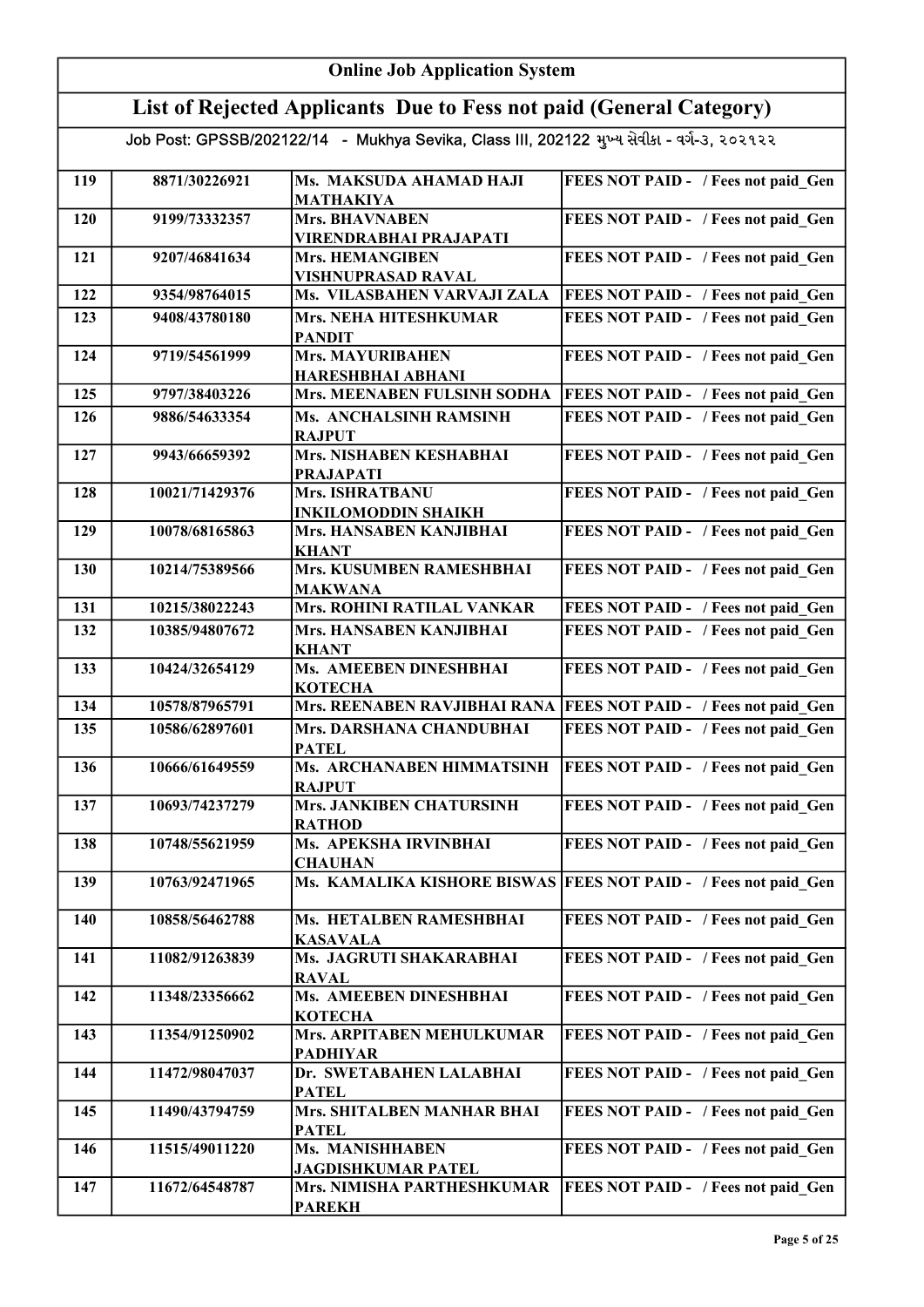|     | <b>Online Job Application System</b>                                                       |                                                     |                                            |  |
|-----|--------------------------------------------------------------------------------------------|-----------------------------------------------------|--------------------------------------------|--|
|     | List of Rejected Applicants Due to Fess not paid (General Category)                        |                                                     |                                            |  |
|     | Job Post: GPSSB/202122/14 - Mukhya Sevika, Class III, 202122 મુખ્ય સેવીકા - વર્ગ-૩, ૨૦૨૧૨૨ |                                                     |                                            |  |
| 148 | 11797/14336599                                                                             | Ms. DAXABEN SURESHBHAI<br><b>RAVAL</b>              | FEES NOT PAID - / Fees not paid Gen        |  |
| 149 | 11877/50865861                                                                             | Mrs. MANJULABEN REVABHAI<br><b>RATHOD</b>           | FEES NOT PAID - / Fees not paid Gen        |  |
| 150 | 11910/33018234                                                                             | Ms. KINJAL KESHUBHAI<br><b>DOBARIYA</b>             | FEES NOT PAID - / Fees not paid Gen        |  |
| 151 | 11989/40842549                                                                             | Ms. JAYMITABAHEN<br><b>DHARMENDRASINH MAHIDA</b>    | FEES NOT PAID - / Fees not paid Gen        |  |
| 152 | 11994/77820689                                                                             | Mrs. NIKKI KISHOR KUMAR VYAS                        | <b>FEES NOT PAID - / Fees not paid Gen</b> |  |
| 153 | 12009/44667255                                                                             | Ms. JAYMITABAHEN<br><b>DHARMENDRASINH MAHIDA</b>    | FEES NOT PAID - / Fees not paid Gen        |  |
| 154 | 12111/80275965                                                                             | Ms. SEJAL MANHARBHAI PATEL                          | FEES NOT PAID - / Fees not paid Gen        |  |
| 155 | 12118/93573207                                                                             | Ms. YUKTABEN ASHOKBHAI<br><b>PATEL</b>              | FEES NOT PAID - / Fees not paid Gen        |  |
| 156 | 12139/47976150                                                                             | Ms. PRINAL RAJENDRAKUMAR<br><b>PATEL</b>            | FEES NOT PAID - / Fees not paid Gen        |  |
| 157 | 12195/68871055                                                                             | Ms. ANKITA SAVAJIBHAI DONGA                         | <b>FEES NOT PAID - / Fees not paid Gen</b> |  |
| 158 | 12286/90928538                                                                             | Mrs. ASMITA BABU BHAI<br><b>KANZARIYA</b>           | FEES NOT PAID - / Fees not paid Gen        |  |
| 159 | 12343/72177190                                                                             | <b>Ms. PRACHEE NANALAL PATIL</b>                    | FEES NOT PAID - / Fees not paid Gen        |  |
| 160 | 12577/97009283                                                                             | Ms. HETAL KISHANBHAI TRIVEDI                        | <b>FEES NOT PAID - / Fees not paid Gen</b> |  |
| 161 | 12584/61552561                                                                             | Ms. HINABEN RANJITSINH DABHI                        | FEES NOT PAID - / Fees not paid Gen        |  |
| 162 | 12611/12581729                                                                             | Mrs. HETALBEN SURESHBHAI<br><b>MARDIYA</b>          | FEES NOT PAID - / Fees not paid Gen        |  |
| 163 | 12705/60314061                                                                             | Mrs. VIBHUTIBEN KAUSHIKBHAI<br><b>PATEL</b>         | FEES NOT PAID - / Fees not paid Gen        |  |
| 164 | 12783/77560268                                                                             | Ms. HINABEN BHATHIJI THAKOR                         | <b>FEES NOT PAID - / Fees not paid Gen</b> |  |
| 165 | 12912/75177325                                                                             | Ms. BHARTIBEN RASIKBHAI<br><b>CHAUHAN</b>           | FEES NOT PAID - / Fees not paid Gen        |  |
| 166 | 12922/93047739                                                                             | Ms. URVASHIBEN ARUNBHAI<br><b>PATEL</b>             | <b>FEES NOT PAID - / Fees not paid Gen</b> |  |
| 167 | 12953/14854294                                                                             | <b>Mrs. POOJA PUJAN PATEL</b>                       | FEES NOT PAID - / Fees not paid Gen        |  |
| 168 | 13125/51178610                                                                             | Ms. PURANBA BHURUBHA<br><b>JADEJA</b>               | FEES NOT PAID - / Fees not paid Gen        |  |
| 169 | 13190/63633480                                                                             | Mrs. ROSHANI KUMARI PRADEEP<br><b>KUMAR JHA JHA</b> | FEES NOT PAID - / Fees not paid Gen        |  |
| 170 | 13255/79462479                                                                             | Mrs. SHRADDHA KAMLESHBHAI<br><b>JOSHI</b>           | FEES NOT PAID - / Fees not paid Gen        |  |
| 171 | 13368/67068523                                                                             | Mrs. VIDHI ANANDBHAI<br><b>SODHATAR</b>             | FEES NOT PAID - / Fees not paid Gen        |  |
| 172 | 13532/38976353                                                                             | Ms. PINALBEN GUNVANTBHAI<br><b>PATEL</b>            | FEES NOT PAID - / Fees not paid Gen        |  |
| 173 | 13560/84222247                                                                             | Ms. KARISHMABAHEN<br><b>KANTILAL PATEL</b>          | FEES NOT PAID - / Fees not paid Gen        |  |
| 174 | 13600/90598380                                                                             | Ms. ROSHANIBEN PRADIPSINH<br><b>PARMAR</b>          | FEES NOT PAID - / Fees not paid Gen        |  |
| 175 | 13720/27359576                                                                             | Ms. HIRAL DHANSUKHBHAI<br><b>PATEL</b>              | FEES NOT PAID - / Fees not paid Gen        |  |
| 176 | 13756/33041129                                                                             | Ms. YADITIBAHEN<br><b>MAHESHKUMAR CHAUDHARY</b>     | FEES NOT PAID - / Fees not paid Gen        |  |
| 177 | 13821/96605974                                                                             | Ms. MAHESHWARIBEN<br>RANCHODBHAI PARMAR             | FEES NOT PAID - / Fees not paid Gen        |  |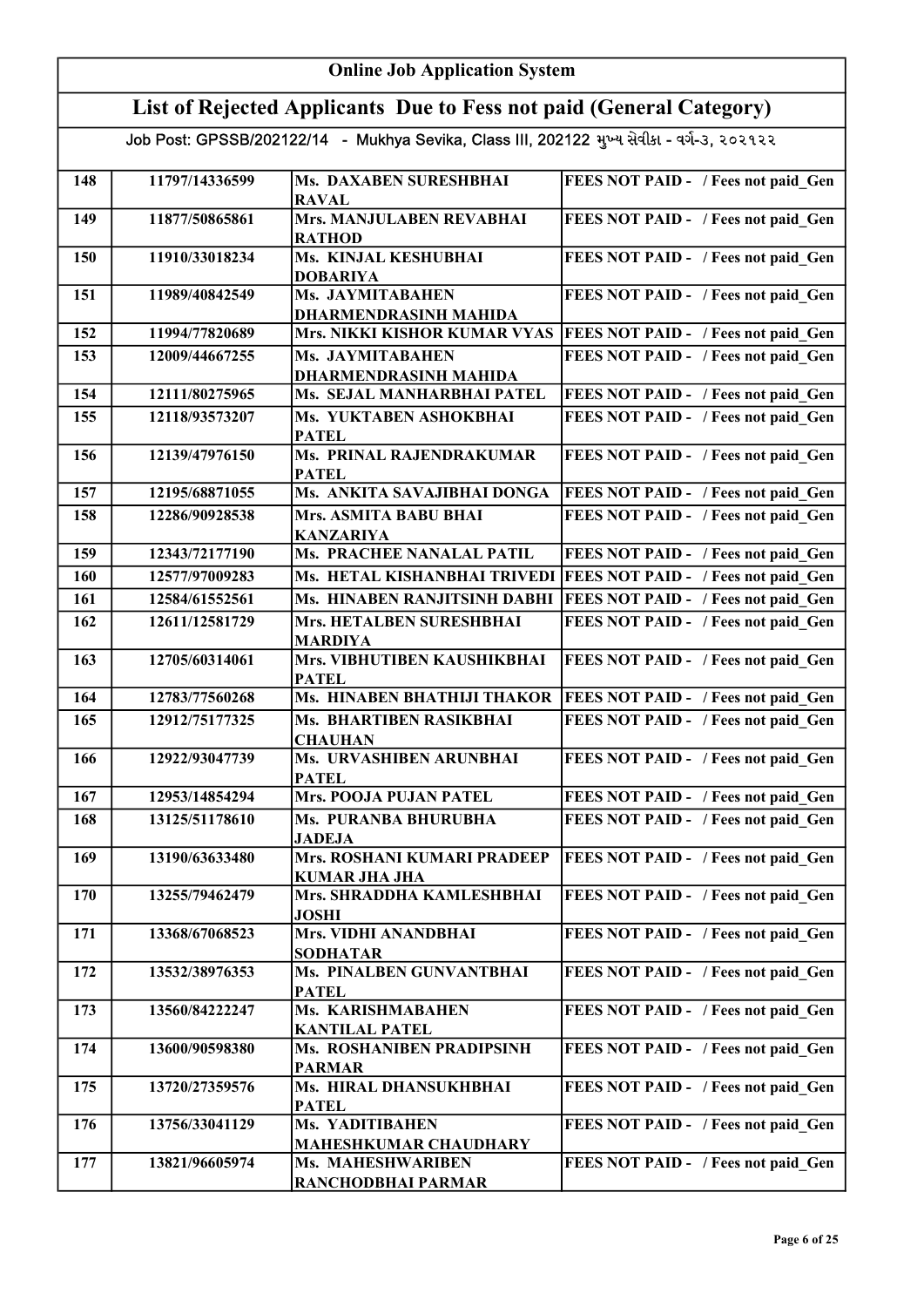|            | <b>Online Job Application System</b>                                                       |                                                    |                                            |  |
|------------|--------------------------------------------------------------------------------------------|----------------------------------------------------|--------------------------------------------|--|
|            | List of Rejected Applicants Due to Fess not paid (General Category)                        |                                                    |                                            |  |
|            | Job Post: GPSSB/202122/14 - Mukhya Sevika, Class III, 202122 મુખ્ય સેવીકા - વર્ગ-૩, ૨૦૨૧૨૨ |                                                    |                                            |  |
| 178        | 13832/97346333                                                                             | Mrs. DIVYA DEVCHANDBHAI                            | FEES NOT PAID - / Fees not paid_Gen        |  |
|            |                                                                                            | <b>UKANI</b>                                       |                                            |  |
| 179        | 13863/87207176                                                                             | Mrs. JAGRUTI KARDAM VYAS                           | FEES NOT PAID - / Fees not paid Gen        |  |
| 180        | 13925/12764215                                                                             | Ms. ARTIBEN GUNVANTRAY<br><b>DAVE</b>              | FEES NOT PAID - / Fees not paid Gen        |  |
| 181        | 13989/37256587                                                                             | Ms. JYOTIBEN RAMESHBHAI<br><b>MAKWANA</b>          | FEES NOT PAID - / Fees not paid Gen        |  |
| 182        | 14010/27016329                                                                             | Ms. MANJUBEN BOGHABHAI<br><b>RATHOD</b>            | FEES NOT PAID - / Fees not paid Gen        |  |
| 183        | 14039/63538973                                                                             | Ms. RIDDHIBEN<br><b>GAURANGKUMAR PATEL</b>         | FEES NOT PAID - / Fees not paid Gen        |  |
| 184        | 14098/24438157                                                                             | Ms. MANJUBEN BOGHABHAI<br><b>RATHOD</b>            | FEES NOT PAID - / Fees not paid_Gen        |  |
| 185        | 14119/40622673                                                                             | Mrs. KUNJALBEN<br><b>JAYENDRAKUMAR TRIVEDI</b>     | FEES NOT PAID - / Fees not paid Gen        |  |
| 186        | 14173/42405318                                                                             | <b>Ms. TEJALBA HARDEVSINH</b><br><b>JADEJA</b>     | FEES NOT PAID - / Fees not paid_Gen        |  |
| 187        | 14211/45921566                                                                             | <b>Mrs. UMABEN</b><br>MANISHANKERBHAI TERAIYA      | FEES NOT PAID - / Fees not paid_Gen        |  |
| 188        | 14305/12370461                                                                             | Ms. ASMITABA BATUKSINH<br><b>GOHIL</b>             | FEES NOT PAID - / Fees not paid_Gen        |  |
| 189        | 14364/55857119                                                                             | Mrs. NEHAL NARENDRA MANEK                          | FEES NOT PAID - / Fees not paid Gen        |  |
| 190        | 14402/32144012                                                                             | <b>Mrs. TEJALBEN KIRITKUMAR</b><br><b>JOSHI</b>    | FEES NOT PAID - / Fees not paid Gen        |  |
| 191        | 14441/63623471                                                                             | Mrs. KHUSHBU DINESHBHAI<br><b>LADANI</b>           | FEES NOT PAID - / Fees not paid Gen        |  |
| 192        | 14505/36133622                                                                             | <b>Ms. PRATIKSHABEN PARTHIJI</b><br><b>VAGHELA</b> | FEES NOT PAID - / Fees not paid Gen        |  |
| 193        | 14515/77541953                                                                             | Ms. MEENA GYANCHANDRA<br><b>GUPTA</b>              | FEES NOT PAID - / Fees not paid Gen        |  |
| 194        | 14646/99576290                                                                             | Ms. KOMAL KISHORBHAI<br><b>SAVJANI</b>             | FEES NOT PAID - / Fees not paid Gen        |  |
| 195        | 14728/94798272                                                                             | Ms. PAYAL MANSHUKHBHAI<br><b>VIRANI</b>            | FEES NOT PAID - / Fees not paid Gen        |  |
| 196        | 14758/78239966                                                                             | Ms. ANKITABEN DAMJIBHAI<br><b>CHAPLA</b>           | FEES NOT PAID - / Fees not paid_Gen        |  |
| 197        | 14825/58755041                                                                             | Mrs. BHAVNABEN MANUBHAI<br><b>PATEL</b>            | FEES NOT PAID - / Fees not paid Gen        |  |
| 198        | 14859/25477844                                                                             | <b>Ms. NAMRATABAHEN</b><br><b>JAYVANTSINH ZALA</b> | FEES NOT PAID - / Fees not paid Gen        |  |
| 199        | 14900/29216612                                                                             | Mrs. JAYSHREEBEN NARBAT<br><b>PARMAR</b>           | FEES NOT PAID - / Fees not paid Gen        |  |
| <b>200</b> | 14927/53926364                                                                             | Ms. MAYURIBEN ANKITKUMAR<br><b>RAVAL</b>           | FEES NOT PAID - / Fees not paid Gen        |  |
| 201        | 14949/85727731                                                                             | Mrs. RASHMITA TRAMBAKLAL<br><b>KUKARVADIYA</b>     | FEES NOT PAID - / Fees not paid Gen        |  |
| 202        | 15010/44951978                                                                             | Mrs. URVASHIBEN KALIDAS<br><b>PATEL</b>            | FEES NOT PAID - / Fees not paid Gen        |  |
| 203        | 15051/26182633                                                                             | Ms. MAMATABEN BHANUPRASAD<br><b>RAVAL</b>          | <b>FEES NOT PAID - / Fees not paid Gen</b> |  |
| 204        | 15082/47119019                                                                             | Ms. URVASHI RAJESHBHAI<br><b>PANDYA</b>            | FEES NOT PAID - / Fees not paid Gen        |  |
| 205        | 15153/83251364                                                                             | Ms. YASMIN AALAMBHAI<br><b>QURESHI</b>             | FEES NOT PAID - / Fees not paid Gen        |  |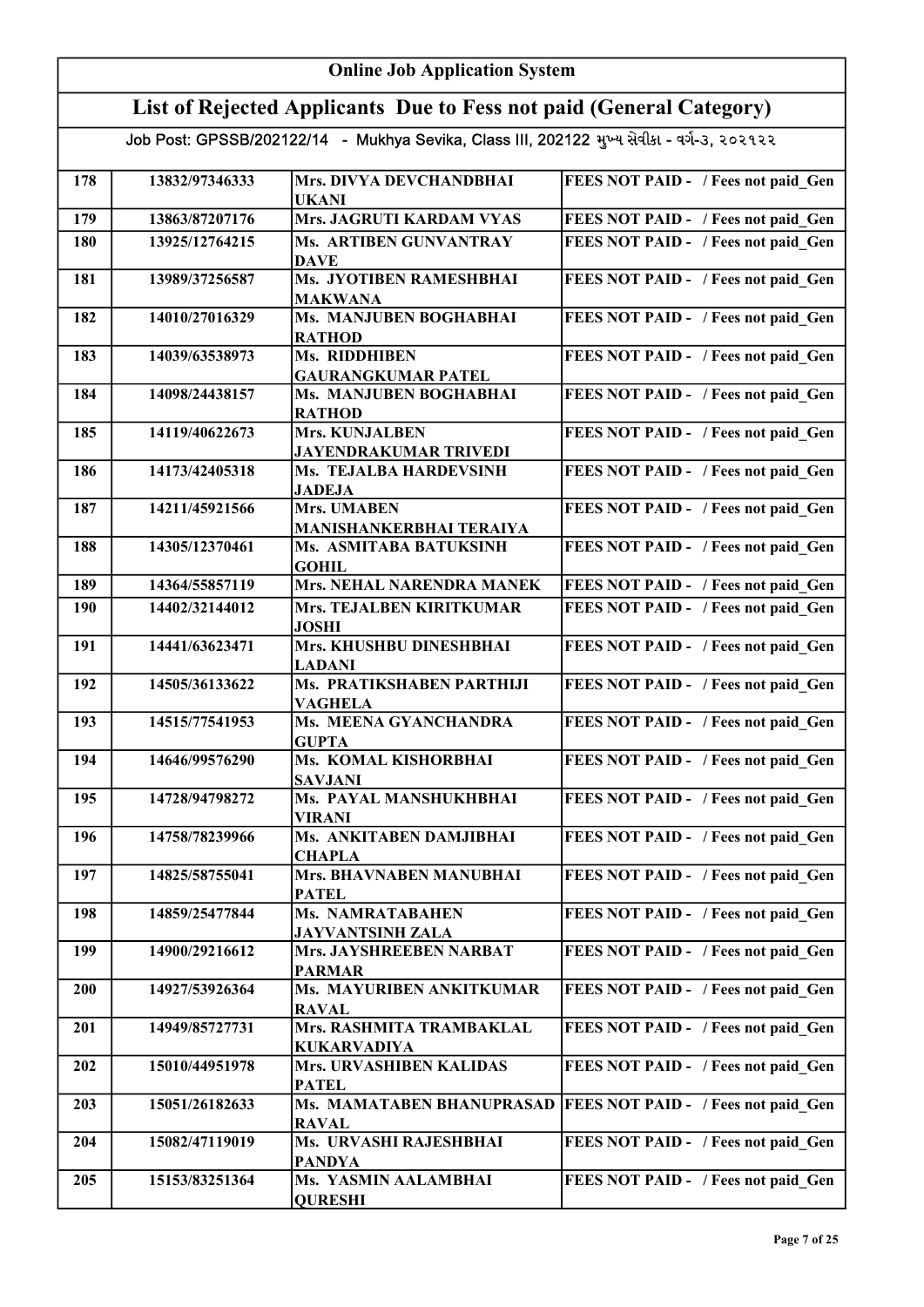|     | <b>Online Job Application System</b>                                                       |                                                     |                                                                  |  |
|-----|--------------------------------------------------------------------------------------------|-----------------------------------------------------|------------------------------------------------------------------|--|
|     | List of Rejected Applicants Due to Fess not paid (General Category)                        |                                                     |                                                                  |  |
|     | Job Post: GPSSB/202122/14 - Mukhya Sevika, Class III, 202122 મુખ્ય સેવીકા - વર્ગ-૩, ૨૦૨૧૨૨ |                                                     |                                                                  |  |
| 206 | 15227/34859675                                                                             | Ms. BHUMIKA TULSHIBHAI<br><b>GAJIPARA</b>           | FEES NOT PAID - / Fees not paid Gen                              |  |
| 207 | 15293/41247174                                                                             | Ms. NAMRATABEN PANKAJBHAI<br><b>PATEL</b>           | <b>FEES NOT PAID - / Fees not paid Gen</b>                       |  |
| 208 | 15348/32587008                                                                             | Ms. NIPABEN KISHORCHANDRA<br><b>RAVAL</b>           | FEES NOT PAID - / Fees not paid Gen                              |  |
| 209 | 15416/86748759                                                                             |                                                     | Ms. ANKITA PARIMALBHAI DAVE  FEES NOT PAID - / Fees not paid Gen |  |
| 210 | 15419/97973217                                                                             | Ms. MANCHHABEN<br><b>UMIYASHANKAR JOSHI</b>         | FEES NOT PAID - / Fees not paid Gen                              |  |
| 211 | 15429/73797169                                                                             | Ms. KOMALBEN VASANTBHAI<br><b>JOISAR</b>            | FEES NOT PAID - / Fees not paid_Gen                              |  |
| 212 | 15452/57992989                                                                             | Ms. SEJAL AMITKUMAR PATEL                           | FEES NOT PAID - / Fees not paid Gen                              |  |
| 213 | 15561/35657064                                                                             | Mrs. MANISHABEN SUMANBHAI<br><b>DHOBI</b>           | FEES NOT PAID - / Fees not paid Gen                              |  |
| 214 | 15600/58452985                                                                             | Ms. SHRADDHA RASIKBHAI<br><b>MEHTA</b>              | FEES NOT PAID - / Fees not paid_Gen                              |  |
| 215 | 15658/17788586                                                                             | <b>Mrs. RACHANABEN</b><br>PRATIKKUMAR VYAS          | FEES NOT PAID - / Fees not paid_Gen                              |  |
| 216 | 15697/37487136                                                                             | Ms. KUSUMBEN GOVINDBHAI<br><b>PATEL</b>             | FEES NOT PAID - / Fees not paid_Gen                              |  |
| 217 | 15852/59199402                                                                             | Mrs. MITTAL MEHULKUMAR<br><b>PATEL</b>              | FEES NOT PAID - / Fees not paid Gen                              |  |
| 218 | 15871/11040600                                                                             | Ms. BINA MAHENDRABHAI<br><b>UNADKAT</b>             | FEES NOT PAID - / Fees not paid_Gen                              |  |
| 219 | 15882/52669539                                                                             | Ms. ANKITABEN THAKKAR                               | FEES NOT PAID - / Fees not paid Gen                              |  |
| 220 | 16025/39492276                                                                             | Ms. JANAKBA LAXMANSINH<br><b>ZALA</b>               | FEES NOT PAID - / Fees not paid Gen                              |  |
| 221 | 16047/93364262                                                                             | <b>Ms. PRIYA SHREE</b><br>SATISHCHANDRA YADAV       | FEES NOT PAID - / Fees not paid Gen                              |  |
| 222 | 16049/61437085                                                                             | Ms. KINJALBEN MANSUKHBHAI<br><b>RAVAL</b>           | FEES NOT PAID - / Fees not paid Gen                              |  |
| 223 | 16068/40394977                                                                             | Mrs. KAJALBEN BHIKHABHAI<br>SANKHADASARIYA          | FEES NOT PAID - / Fees not paid Gen                              |  |
| 224 | 16131/33559527                                                                             | <b>Mrs. SARMISTHABEN</b><br><b>DINESHBHAI BARIA</b> | FEES NOT PAID - / Fees not paid Gen                              |  |
| 225 | 16139/71688880                                                                             | Mrs. DAMINI PARTH PATEL                             | FEES NOT PAID - / Fees not paid Gen                              |  |
| 226 | 16142/25140411                                                                             | Mrs. KAJALBEN BHIKHABHAI<br>SANKHADASARIYA          | FEES NOT PAID - / Fees not paid Gen                              |  |
| 227 | 16206/91955850                                                                             | Ms. BRAHMBHATT HITENDRA<br>SHIVANI                  | FEES NOT PAID - / Fees not paid Gen                              |  |
| 228 | 16209/71966444                                                                             | Ms. SNEHA PRAVINBHAI BAROT                          | FEES NOT PAID - / Fees not paid Gen                              |  |
| 229 | 16407/83615892                                                                             | Mrs. HETALBEN SACHINKUMAR<br><b>PATEL</b>           | FEES NOT PAID - / Fees not paid Gen                              |  |
| 230 | 16439/27513667                                                                             | Mrs. TORALBEN HIRALAL SEVAK                         | <b>FEES NOT PAID - / Fees not paid Gen</b>                       |  |
| 231 | 16618/13941645                                                                             | Ms. MANSI BHAVESHBHAI RAVAL                         | <b>FEES NOT PAID - / Fees not paid Gen</b>                       |  |
| 232 | 16696/22212028                                                                             | Ms. KAJAL TRAMBAKLAL<br><b>MALVANIYA</b>            | FEES NOT PAID - / Fees not paid Gen                              |  |
| 233 | 16757/29332984                                                                             | Mrs. PUJABEN VISHALBHAI<br>THAKKAR                  | FEES NOT PAID - / Fees not paid_Gen                              |  |
| 234 | 16839/52862626                                                                             | Ms. ASHABEN MOTIBHAI<br><b>PRAJAPATI</b>            | FEES NOT PAID - / Fees not paid Gen                              |  |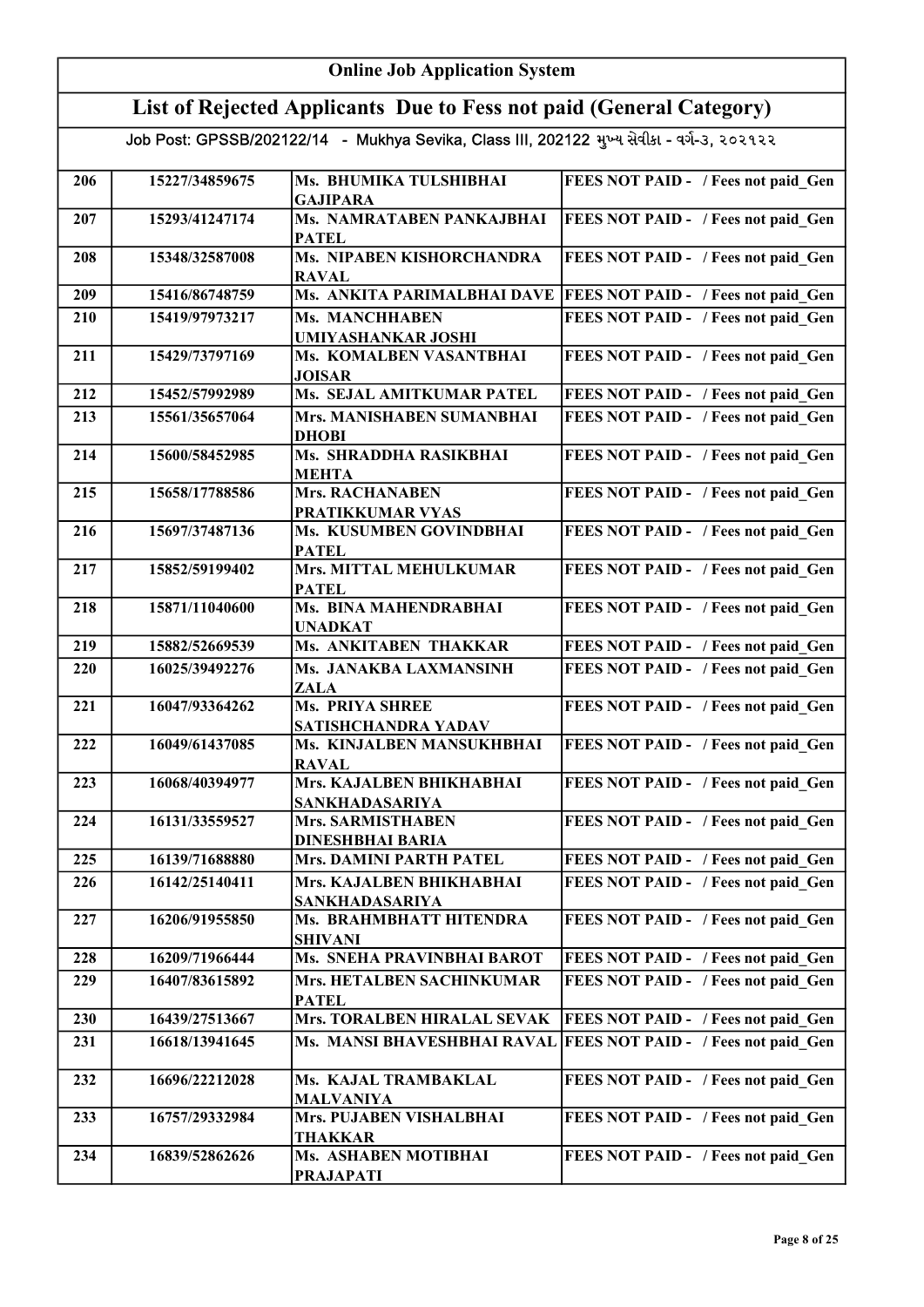|     | <b>Online Job Application System</b>                                                       |                                                        |                                            |  |
|-----|--------------------------------------------------------------------------------------------|--------------------------------------------------------|--------------------------------------------|--|
|     | List of Rejected Applicants Due to Fess not paid (General Category)                        |                                                        |                                            |  |
|     | Job Post: GPSSB/202122/14 - Mukhya Sevika, Class III, 202122 મુખ્ય સેવીકા - વર્ગ-૩, ૨૦૨૧૨૨ |                                                        |                                            |  |
| 235 | 16942/85817167                                                                             | Ms. GOPIKABEN GIRISHBHAI<br><b>RAVAL</b>               | FEES NOT PAID - / Fees not paid Gen        |  |
| 236 | 17026/61025638                                                                             | Mrs. BHOOMIKABA<br>PRADYUMANSINH ZALA                  | FEES NOT PAID - / Fees not paid Gen        |  |
| 237 | 17101/71918924                                                                             | Mrs. JANAKBA BHAGVANSINH<br><b>RAJPUT</b>              | FEES NOT PAID - / Fees not paid Gen        |  |
| 238 | 17150/29893752                                                                             | Ms. MANISHABEN CHANABHAI<br><b>GALACHAR</b>            | FEES NOT PAID - / Fees not paid Gen        |  |
| 239 | 17605/96906064                                                                             | Mrs. SWITI MUKESHKUMAR JANI                            | FEES NOT PAID - / Fees not paid Gen        |  |
| 240 | 17665/88945227                                                                             | Mrs. ANITA NIRAV BRAHMBHATT                            | FEES NOT PAID - / Fees not paid Gen        |  |
| 241 | 17674/57231823                                                                             | <b>Mrs. MAHESHVARIBA</b><br><b>LAGADHIRSINH GOHIL</b>  | FEES NOT PAID - / Fees not paid Gen        |  |
| 242 | 17683/75374867                                                                             | <b>Mrs. RITALBEN SHANIKUMAR</b><br><b>PATEL</b>        | FEES NOT PAID - / Fees not paid Gen        |  |
| 243 | 17837/10516436                                                                             | Mrs. HETALBEN KARSHANBHAI<br><b>PATEL</b>              | FEES NOT PAID - / Fees not paid_Gen        |  |
| 244 | 17923/13214960                                                                             | Ms. VIDHIBA RAJENDRASINH<br><b>CHAUHAN</b>             | FEES NOT PAID - / Fees not paid_Gen        |  |
| 245 | 18402/66596610                                                                             | Mrs. DEVALBEN NARANBHAI<br><b>BAROT</b>                | FEES NOT PAID - / Fees not paid_Gen        |  |
| 246 | 18435/11653121                                                                             | Mrs. PRIYANKA ASHOKBHAI<br>JADAV                       | FEES NOT PAID - / Fees not paid_Gen        |  |
| 247 | 18481/18412538                                                                             | Mrs. ANITABEN ARVINDBHAI<br><b>PARMAR</b>              | FEES NOT PAID - / Fees not paid_Gen        |  |
| 248 | 18493/83881642                                                                             | <b>Ms. BATUL KEZAR</b><br><b>DHORAJIWALA</b>           | FEES NOT PAID - / Fees not paid_Gen        |  |
| 249 | 18516/20677632                                                                             | Ms. PREMLATTA CHETANBHAI<br><b>SAHANI</b>              | FEES NOT PAID - / Fees not paid_Gen        |  |
| 250 | 18520/67368912                                                                             | Mrs. VILASBA TEMUBHA JADEJA                            | FEES NOT PAID - / Fees not paid_Gen        |  |
| 251 | 18600/60458029                                                                             | Ms. JANAKBA LAXMANSINH<br><b>ZALA</b>                  | FEES NOT PAID - / Fees not paid Gen        |  |
| 252 | 18693/79823785                                                                             | Ms. NILAMBEN HASMUKHBHAI<br><b>JADAV</b>               | FEES NOT PAID - / Fees not paid Gen        |  |
| 253 | 18756/28892809                                                                             | <b>Mrs. SHITAL SUNIL PATIL</b>                         | FEES NOT PAID - / Fees not paid Gen        |  |
| 254 | 18817/96598476                                                                             | Mrs. REENABEN GOVINDSINH<br><b>JADAV</b>               | FEES NOT PAID - / Fees not paid Gen        |  |
| 255 | 18854/77720660                                                                             | Mrs. VILASBA TEMUBHA JADEJA                            | <b>FEES NOT PAID - / Fees not paid Gen</b> |  |
| 256 | 19052/91505584                                                                             | Mrs. KHYATIBEN SHIVANG<br><b>UPADHYAY</b>              | FEES NOT PAID - / Fees not paid Gen        |  |
| 257 | 19281/27426234                                                                             | Mrs. REKHA KUNWAR LAL SINGH<br><b>SOLANKI</b>          | <b>FEES NOT PAID - / Fees not paid Gen</b> |  |
| 258 | 19317/12137076                                                                             | Ms. DEVANSHI BHASKARBHAI<br><b>DEVANSHI</b>            | FEES NOT PAID - / Fees not paid Gen        |  |
| 259 | 19404/11586317                                                                             | <b>Ms. BHAVNABEN BAVA</b>                              | FEES NOT PAID - / Fees not paid Gen        |  |
| 260 | 19438/85482204                                                                             | Mrs. RITA PRAVINSINH VAGHELA                           | <b>FEES NOT PAID - / Fees not paid Gen</b> |  |
| 261 | 19468/95426935                                                                             | Ms. BHAVNABEN KESHAVGAR<br><b>BAVA</b>                 | FEES NOT PAID - / Fees not paid_Gen        |  |
| 262 | 19593/69119265                                                                             | <b>Mrs. VAISHALIBEN</b><br><b>BALVANTKUMAR SOLANKI</b> | FEES NOT PAID - / Fees not paid_Gen        |  |
| 263 | 19620/14366959                                                                             | Ms. SEJALBAHEN CHIMANBHAI<br><b>PATEL</b>              | FEES NOT PAID - / Fees not paid Gen        |  |
| 264 | 19804/63374991                                                                             | <b>Ms. PARITIKA PRAVINBHAI</b><br><b>PARMAR</b>        | FEES NOT PAID - / Fees not paid_Gen        |  |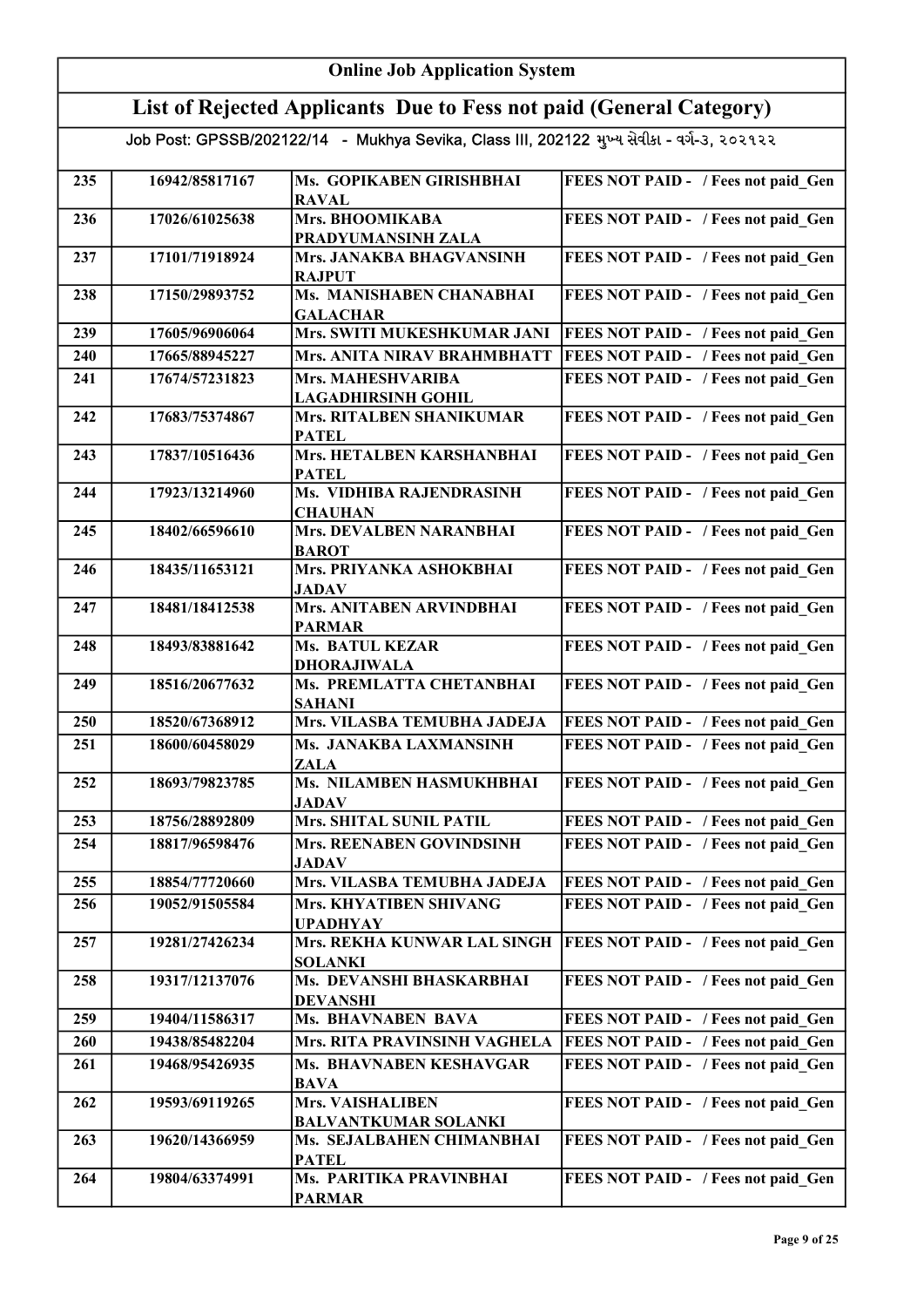|     | <b>Online Job Application System</b>                                                       |                                               |                                                                   |  |
|-----|--------------------------------------------------------------------------------------------|-----------------------------------------------|-------------------------------------------------------------------|--|
|     | List of Rejected Applicants Due to Fess not paid (General Category)                        |                                               |                                                                   |  |
|     | Job Post: GPSSB/202122/14 - Mukhya Sevika, Class III, 202122 મુખ્ય સેવીકા - વર્ગ-૩, ૨૦૨૧૨૨ |                                               |                                                                   |  |
| 265 | 19928/16076584                                                                             | Mrs. SHOBHANABEN BHULABHAI<br><b>PATEL</b>    | <b>FEES NOT PAID - / Fees not paid Gen</b>                        |  |
| 266 | 20251/10215213                                                                             |                                               | Ms. MANISHA DULABHAI GUJJAR   FEES NOT PAID - / Fees not paid Gen |  |
| 267 | 20312/20078388                                                                             | Mrs. ANITABEN JAGDEVSINH<br><b>RATHOD</b>     | FEES NOT PAID - / Fees not paid Gen                               |  |
| 268 | 20427/97278359                                                                             | Ms. NIKETABEN CHELAJIBHAI<br><b>CHAUDHARI</b> | FEES NOT PAID - / Fees not paid Gen                               |  |
| 269 | 20458/50921609                                                                             | Ms. MITALBAHEN KANUBHAI<br><b>PATEL</b>       | FEES NOT PAID - / Fees not paid Gen                               |  |
| 270 | 20502/34864070                                                                             | Ms. JIGISHABAHEN<br><b>MANGALBHAI PATEL</b>   | FEES NOT PAID - / Fees not paid Gen                               |  |
| 271 | 20519/54878503                                                                             | Ms. MITAL VRUJLAL THUMMAR                     | FEES NOT PAID - / Fees not paid Gen                               |  |
| 272 | 20529/48693801                                                                             | Ms. DEVANGI JAGDISHBHAI<br><b>PATEL</b>       | FEES NOT PAID - / Fees not paid Gen                               |  |
| 273 | 20537/28281494                                                                             | Ms. JIGISHABAHEN<br><b>MANGALBHAI PATEL</b>   | FEES NOT PAID - / Fees not paid_Gen                               |  |
| 274 | 20555/81416411                                                                             | Ms. DEVANGI JAGDISHBHAI<br><b>PATEL</b>       | FEES NOT PAID - / Fees not paid Gen                               |  |
| 275 | 20563/37403046                                                                             | Mrs. JANAKBEN MAHADEVBHAI<br><b>PATEL</b>     | FEES NOT PAID - / Fees not paid_Gen                               |  |
| 276 | 20565/77416478                                                                             | Mrs. JAYSHRI BAVANJIBHAI<br><b>KAROTRA</b>    | FEES NOT PAID - / Fees not paid_Gen                               |  |
| 277 | 20670/44814956                                                                             | Mrs. SWETABEN DHAVALKUMAR<br><b>JOSHI</b>     | FEES NOT PAID - / Fees not paid_Gen                               |  |
| 278 | 20683/53722436                                                                             | Mrs. MONALEE DEVENDRA BHAI<br><b>MADHAK</b>   | FEES NOT PAID - / Fees not paid_Gen                               |  |
| 279 | 20874/70174120                                                                             | Mrs. SUCHITABEN KANUBHAI<br><b>PATEL</b>      | FEES NOT PAID - / Fees not paid Gen                               |  |
| 280 | 20881/88970918                                                                             | Mrs. ARCHANA YOGESHKUMAR<br><b>MEHTA</b>      | FEES NOT PAID - / Fees not paid Gen                               |  |
| 281 | 21021/83971420                                                                             | Mrs. HIRALBEN BHARTBHAI<br><b>PATEL</b>       | FEES NOT PAID - / Fees not paid Gen                               |  |
| 282 | 21029/92241064                                                                             | Mrs. URAVASHIBAHEN<br>PREMABHAI PATEL         | FEES NOT PAID - / Fees not paid Gen                               |  |
| 283 | 21106/25196680                                                                             | Mrs. PARKARBEN NITINBHAI<br><b>THAKAR</b>     | FEES NOT PAID - / Fees not paid Gen                               |  |
| 284 | 21117/11919403                                                                             | Mrs. FARJANABANU<br>SAKILMAHAMMAD MALEK       | FEES NOT PAID - / Fees not paid Gen                               |  |
| 285 | 21175/41814303                                                                             |                                               | Mrs. PALLAVI RAMANBHAI PATEL FEES NOT PAID - / Fees not paid Gen  |  |
| 286 | 21178/19191577                                                                             |                                               | Ms. JYOTIBEN SOMABHAI SODHA   FEES NOT PAID - / Fees not paid Gen |  |
| 287 | 21302/85226256                                                                             | Ms. SONAL JILUSINH CHAVADA                    | FEES NOT PAID - / Fees not paid Gen                               |  |
| 288 | 21344/77159841                                                                             | Mrs. MAYABAHEN VASANTLAL<br><b>DAVE</b>       | FEES NOT PAID - / Fees not paid Gen                               |  |
| 289 | 21352/66145718                                                                             | Ms. HIMA NARENDRABHAI<br><b>PARMAR</b>        | FEES NOT PAID - / Fees not paid Gen                               |  |
| 290 | 21459/89772344                                                                             | Mrs. ANJALIBEN NANABHAI<br><b>VANJAR</b>      | FEES NOT PAID - / Fees not paid Gen                               |  |
| 291 | 21486/35682393                                                                             | Mrs. PUJABEN CHHAGANBHAI<br><b>SURANI</b>     | FEES NOT PAID - / Fees not paid Gen                               |  |
| 292 | 21538/92267436                                                                             | Mrs. PRIYANKA DHWANIL<br><b>TANDLEKAR</b>     | FEES NOT PAID - / Fees not paid Gen                               |  |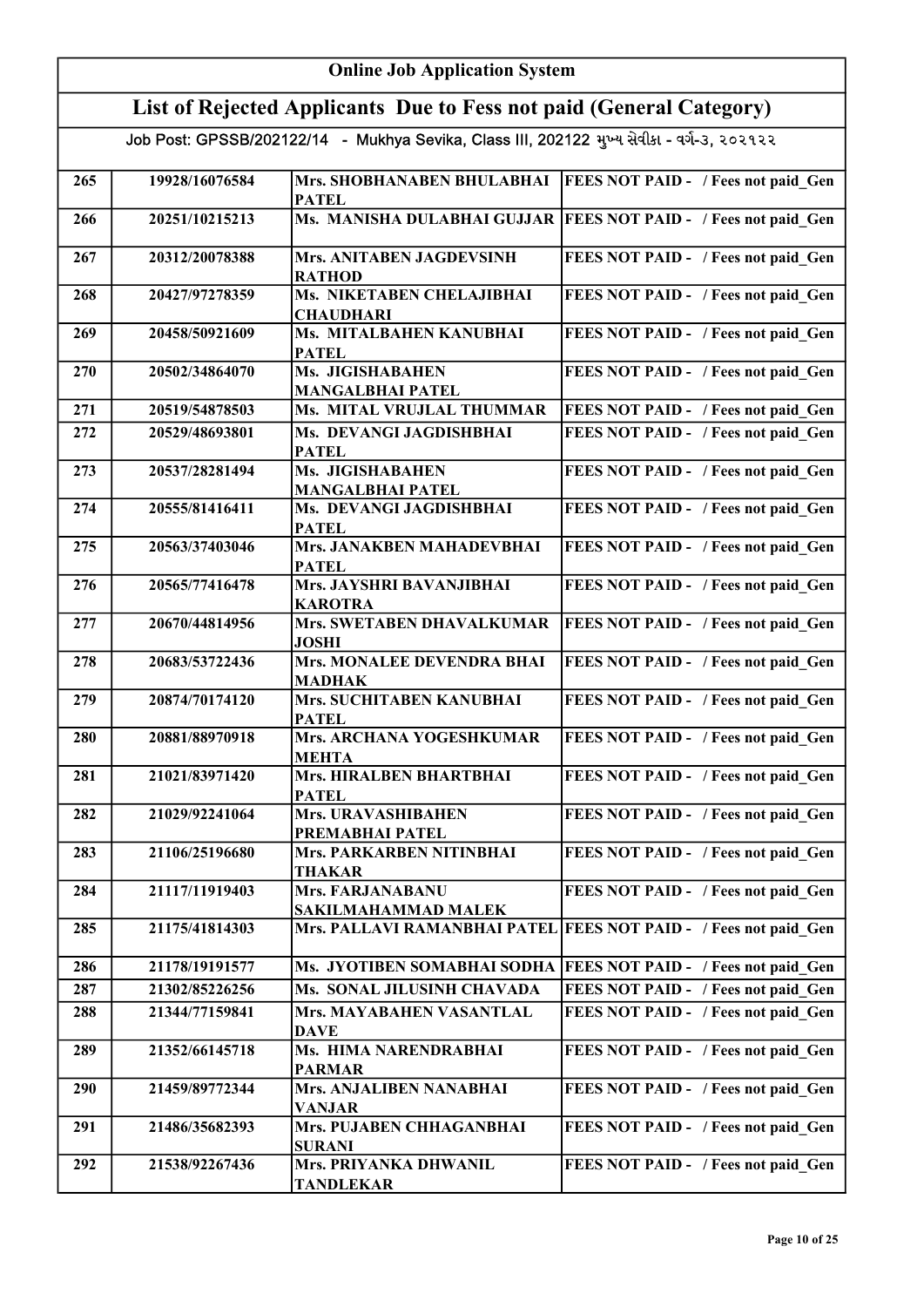|     | <b>Online Job Application System</b>                                                       |                                                 |                                                                  |  |
|-----|--------------------------------------------------------------------------------------------|-------------------------------------------------|------------------------------------------------------------------|--|
|     | List of Rejected Applicants Due to Fess not paid (General Category)                        |                                                 |                                                                  |  |
|     | Job Post: GPSSB/202122/14 - Mukhya Sevika, Class III, 202122 મુખ્ય સેવીકા - વર્ગ-૩, ૨૦૨૧૨૨ |                                                 |                                                                  |  |
| 293 | 21608/90923026                                                                             | Mrs. SMITABAHEN SHANTILAL<br><b>NAYAK</b>       | FEES NOT PAID - / Fees not paid Gen                              |  |
| 294 | 21742/20465535                                                                             | Ms. TEJALBEN<br>RAMESHCHANDRABHAI THAKAR        | FEES NOT PAID - / Fees not paid Gen                              |  |
| 295 | 21772/19968567                                                                             | Mrs. SHAHINABANU YAKUB<br><b>MUSA BORDIWALA</b> | FEES NOT PAID - / Fees not paid Gen                              |  |
| 296 | 21929/43126055                                                                             | Mrs. KAILASBEN GIRDHARBHAI<br><b>GODHA</b>      | FEES NOT PAID - / Fees not paid Gen                              |  |
| 297 | 22011/44883362                                                                             | Mrs. NIKHIL BHAVSAR AARTIBEN                    | <b>FEES NOT PAID - / Fees not paid Gen</b>                       |  |
| 298 | 22070/33733882                                                                             |                                                 | Ms. VAISHALI DAYABHAI GAJERA FEES NOT PAID - / Fees not paid Gen |  |
| 299 | 22114/61563157                                                                             | Mrs. JAYPRIYA NARVIRSINH<br><b>THAKOR</b>       | FEES NOT PAID - / Fees not paid Gen                              |  |
| 300 | 22179/56238388                                                                             | Ms. ZAINA MUKESHKUMAR<br><b>PATHAK</b>          | FEES NOT PAID - / Fees not paid Gen                              |  |
| 301 | 22193/98050815                                                                             | <b>Mrs. ANUPAM NIRANJAN VERMA</b>               | FEES NOT PAID - / Fees not paid Gen                              |  |
| 302 | 22227/50085830                                                                             | Mrs. JAGRUTI KARDAM VYAS                        | FEES NOT PAID - / Fees not paid Gen                              |  |
| 303 | 22235/73353167                                                                             | Mrs. SHILPABEN NARAPATSINH<br><b>RAJPUT</b>     | FEES NOT PAID - / Fees not paid Gen                              |  |
| 304 | 22284/97261078                                                                             | Ms. KAJAL TRAMBAKLAL<br><b>MALVANIYA</b>        | FEES NOT PAID - / Fees not paid Gen                              |  |
| 305 | 22352/31880442                                                                             | Ms. DARSHANA BA ROOPSINH<br><b>JADEJA</b>       | FEES NOT PAID - / Fees not paid Gen                              |  |
| 306 | 22469/18245992                                                                             | <b>Ms. VISHWABEN GAUTAM</b><br><b>VIRADIYA</b>  | FEES NOT PAID - / Fees not paid Gen                              |  |
| 307 | 22907/87220632                                                                             |                                                 | Ms. MITTALBEN BABUBHAI JOSHI FEES NOT PAID - / Fees not paid Gen |  |
| 308 | 22956/50427984                                                                             | Mrs. SVETABEN KUNDANKUMAR<br><b>JOSHI</b>       | FEES NOT PAID - / Fees not paid Gen                              |  |
| 309 | 22957/27354799                                                                             | Ms. BINJALBAHEN<br><b>SHAILESHKUMAR PATEL</b>   | FEES NOT PAID - / Fees not paid Gen                              |  |
| 310 | 23019/64172455                                                                             | Ms. KRISHNABA DILUBHA<br><b>RATHOD</b>          | FEES NOT PAID - / Fees not paid Gen                              |  |
| 311 | 23071/40188589                                                                             | Ms. ROSHNI JITENDRAPURI<br><b>GOSWAMI</b>       | FEES NOT PAID - / Fees not paid_Gen                              |  |
| 312 | 23082/31501540                                                                             | Mrs. JAYABEN AMITKUMAR<br><b>PANDYA</b>         | FEES NOT PAID - / Fees not paid Gen                              |  |
| 313 | 23095/38639265                                                                             | Ms. ASHABEN PARVATBHAI<br><b>PATEL</b>          | FEES NOT PAID - / Fees not paid_Gen                              |  |
| 314 | 23133/25547774                                                                             | Mrs. APARNA VIKRAM PRADHAN                      | FEES NOT PAID - / Fees not paid Gen                              |  |
| 315 | 23219/65394077                                                                             | Ms. NEHA ASHWINBHAI RAJPUT                      | FEES NOT PAID - / Fees not paid Gen                              |  |
| 316 | 23304/60585906                                                                             | Ms. SUMAIYA MOHMMEDBHAI<br><b>SHAIKH</b>        | FEES NOT PAID - / Fees not paid Gen                              |  |
| 317 | 23417/27323710                                                                             | Ms. HARSHIDABEN JAYDEVBHAI<br><b>JOSHI</b>      | FEES NOT PAID - / Fees not paid Gen                              |  |
| 318 | 23441/96111677                                                                             | Ms. UNNATI AJITSINH LAKOD                       | FEES NOT PAID - / Fees not paid Gen                              |  |
| 319 | 23452/13129578                                                                             | Mrs. MONABEN JAYDEVBHAI DER                     | <b>FEES NOT PAID - / Fees not paid Gen</b>                       |  |
| 320 | 23476/81254080                                                                             | Mrs. JALPABEN GOPALDAS SHAH                     | FEES NOT PAID - / Fees not paid Gen                              |  |
| 321 | 23501/31722518                                                                             | Ms. EKTABEN ARVINDBHAI<br><b>PATEL</b>          | FEES NOT PAID - / Fees not paid Gen                              |  |
| 322 | 23504/94873015                                                                             | Ms. HARSHABEN DHANSUKHGIRI<br><b>APARNATHI</b>  | <b>FEES NOT PAID - / Fees not paid Gen</b>                       |  |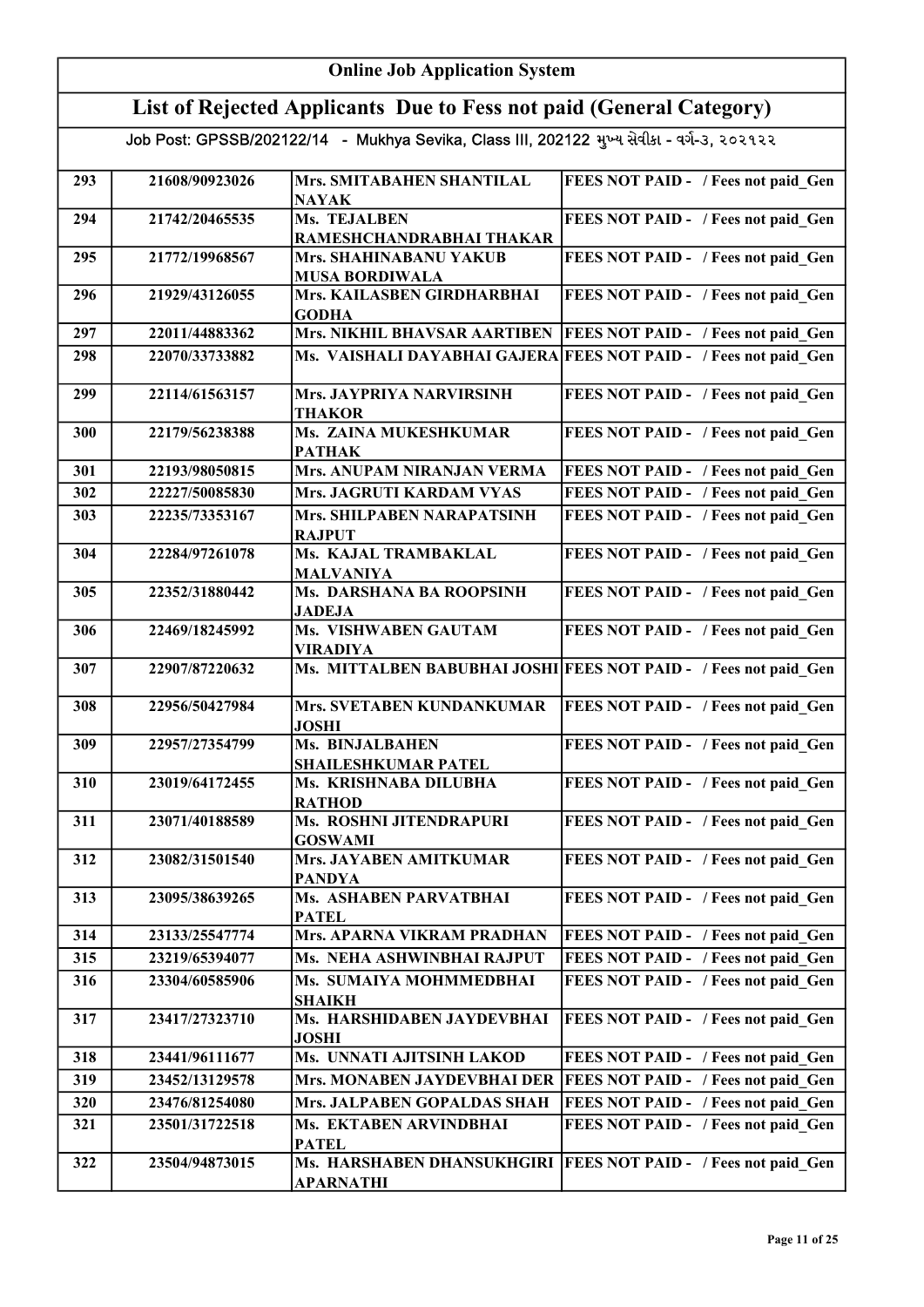|     | <b>Online Job Application System</b>                                                       |                                                   |                                            |  |
|-----|--------------------------------------------------------------------------------------------|---------------------------------------------------|--------------------------------------------|--|
|     | List of Rejected Applicants Due to Fess not paid (General Category)                        |                                                   |                                            |  |
|     | Job Post: GPSSB/202122/14 - Mukhya Sevika, Class III, 202122 મુખ્ય સેવીકા - વર્ગ-૩, ૨૦૨૧૨૨ |                                                   |                                            |  |
| 323 | 23521/51492543                                                                             | <b>Ms. SWETABEN BABULAL</b><br><b>RAJGOR</b>      | FEES NOT PAID - / Fees not paid Gen        |  |
| 324 | 23542/33433198                                                                             | Ms. VIDHI DEEPAK PATEL                            | FEES NOT PAID - / Fees not paid Gen        |  |
| 325 | 23571/52359157                                                                             | Ms. ARATIBEN CHANDRAKANT<br><b>JANI</b>           | FEES NOT PAID - / Fees not paid Gen        |  |
| 326 | 23851/87621833                                                                             | Ms. SONAL MANUBHAI RAVAL                          | FEES NOT PAID - / Fees not paid Gen        |  |
| 327 | 23853/76953443                                                                             | Ms. RADHIKA ASHVINBHAI JOSHI                      | <b>FEES NOT PAID - / Fees not paid Gen</b> |  |
| 328 | 23971/56074436                                                                             | Mrs. TANVIKUMARI DILIPBHAI<br><b>PATEL</b>        | FEES NOT PAID - / Fees not paid_Gen        |  |
| 329 | 23973/75940217                                                                             | Ms. MEGHA DEVENDRA<br><b>DHAKATE</b>              | FEES NOT PAID - / Fees not paid_Gen        |  |
| 330 | 23976/68082230                                                                             | Mrs. PREETKAUR PRATAPSINH<br><b>LABANA</b>        | FEES NOT PAID - / Fees not paid Gen        |  |
| 331 | 24020/67028358                                                                             | Mrs. SHRADHABEN BALDEVBHAI<br><b>PATEL</b>        | FEES NOT PAID - / Fees not paid Gen        |  |
| 332 | 24206/74911386                                                                             | Ms. KAVITA MUKUNDBHAI<br><b>THAKAR</b>            | FEES NOT PAID - / Fees not paid Gen        |  |
| 333 | 24332/71687355                                                                             | Mrs. ANKITABEN PRAKASHBHAI<br><b>PANDYA</b>       | FEES NOT PAID - / Fees not paid Gen        |  |
| 334 | 24547/74245228                                                                             | Mrs. KOMALBEN PREMJIBHAI<br><b>GOLANI</b>         | FEES NOT PAID - / Fees not paid Gen        |  |
| 335 | 24548/19882544                                                                             | <b>Mrs. ROLI NEERAJKUMAR</b><br><b>CHAURASIYA</b> | FEES NOT PAID - / Fees not paid Gen        |  |
| 336 | 24601/20911020                                                                             | Ms. NIRMALABEN AMITBHAI<br><b>HERMA</b>           | FEES NOT PAID - / Fees not paid Gen        |  |
| 337 | 24613/81436374                                                                             | Ms. ASHABEN MAHADEVPURI<br><b>GOSWAMI</b>         | FEES NOT PAID - / Fees not paid Gen        |  |
| 338 | 24626/33083097                                                                             | Mrs. REKHABEN JOITARAM<br><b>PATEL</b>            | FEES NOT PAID - / Fees not paid Gen        |  |
| 339 | 24733/46363410                                                                             | Ms. ZANKHANABEN<br><b>BHANUPRASAD PANDYA</b>      | FEES NOT PAID - / Fees not paid_Gen        |  |
| 340 | 24741/96577015                                                                             | Ms. ANJALIBA PRADYUMANSINH<br><b>JADEJA</b>       | <b>FEES NOT PAID - / Fees not paid Gen</b> |  |
| 341 | 24751/27161792                                                                             | Ms. BHARTIBEN<br><b>GHANSHYAMBHAI PATEL</b>       | FEES NOT PAID - / Fees not paid Gen        |  |
| 342 | 24783/24543370                                                                             | Mrs. JAGRUTIBEN PRAVINSINH<br><b>SOLANKI</b>      | FEES NOT PAID - / Fees not paid Gen        |  |
| 343 | 24784/25653149                                                                             | Ms. KINJALBEN SHAILESHBHAI<br><b>RAVAL</b>        | FEES NOT PAID - / Fees not paid Gen        |  |
| 344 | 24852/74580902                                                                             | Mrs. JAGRUTIBEN PRAVINSINH<br><b>SOLANKI</b>      | FEES NOT PAID - / Fees not paid Gen        |  |
| 345 | 24859/20426567                                                                             | Ms. LATABEN PRAVINBHAI<br><b>DANGAR</b>           | FEES NOT PAID - / Fees not paid Gen        |  |
| 346 | 24926/23228468                                                                             | Mrs. VINABEN AMRUTBHAI DESAI                      | <b>FEES NOT PAID - / Fees not paid Gen</b> |  |
| 347 | 24928/82432788                                                                             | Ms. ANJALIBA PRADYUMANSINH<br><b>JADEJA</b>       | <b>FEES NOT PAID - / Fees not paid Gen</b> |  |
| 348 | 24947/91553817                                                                             | Mrs. JESTHABEN PRATAPSINH<br><b>SOLANKI</b>       | FEES NOT PAID - / Fees not paid Gen        |  |
| 349 | 24950/99800768                                                                             | Ms. SEJALBEN GHANSHYAMBHAI<br><b>DHAMI</b>        | <b>FEES NOT PAID - / Fees not paid Gen</b> |  |
| 350 | 25014/25847655                                                                             | Ms. BHUMIKABEN<br><b>JAYENDRABHAI PATEL</b>       | FEES NOT PAID - / Fees not paid Gen        |  |
| 351 | 25031/12569945                                                                             | Ms. RIMA JAYESHBHAI PATEL                         | FEES NOT PAID - / Fees not paid Gen        |  |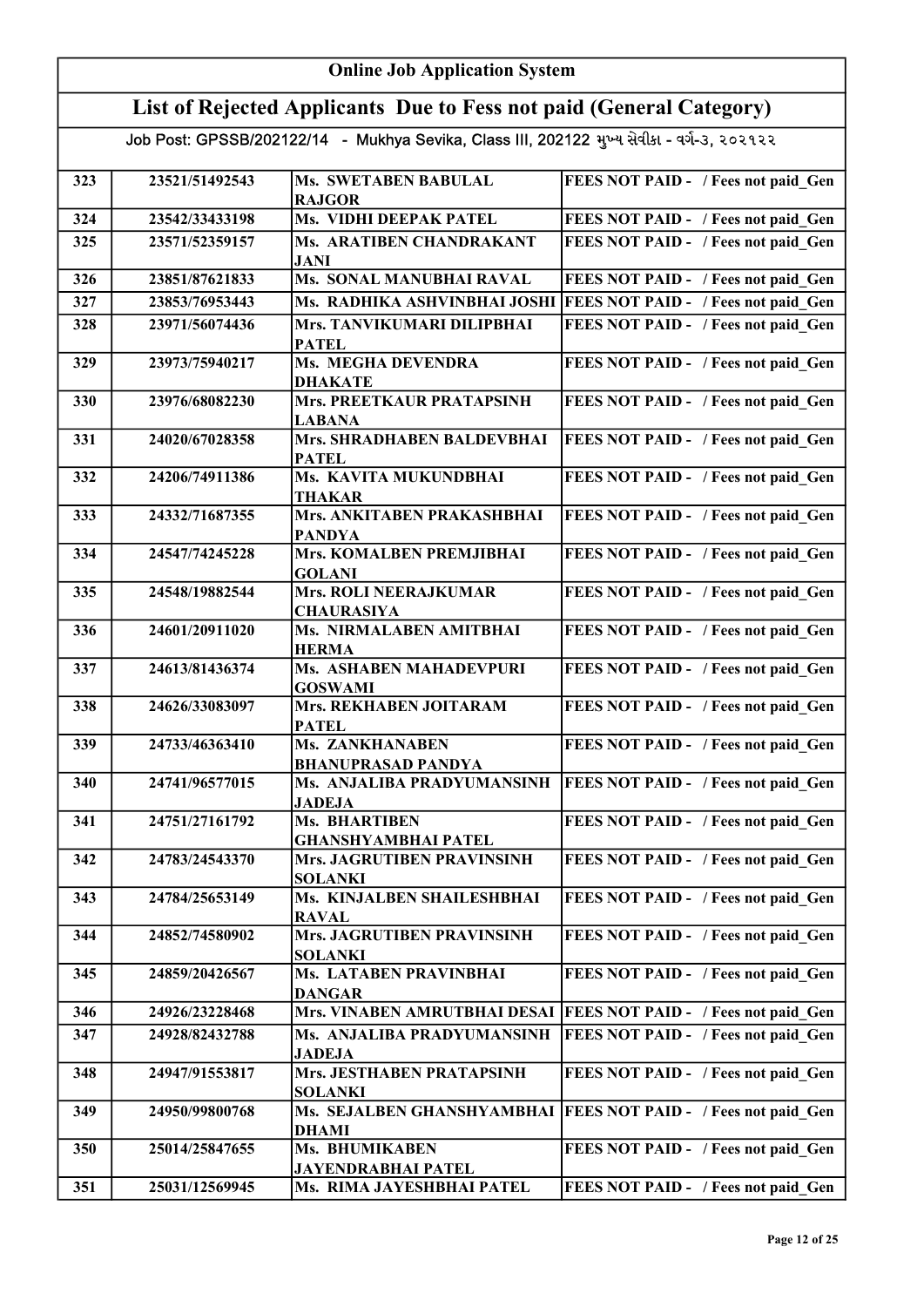|     | <b>Online Job Application System</b>                                                       |                                                                     |                                                                    |  |
|-----|--------------------------------------------------------------------------------------------|---------------------------------------------------------------------|--------------------------------------------------------------------|--|
|     |                                                                                            | List of Rejected Applicants Due to Fess not paid (General Category) |                                                                    |  |
|     | Job Post: GPSSB/202122/14 - Mukhya Sevika, Class III, 202122 મુખ્ય સેવીકા - વર્ગ-૩, ૨૦૨૧૨૨ |                                                                     |                                                                    |  |
| 352 | 25041/57005855                                                                             | Ms. KHAMMABA CHANDRASINH<br><b>JADEJA</b>                           | <b>FEES NOT PAID - / Fees not paid Gen</b>                         |  |
| 353 | 25066/55605595                                                                             | Ms. MAITRI SHAILESHKUMAR<br><b>RANA</b>                             | FEES NOT PAID - / Fees not paid Gen                                |  |
| 354 | 25106/90632792                                                                             | Ms. ISHANI SUBHASHBHAI SHAH                                         | FEES NOT PAID - / Fees not paid Gen                                |  |
| 355 | 25113/82271545                                                                             | Ms. HIRALBEN CHANDRAKANT<br><b>PATHAK</b>                           | FEES NOT PAID - / Fees not paid Gen                                |  |
| 356 | 25233/59462515                                                                             | Ms. PRAVINABEN BABUBHAI<br><b>PATEL</b>                             | FEES NOT PAID - / Fees not paid Gen                                |  |
| 357 | 25332/56036770                                                                             | Ms. DHENUKA BHARATBHAI<br><b>CHHETA</b>                             | FEES NOT PAID - / Fees not paid_Gen                                |  |
| 358 | 25493/65494065                                                                             | <b>Ms. ALPABEN BACHUBHAI</b><br><b>LIMBASIYA</b>                    | FEES NOT PAID - / Fees not paid Gen                                |  |
| 359 | 25567/98694741                                                                             | Ms. VARSHA KISHORSINH GOHIL                                         | <b>FEES NOT PAID - / Fees not paid Gen</b>                         |  |
| 360 | 25666/59824902                                                                             | Ms. URMILABA SUKHADEVSINH<br><b>CHUDASAMA</b>                       | FEES NOT PAID - / Fees not paid Gen                                |  |
| 361 | 25679/19368716                                                                             | Ms. NAYNABEN BABUBHAI<br><b>RASADIYA</b>                            | FEES NOT PAID - / Fees not paid Gen                                |  |
| 362 | 25694/40837984                                                                             | Ms. KIRANBEN LAXMANBHAI<br><b>KOTVAL</b>                            | FEES NOT PAID - / Fees not paid_Gen                                |  |
| 363 | 25702/81289901                                                                             | Mrs. AMITABEN<br><b>SARVANGKUMAR SHAH</b>                           | FEES NOT PAID - / Fees not paid_Gen                                |  |
| 364 | 25842/45801822                                                                             | Mrs. DHVANI SURENDRASINH<br><b>MAHIDA</b>                           | FEES NOT PAID - / Fees not paid_Gen                                |  |
| 365 | 25847/53709066                                                                             | Ms. TWINKALBAHEN<br>MUKESHBHAI PATEL                                | FEES NOT PAID - / Fees not paid Gen                                |  |
| 366 | 25878/44360078                                                                             | Ms. BHAVAL RAMRSHBHAI<br><b>GADHVI</b>                              | FEES NOT PAID - / Fees not paid Gen                                |  |
| 367 | 25919/97645925                                                                             | Ms. BINABEN DURLABHBHAI<br><b>JATKIYA</b>                           | FEES NOT PAID - / Fees not paid Gen                                |  |
| 368 | 26005/29848119                                                                             |                                                                     | Mrs. GITABEN GOVINDBHAI ZALA   FEES NOT PAID - / Fees not paid Gen |  |
| 369 | 26062/59384302                                                                             | Mrs. AMISHABEN FULSHANKAR<br><b>PATEL</b>                           | FEES NOT PAID - / Fees not paid Gen                                |  |
| 370 | 26089/53833252                                                                             | Ms. ILA TAPASBHAI VAISHNAV                                          | FEES NOT PAID - / Fees not paid Gen                                |  |
| 371 | 26148/24410710                                                                             | <b>Mrs. REKHABEN PANUBHAI</b><br><b>PRAJAPATI</b>                   | FEES NOT PAID - / Fees not paid Gen                                |  |
| 372 | 26166/93949192                                                                             | Ms. LAXMI SUBHASHCHANDRA<br><b>JAYSWAL</b>                          | FEES NOT PAID - / Fees not paid Gen                                |  |
| 373 | 26181/20933407                                                                             | <b>VAGHELA</b>                                                      | Ms. KAMINIBAHEN RAMESHBHAI   FEES NOT PAID - / Fees not paid Gen   |  |
| 374 | 26257/97814543                                                                             | Mrs. URMILABEN MANGALBHAI<br><b>PATEL</b>                           | FEES NOT PAID - / Fees not paid Gen                                |  |
| 375 | 26334/15590700                                                                             | Ms. HEMANI RAJENDRAKUMAR<br><b>PATEL</b>                            | FEES NOT PAID - / Fees not paid Gen                                |  |
| 376 | 26406/14875417                                                                             | Ms. AMITABEN PRAVINBHAI<br><b>PATEL</b>                             | FEES NOT PAID - / Fees not paid Gen                                |  |
| 377 | 26460/50705588                                                                             | Ms. JALPABEN EBHABHAI JADAV                                         | <b>FEES NOT PAID - / Fees not paid Gen</b>                         |  |
| 378 | 26467/42294271                                                                             | Ms. SHAMAMUSKAN<br><b>MUBARAKHUSEN MALEK</b>                        | FEES NOT PAID - / Fees not paid Gen                                |  |
| 379 | 26564/46747048                                                                             | Mrs. BRINDA CHIRAGBHAI<br><b>GADHIYA</b>                            | FEES NOT PAID - / Fees not paid Gen                                |  |
| 380 | 26574/43766354                                                                             | Ms. HINABEN SURESHKUMAR<br><b>GOSWAMI</b>                           | FEES NOT PAID - / Fees not paid Gen                                |  |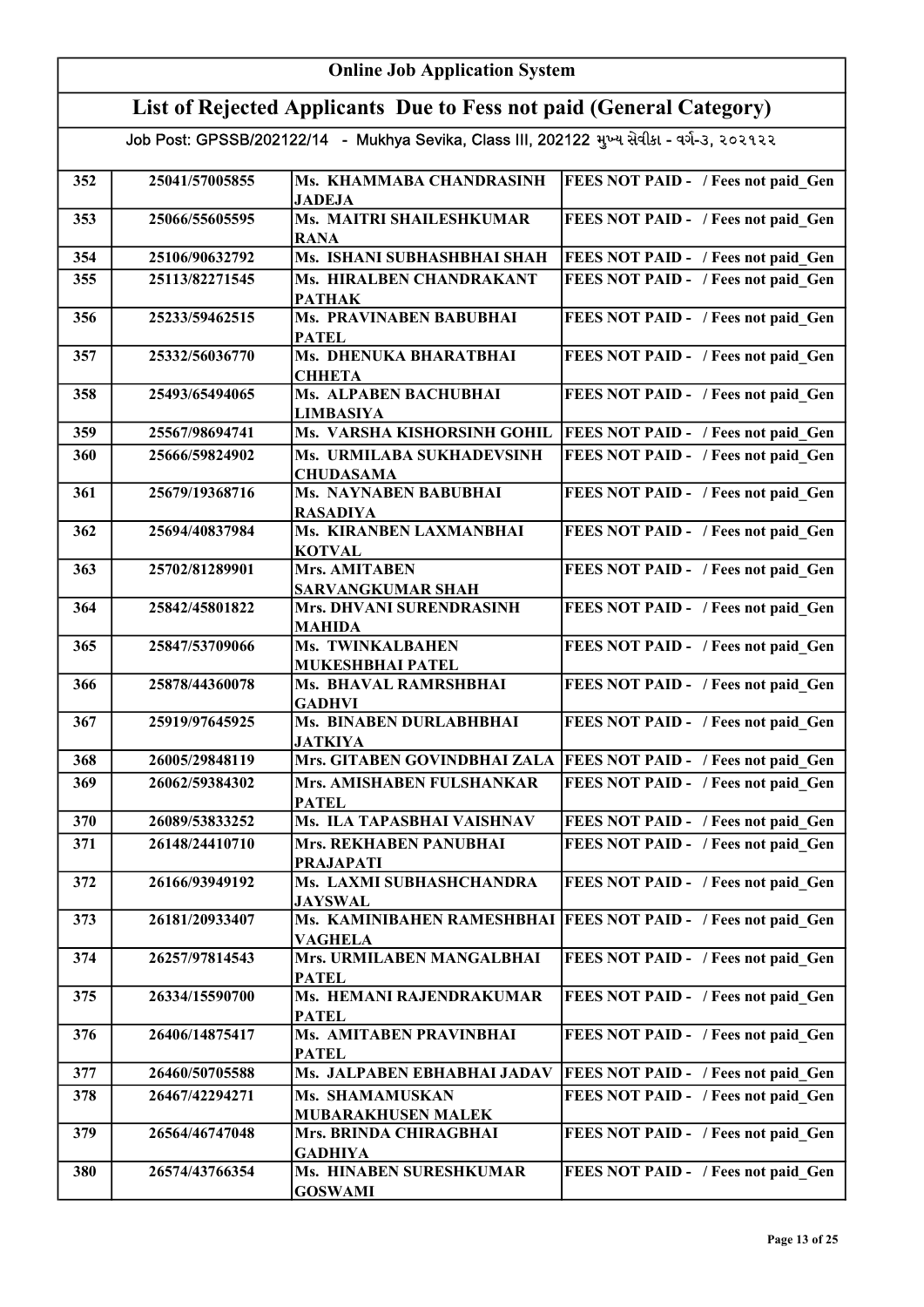|     | <b>Online Job Application System</b>                                |                                                                                            |                                                                  |
|-----|---------------------------------------------------------------------|--------------------------------------------------------------------------------------------|------------------------------------------------------------------|
|     | List of Rejected Applicants Due to Fess not paid (General Category) |                                                                                            |                                                                  |
|     |                                                                     | Job Post: GPSSB/202122/14 - Mukhya Sevika, Class III, 202122 મુખ્ય સેવીકા - વર્ગ-૩, ૨૦૨૧૨૨ |                                                                  |
| 381 | 26592/48779573                                                      | Ms. POONAM BALRAM<br><b>PURUSHWANI</b>                                                     | FEES NOT PAID - / Fees not paid_Gen                              |
| 382 | 26634/70959567                                                      | Ms. KOMALBA RAGHUVIRSINH<br><b>PARMAR</b>                                                  | FEES NOT PAID - / Fees not paid Gen                              |
| 383 | 26640/17321578                                                      | Mrs. RAKSHA MAHIPATSINH<br><b>HERMA</b>                                                    | FEES NOT PAID - / Fees not paid Gen                              |
| 384 | 26702/76973341                                                      | Mrs. ASHABEN DALPATSINH<br><b>BARIA</b>                                                    | FEES NOT PAID - / Fees not paid Gen                              |
| 385 | 26760/45934514                                                      | Ms. ANKITA TRIKAMBHAI JOSHI                                                                | <b>FEES NOT PAID - / Fees not paid Gen</b>                       |
| 386 | 26841/86986558                                                      | Ms. CHETANABA GIRIRAJSINH<br><b>ZALA</b>                                                   | FEES NOT PAID - / Fees not paid Gen                              |
| 387 | 26844/22305752                                                      | Ms. SANGITA SOMABHAI<br><b>UPADALA</b>                                                     | FEES NOT PAID - / Fees not paid Gen                              |
| 388 | 26948/64946434                                                      | <b>Mrs. YOGINI PRAVINKUMAR</b><br><b>RAJYAGURU</b>                                         | FEES NOT PAID - / Fees not paid_Gen                              |
| 389 | 27012/69840779                                                      | Ms. TAMANNA BHAVSANGBHAI<br><b>CHAUHAN</b>                                                 | FEES NOT PAID - / Fees not paid Gen                              |
| 390 | 27062/10333594                                                      | Ms. ALPNABA DEVUBHA GOHIL                                                                  | FEES NOT PAID - / Fees not paid Gen                              |
| 391 | 27082/34496987                                                      | <b>Mrs. HETALBAHEN</b><br><b>BHASKARBHAI PATEL</b>                                         | FEES NOT PAID - / Fees not paid Gen                              |
| 392 | 27194/50376632                                                      | Ms. PAYAL BATUKBHAI BHATT                                                                  | FEES NOT PAID - / Fees not paid Gen                              |
| 393 | 27343/69739754                                                      | Ms. MANISHABEN PITHABHAI<br><b>PARMAR</b>                                                  | FEES NOT PAID - / Fees not paid Gen                              |
| 394 | 27365/48804381                                                      | <b>Ms. ZALAKBEN BHARATKUMAR</b><br><b>PATEL</b>                                            | FEES NOT PAID - / Fees not paid Gen                              |
| 395 | 27413/55668674                                                      | Ms. CHARMI VINUBHAI PATEL                                                                  | FEES NOT PAID - / Fees not paid Gen                              |
| 396 | 27516/14042019                                                      | Mrs. MITALBEN VIRAMKUMAR<br><b>THESIYA</b>                                                 | FEES NOT PAID - / Fees not paid Gen                              |
| 397 | 27627/64702390                                                      | Mrs. AMIRAJBA PRAHLADSINH<br>VAGHELA                                                       | FEES NOT PAID - / Fees not paid Gen                              |
| 398 | 27675/64171742                                                      | Mrs. DAKSHA BALDEVBHAI<br><b>PATEL</b>                                                     | FEES NOT PAID - / Fees not paid Gen                              |
| 399 | 27713/95455512                                                      | Mrs. SHANTIBEN BHIMSIBHAI<br><b>RAM</b>                                                    | FEES NOT PAID - / Fees not paid Gen                              |
| 400 | 27735/75241119                                                      | Ms. JAANVIBEN BHARATSINH<br><b>CHAVDA</b>                                                  | FEES NOT PAID - / Fees not paid Gen                              |
| 401 | 27825/79109010                                                      | Ms. HANSABEN DAHYABHAI<br><b>CHAVDA</b>                                                    | FEES NOT PAID - / Fees not paid Gen                              |
| 402 | 27955/64497374                                                      | Ms. MANSIBEN BHIMABHAI<br><b>PARMAR</b>                                                    | FEES NOT PAID - / Fees not paid Gen                              |
| 403 | 27960/47231956                                                      | Mrs. SHILPABEN VINODBHAI<br><b>SHARMA</b>                                                  | FEES NOT PAID - / Fees not paid Gen                              |
| 404 | 28043/22220444                                                      |                                                                                            | Mrs. NITABAHEN BABULAL PATEL FEES NOT PAID - / Fees not paid Gen |
| 405 | 28132/88776232                                                      | Ms. SHARDA TRILOKCHAND<br><b>MAHAVAR</b>                                                   | FEES NOT PAID - / Fees not paid Gen                              |
| 406 | 28143/37445581                                                      | Ms. HARENDRABAHEN<br>MULRAJSINH GOHIL                                                      | FEES NOT PAID - / Fees not paid Gen                              |
| 407 | 28205/78530800                                                      | Ms. SHUBHANGI SUNILBHAI<br><b>PATEL</b>                                                    | FEES NOT PAID - / Fees not paid Gen                              |
| 408 | 28288/42190155                                                      | Mrs. AVANI NILESHBHAI KOTAK                                                                | FEES NOT PAID - / Fees not paid Gen                              |
| 409 | 28439/90220627                                                      | <b>Ms. PURNIMABEN</b><br><b>ALPESHKUMAR RATHOD</b>                                         | FEES NOT PAID - / Fees not paid Gen                              |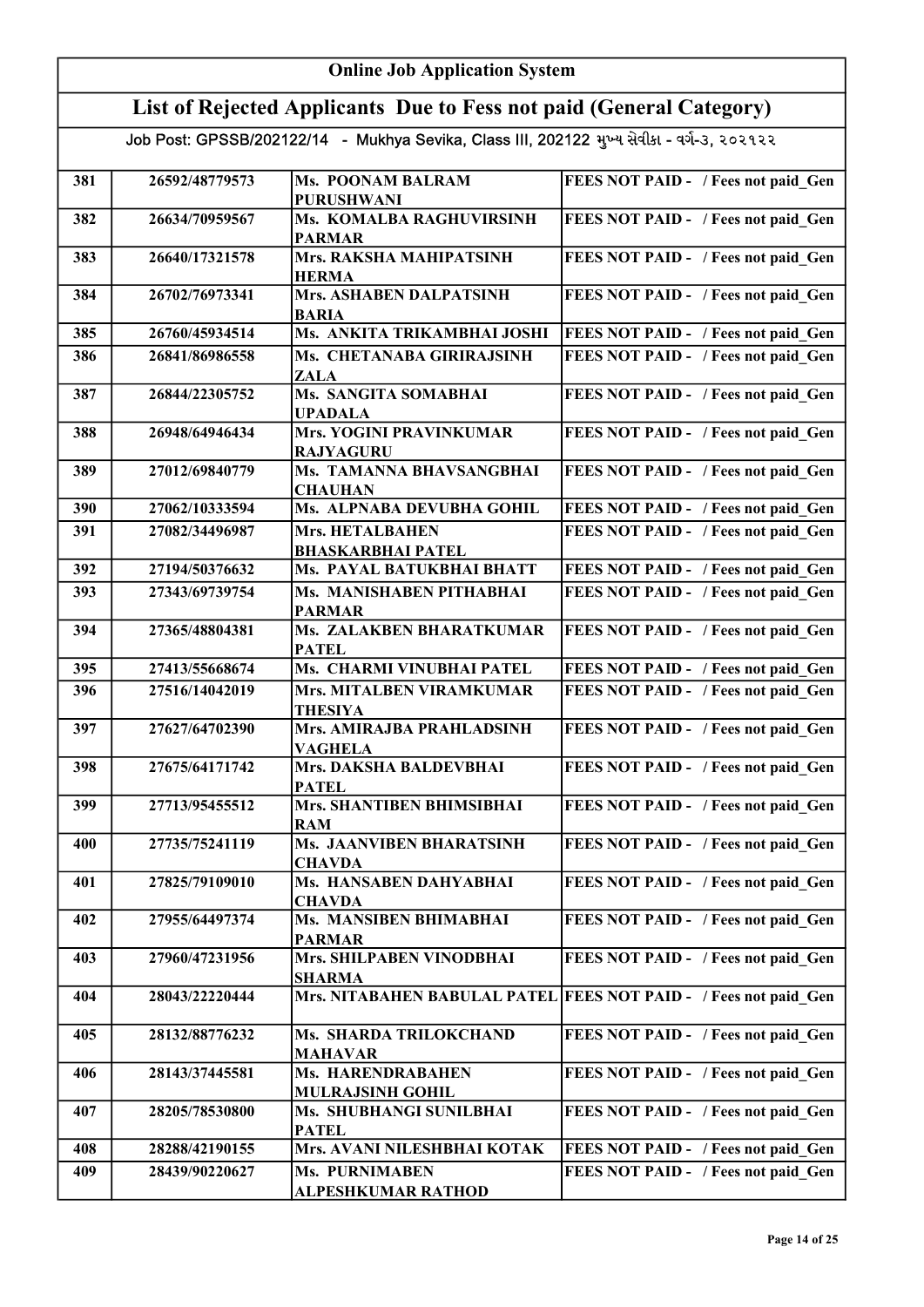| <b>Online Job Application System</b> |                |                                                                                            |                                            |
|--------------------------------------|----------------|--------------------------------------------------------------------------------------------|--------------------------------------------|
|                                      |                | List of Rejected Applicants Due to Fess not paid (General Category)                        |                                            |
|                                      |                | Job Post: GPSSB/202122/14 - Mukhya Sevika, Class III, 202122 મુખ્ય સેવીકા - વર્ગ-૩, ૨૦૨૧૨૨ |                                            |
| 410                                  | 28446/10208267 | <b>Ms. VILASBEN HATHISINH</b><br><b>SINDHA</b>                                             | FEES NOT PAID - / Fees not paid Gen        |
| 411                                  | 28577/11605074 | Ms. RITA BABULAL RAMANI                                                                    | FEES NOT PAID - / Fees not paid Gen        |
| 412                                  | 28663/82409799 | Ms. BHUMIKA KANTIBHAI<br><b>MAKWANA</b>                                                    | FEES NOT PAID - / Fees not paid Gen        |
| 413                                  | 28960/42423864 | Ms. PREMILABAHEN MALABHAI<br><b>KHANT</b>                                                  | FEES NOT PAID - / Fees not paid Gen        |
| 414                                  | 28973/49254140 | Ms. DIPALI GIRISHBHAI PARMAR                                                               | <b>FEES NOT PAID - / Fees not paid_Gen</b> |
| 415                                  | 28985/44457285 | Mrs. AVANIBEN REEPALBHAI<br><b>PATEL</b>                                                   | FEES NOT PAID - / Fees not paid_Gen        |
| 416                                  | 29066/62337124 | Ms. PREMILABAHEN MALABHAI<br><b>KHANT</b>                                                  | FEES NOT PAID - / Fees not paid_Gen        |
| 417                                  | 29155/75059807 | Mrs. RUPALI CHETAN DHANAK                                                                  | FEES NOT PAID - / Fees not paid Gen        |
| 418                                  | 29337/21786176 | Ms. MITALBEN BHAVIN JOSHI                                                                  | FEES NOT PAID - / Fees not paid Gen        |
| 419                                  | 29340/10365323 | Ms. VANDANA MADANMOHAN<br><b>VYAS</b>                                                      | FEES NOT PAID - / Fees not paid Gen        |
| 420                                  | 29393/72652701 | Ms. ANITABEN VELAJIBHAI<br><b>MAKWANA</b>                                                  | FEES NOT PAID - / Fees not paid Gen        |
| 421                                  | 29601/15533316 | Mrs. YOGIBEN ABHIRAJSINH<br><b>SOLANKI</b>                                                 | FEES NOT PAID - / Fees not paid Gen        |
| 422                                  | 29663/70437207 | Mrs. SHARMISTHABEN<br><b>CHANABHAI SGARKA</b>                                              | FEES NOT PAID - / Fees not paid Gen        |
| 423                                  | 29753/20105604 | Ms. BHUMIBAHEN<br><b>CHANDRAKANT BHAI BHATT</b>                                            | FEES NOT PAID - / Fees not paid Gen        |
| 424                                  | 29774/53605198 | Mrs. MADHUBAHEN GALABHAI<br><b>PAGI</b>                                                    | FEES NOT PAID - / Fees not paid_Gen        |
| 425                                  | 29803/87626350 | <b>Ms. AYUSIBEN BUDHABHAI</b><br><b>KHATRI</b>                                             | FEES NOT PAID - / Fees not paid Gen        |
| 426                                  | 29942/51889752 | Ms. AVANI ASHWINKUMAR<br><b>KANSARA</b>                                                    | FEES NOT PAID - / Fees not paid Gen        |
| 427                                  | 30063/44098743 | Ms. SHILPABEN RAMESHGIRI<br><b>GOSAIL</b>                                                  | FEES NOT PAID - / Fees not paid Gen        |
| 428                                  | 30109/19351600 | Mrs. ANUPAM NIRANJAN VERMA                                                                 | FEES NOT PAID - / Fees not paid_Gen        |
| 429                                  | 30131/85151735 | Mrs. ANUPAM NIRANJAN VERMA                                                                 | FEES NOT PAID - / Fees not paid Gen        |
| 430                                  | 30199/53591094 | Ms. PRIYANKABAHEN<br><b>MANUBHAI PRABHAKAR</b>                                             | FEES NOT PAID - / Fees not paid Gen        |
| 431                                  | 30261/89346468 | Ms. PRIYA SURESHBHAI<br><b>KANTARIYA</b>                                                   | FEES NOT PAID - / Fees not paid_Gen        |
| 432                                  | 30332/80532539 | Ms. NIRUBEN JEVATBHAI<br><b>CHAUDHARI</b>                                                  | FEES NOT PAID - / Fees not paid_Gen        |
| 433                                  | 30356/20756790 | Ms. VAISHALI GHANSHYAMBHAI<br><b>BHATT</b>                                                 | <b>FEES NOT PAID - / Fees not paid_Gen</b> |
| 434                                  | 30357/91144979 | Ms. BHUMIKA RAMESHBHAI<br><b>GAJERA</b>                                                    | FEES NOT PAID - / Fees not paid Gen        |
| 435                                  | 30596/60983338 | Ms. NIDHI ARAVINDBHAI<br><b>LALKIYA</b>                                                    | FEES NOT PAID - / Fees not paid_Gen        |
| 436                                  | 30717/75733715 | Mrs. KALPANA JITEND<br><b>KANJARIYA</b>                                                    | FEES NOT PAID - / Fees not paid_Gen        |
| 437                                  | 30721/43061933 | Dr. TRUPTI PRAKASHBHAI<br><b>CHHANTBAR</b>                                                 | FEES NOT PAID - / Fees not paid_Gen        |
| 438                                  | 30731/40759107 | Ms. DIPTIBEN NAGINBHAI<br><b>CHAUHAN</b>                                                   | FEES NOT PAID - / Fees not paid Gen        |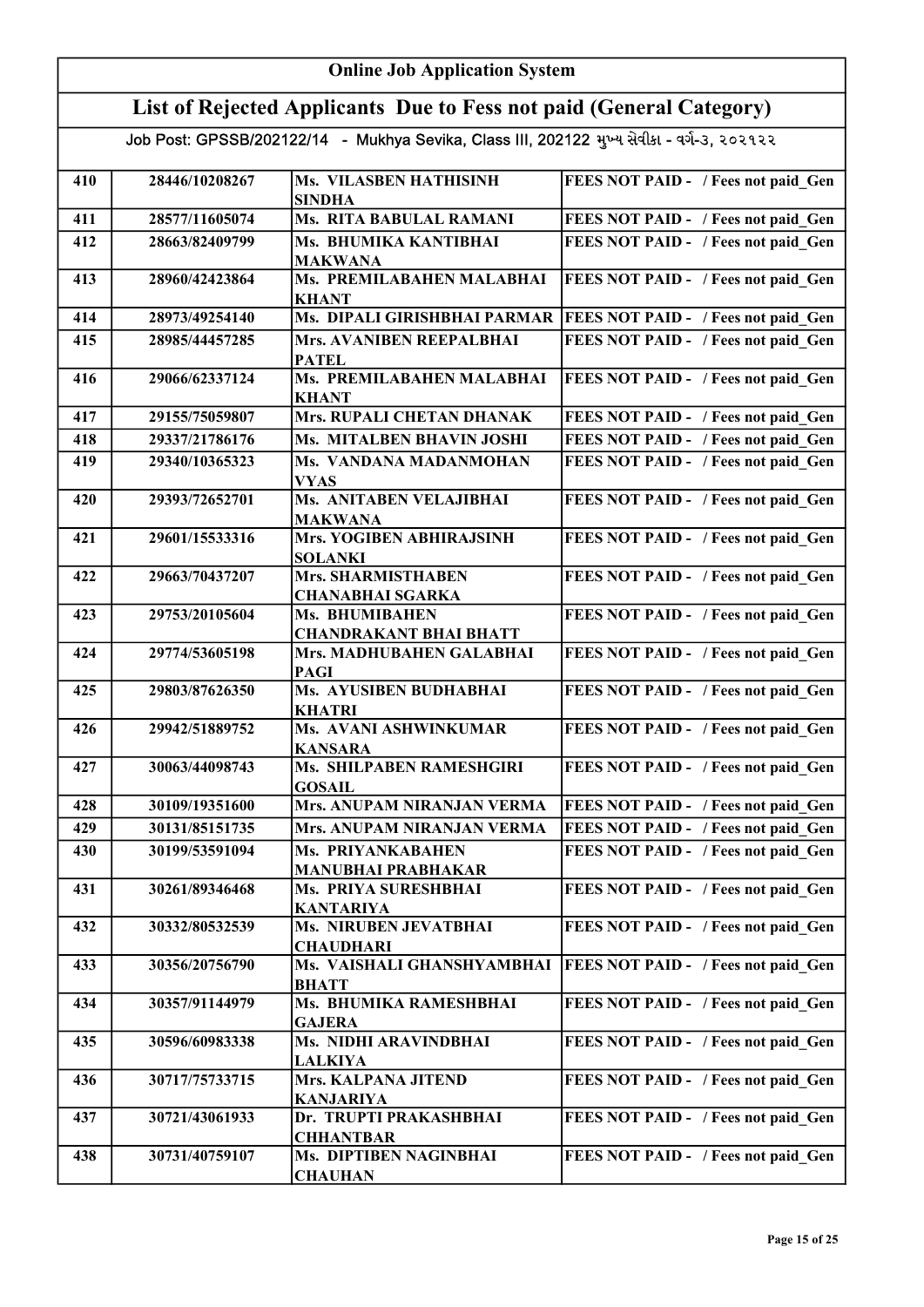|     | <b>Online Job Application System</b>                                                       |                                                  |                                                                  |  |
|-----|--------------------------------------------------------------------------------------------|--------------------------------------------------|------------------------------------------------------------------|--|
|     | List of Rejected Applicants Due to Fess not paid (General Category)                        |                                                  |                                                                  |  |
|     | Job Post: GPSSB/202122/14 - Mukhya Sevika, Class III, 202122 મુખ્ય સેવીકા - વર્ગ-૩, ૨૦૨૧૨૨ |                                                  |                                                                  |  |
| 439 | 30741/74416965                                                                             | Ms. PRAJKATA NANDKUMAR<br><b>GHANEKAR</b>        | FEES NOT PAID - / Fees not paid Gen                              |  |
| 440 | 30808/78314214                                                                             | Ms. PRIYANKA BHARATBHAI<br><b>SONI</b>           | FEES NOT PAID - / Fees not paid Gen                              |  |
| 441 | 30811/29155126                                                                             | Ms. JYOTIBEN MOOLRAJSINH<br><b>RAJPARMAR</b>     | FEES NOT PAID - / Fees not paid Gen                              |  |
| 442 | 30844/32428308                                                                             | Mrs. KHUSHBUBEN YASINBHAI<br><b>VHORA</b>        | FEES NOT PAID - / Fees not paid Gen                              |  |
| 443 | 30868/45052609                                                                             | <b>Mrs. NIDHI AASHISH PATEL</b>                  | FEES NOT PAID - / Fees not paid Gen                              |  |
| 444 | 30925/84641210                                                                             |                                                  | Ms. GITABEN KALUBHAI RATHOD FEES NOT PAID - / Fees not paid Gen  |  |
| 445 | 30962/59532138                                                                             | Ms. BHUMIKA RAMESHBHAI<br><b>GAJERA</b>          | FEES NOT PAID - / Fees not paid_Gen                              |  |
| 446 | 30965/96698509                                                                             | Ms. ANJANABEN KANAKSINH<br><b>THAKOR</b>         | FEES NOT PAID - / Fees not paid Gen                              |  |
| 447 | 30988/96007366                                                                             | Ms. BHUMIKA RAMESHBHAI<br><b>GAJERA</b>          | FEES NOT PAID - / Fees not paid_Gen                              |  |
| 448 | 31017/66508586                                                                             | <b>Ms. SWETABEN KANUBHAI</b><br><b>PRAJAPATI</b> | FEES NOT PAID - / Fees not paid_Gen                              |  |
| 449 | 31125/58779317                                                                             | Ms. NISHA KHIMABHAI<br><b>GARANIYA</b>           | FEES NOT PAID - / Fees not paid_Gen                              |  |
| 450 | 31357/40712307                                                                             | Mrs. KRISHNA DHANSUKHBHAI<br><b>KANSAGARA</b>    | FEES NOT PAID - / Fees not paid_Gen                              |  |
| 451 | 31513/85616434                                                                             | Mrs. TEJALBAHEN BIPINBHAI<br><b>SADRANI</b>      | FEES NOT PAID - / Fees not paid_Gen                              |  |
| 452 | 31604/26876792                                                                             |                                                  | Mrs. MANISHA UKABHAI BHALIYA FEES NOT PAID - / Fees not paid_Gen |  |
| 453 | 31840/38578382                                                                             | Ms. DAKSHABEN JODHABHAI<br><b>KALSARIYA</b>      | FEES NOT PAID - / Fees not paid Gen                              |  |
| 454 | 31856/58806403                                                                             | Ms. SAKSHI KRUSHNKANT<br><b>BHAVSAR</b>          | FEES NOT PAID - / Fees not paid Gen                              |  |
| 455 | 31857/19564059                                                                             | Mrs. SNEHABEN BABUBHAI<br><b>PRAJAPATI</b>       | FEES NOT PAID - / Fees not paid Gen                              |  |
| 456 | 31861/79077498                                                                             | <b>Ms. KIRANBEN</b><br>RAGHANATHBHAI CHAUDHARI   | FEES NOT PAID - / Fees not paid Gen                              |  |
| 457 | 32037/38558990                                                                             | <b>Mrs. KOMAL BALASAHEB</b><br><b>SHIRSATH</b>   | FEES NOT PAID - / Fees not paid Gen                              |  |
| 458 | 32044/18564371                                                                             | Ms. HIMABEN KIRANSINH<br><b>CHAUHAN</b>          | FEES NOT PAID - / Fees not paid Gen                              |  |
| 459 | 32061/42340715                                                                             | <b>Ms. BHUMI NARANDAS</b><br><b>SORATHIYA</b>    | FEES NOT PAID - / Fees not paid Gen                              |  |
| 460 | 32131/49402293                                                                             | <b>Ms. BHARGAVIBEN</b><br>SANJAYKUMAR PATEL      | FEES NOT PAID - / Fees not paid_Gen                              |  |
| 461 | 32174/83026168                                                                             | Ms. ARTIBEN GUNAVANTRAY<br><b>DAVE</b>           | FEES NOT PAID - / Fees not paid_Gen                              |  |
| 462 | 32205/71764690                                                                             | Ms. BHARATI DEVENDRASIGH<br>YADAV                | FEES NOT PAID - / Fees not paid Gen                              |  |
| 463 | 32283/79248908                                                                             |                                                  | Mrs. MANISHA BHARGAV TRIVEDI FEES NOT PAID - / Fees not paid Gen |  |
| 464 | 32284/29073990                                                                             | Ms. JYOTIBEN KRISHNAKANT<br><b>DUBEY</b>         | FEES NOT PAID - / Fees not paid Gen                              |  |
| 465 | 32307/37727128                                                                             | Ms. VASANT KAMLESHBHAI<br><b>GAJERA</b>          | FEES NOT PAID - / Fees not paid Gen                              |  |
| 466 | 32309/87830832                                                                             |                                                  | Ms. ANJALI AJITBHAI KALOTARA FEES NOT PAID - / Fees not paid Gen |  |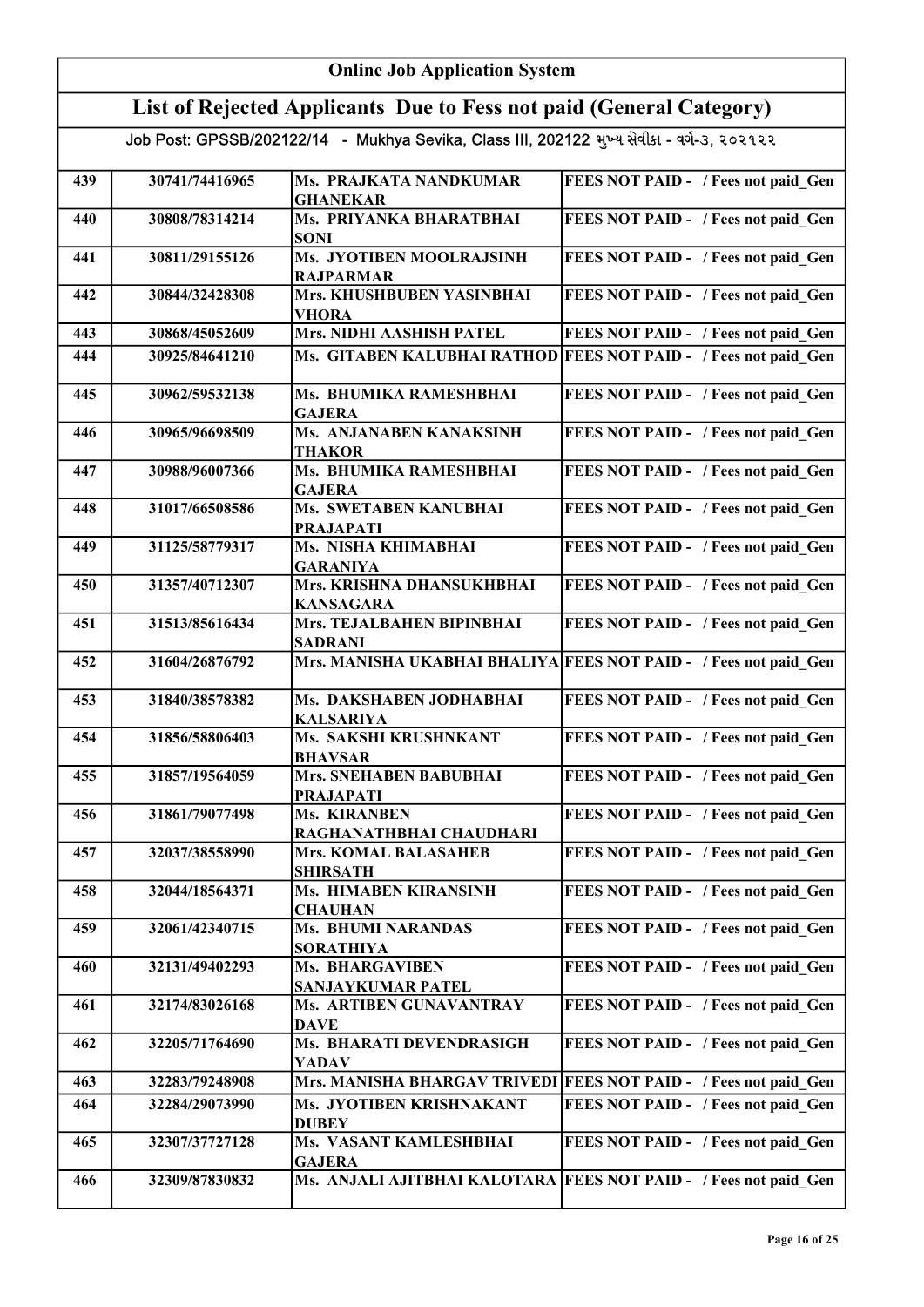|     | <b>Online Job Application System</b>                                                       |                                                       |                                                                     |  |
|-----|--------------------------------------------------------------------------------------------|-------------------------------------------------------|---------------------------------------------------------------------|--|
|     | List of Rejected Applicants Due to Fess not paid (General Category)                        |                                                       |                                                                     |  |
|     | Job Post: GPSSB/202122/14 - Mukhya Sevika, Class III, 202122 મુખ્ય સેવીકા - વર્ગ-૩, ૨૦૨૧૨૨ |                                                       |                                                                     |  |
| 467 | 32332/61248916                                                                             | Ms. MAITRIBA MAHENDRASINH<br><b>GOHIL</b>             | FEES NOT PAID - / Fees not paid Gen                                 |  |
| 468 | 32436/51750325                                                                             | Ms. BHUMIBEN VIRENDRASINH<br><b>RAULAJI</b>           | FEES NOT PAID - / Fees not paid_Gen                                 |  |
| 469 | 32478/68560530                                                                             | <b>Mrs. SARITABA ABHESINH</b><br><b>BODANA</b>        | FEES NOT PAID - / Fees not paid Gen                                 |  |
| 470 | 32544/36075590                                                                             | Mrs. SARITABEN ABHESINH<br><b>BODANA</b>              | FEES NOT PAID - / Fees not paid Gen                                 |  |
| 471 | 32575/50115377                                                                             | Mrs. KINJALBEN SHANKARBHAI<br><b>BHOI</b>             | FEES NOT PAID - / Fees not paid Gen                                 |  |
| 472 | 32610/55992367                                                                             | <b>Ms. NEHALBEN BHARATBHAI</b><br><b>PATEL</b>        | FEES NOT PAID - / Fees not paid Gen                                 |  |
| 473 | 32634/38631732                                                                             | Ms. NISHA YAGNESHKUMAR<br><b>UPADHYAY</b>             | FEES NOT PAID - / Fees not paid Gen                                 |  |
| 474 | 32683/20244755                                                                             | Mrs. SHEELABEN GANPATBHAI<br><b>GOHIL</b>             | FEES NOT PAID - / Fees not paid Gen                                 |  |
| 475 | 32697/68018466                                                                             | Mrs. TANVI RAMESHBHAI PATEL                           | FEES NOT PAID - / Fees not paid Gen                                 |  |
| 476 | 32709/72907670                                                                             | Ms. KOKILA CHANDUGAR GOSAI                            | FEES NOT PAID - / Fees not paid Gen                                 |  |
| 477 | 32729/96107939                                                                             | Ms. HETALBEN UMIYASHANKAR<br><b>JANI</b>              | FEES NOT PAID - / Fees not paid Gen                                 |  |
| 478 | 32799/27517314                                                                             | Mrs. JAYMINA JITUBHAI PATEL                           | FEES NOT PAID - / Fees not paid Gen                                 |  |
| 479 | 32809/32815297                                                                             | Ms. DISHABAHEN RANJITBHAI<br><b>VAGHELA</b>           | FEES NOT PAID - / Fees not paid Gen                                 |  |
| 480 | 32951/31724500                                                                             | <b>Mrs. PAYALBEN NARENDRA</b><br><b>SINGH CHAUHAN</b> | FEES NOT PAID - / Fees not paid Gen                                 |  |
| 481 | 32963/82478494                                                                             | <b>Mrs. SANGITABEN</b><br><b>HARJIVANBHAI YOGI</b>    | FEES NOT PAID - / Fees not paid Gen                                 |  |
| 482 | 33181/48991521                                                                             | Mrs. SHITALBEN JITENDRASINH<br><b>MAHIDA</b>          | FEES NOT PAID - / Fees not paid Gen                                 |  |
| 483 | 33233/37255763                                                                             | Ms. ASHA RAVJIBHAI VEKARIYA                           | <b>FEES NOT PAID - / Fees not paid Gen</b>                          |  |
| 484 | 33244/39202018                                                                             | Mrs. SHITAL BHANUSHANKAR<br><b>JOSHI</b>              | FEES NOT PAID - / Fees not paid Gen                                 |  |
| 485 | 33247/98532616                                                                             |                                                       | Mrs. HINABEN JITESHBHAI PATEL   FEES NOT PAID - / Fees not paid Gen |  |
| 486 | 33258/74912192                                                                             | Ms. YASMIN AALAMBHAI<br><b>QURESHI</b>                | FEES NOT PAID - / Fees not paid Gen                                 |  |
| 487 | 33367/32685041                                                                             | <b>Mrs. ANSUYABEN</b><br>KARUNASHANKAR PANDYA         | FEES NOT PAID - / Fees not paid Gen                                 |  |
| 488 | 33392/56328185                                                                             | Ms. SHRADDHABA HARDEVSINH<br><b>GOHIL</b>             | FEES NOT PAID - / Fees not paid Gen                                 |  |
| 489 | 33471/43591276                                                                             | <b>Mrs. DIVYABEN SACHINKUMAR</b><br><b>PATEL</b>      | FEES NOT PAID - / Fees not paid Gen                                 |  |
| 490 | 33545/39378665                                                                             | <b>Mrs. MEENABEN RUMALJI</b><br><b>SOLANKI</b>        | FEES NOT PAID - / Fees not paid Gen                                 |  |
| 491 | 33548/21751024                                                                             | Mrs. BHAVISHABEN DINESHBHAI<br><b>PATEL</b>           | FEES NOT PAID - / Fees not paid Gen                                 |  |
| 492 | 33578/20185034                                                                             | Ms. NISHABEN SHIVABHAI<br><b>CHAUDHARY</b>            | FEES NOT PAID - / Fees not paid Gen                                 |  |
| 493 | 33618/83768309                                                                             | Ms. RAMILABEN RAMESHBAHI<br><b>THAKOR</b>             | FEES NOT PAID - / Fees not paid Gen                                 |  |
| 494 | 33620/93566176                                                                             | Ms. NAYNABEN JIGARBHAI<br><b>HARANIYA</b>             | FEES NOT PAID - / Fees not paid Gen                                 |  |
| 495 | 33680/67388421                                                                             | Mrs. CHANDRIKA RANJEETSINH<br>ZALA                    | FEES NOT PAID - / Fees not paid Gen                                 |  |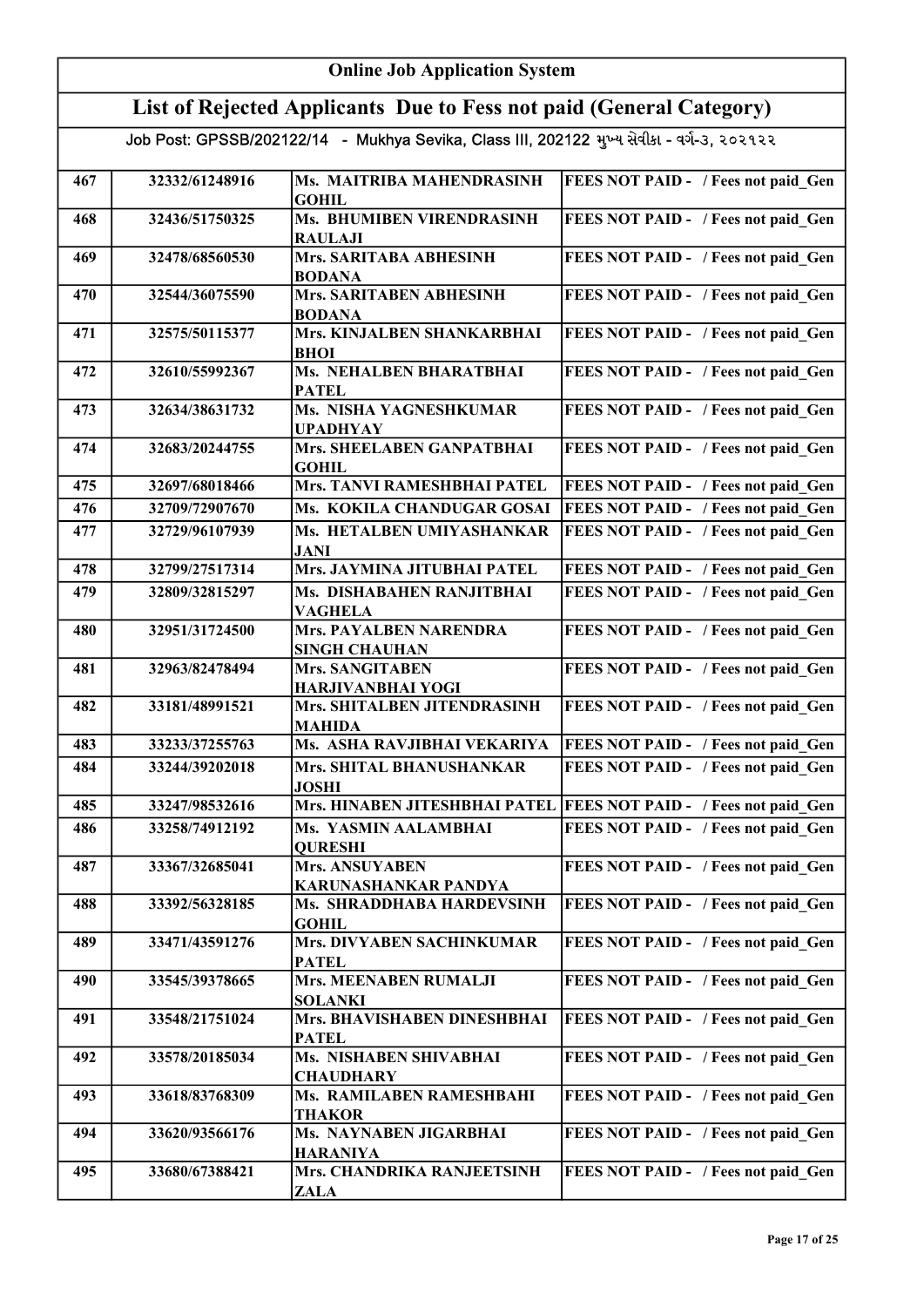| <b>Online Job Application System</b> |                                               |                                                                                                                                                                                                                                                                                                                                                                                                                                                                                                                      |  |
|--------------------------------------|-----------------------------------------------|----------------------------------------------------------------------------------------------------------------------------------------------------------------------------------------------------------------------------------------------------------------------------------------------------------------------------------------------------------------------------------------------------------------------------------------------------------------------------------------------------------------------|--|
|                                      |                                               |                                                                                                                                                                                                                                                                                                                                                                                                                                                                                                                      |  |
|                                      |                                               |                                                                                                                                                                                                                                                                                                                                                                                                                                                                                                                      |  |
| 33722/41828510                       | Mrs. JAYSHREEBAHEN                            | FEES NOT PAID - / Fees not paid Gen                                                                                                                                                                                                                                                                                                                                                                                                                                                                                  |  |
| 33738/69464097                       | <b>Mrs. RAJESHVARIBEN</b>                     | FEES NOT PAID - / Fees not paid Gen                                                                                                                                                                                                                                                                                                                                                                                                                                                                                  |  |
| 33769/53360957                       | Mrs. VANDNA LADHUBHAI JOGI                    | FEES NOT PAID - / Fees not paid Gen                                                                                                                                                                                                                                                                                                                                                                                                                                                                                  |  |
| 33774/65655287                       | Mrs. TULJA JIGARBHAI TRIVEDI                  | FEES NOT PAID - / Fees not paid Gen                                                                                                                                                                                                                                                                                                                                                                                                                                                                                  |  |
| 33879/23419911                       | Mrs. ARTIBEN ISHWARBHAI<br><b>RAJPUT</b>      | FEES NOT PAID - / Fees not paid Gen                                                                                                                                                                                                                                                                                                                                                                                                                                                                                  |  |
| 33931/57559374                       | Ms. MITAL RAJESHBHAI<br><b>SOLANKI</b>        | FEES NOT PAID - / Fees not paid_Gen                                                                                                                                                                                                                                                                                                                                                                                                                                                                                  |  |
| 33934/57098278                       | Mrs. KIRTIKA JITENDRASINH<br><b>VAGHELA</b>   | FEES NOT PAID - / Fees not paid_Gen                                                                                                                                                                                                                                                                                                                                                                                                                                                                                  |  |
| 33962/13032016                       | Ms. JYOTIBEN BIPINBHAI<br><b>PRAJAPATI</b>    | FEES NOT PAID - / Fees not paid_Gen                                                                                                                                                                                                                                                                                                                                                                                                                                                                                  |  |
| 33995/56971745                       | <b>Ms. RAJVI KETANBHAI</b><br><b>VACHHANI</b> | FEES NOT PAID - / Fees not paid Gen                                                                                                                                                                                                                                                                                                                                                                                                                                                                                  |  |
| 34040/79169747                       | Ms. TARABEN JASHVANTSINH<br><b>BARIA</b>      | FEES NOT PAID - / Fees not paid Gen                                                                                                                                                                                                                                                                                                                                                                                                                                                                                  |  |
| 34184/69775671                       | Mrs. ANISHA MOHMMADBHAI<br><b>SUVAN</b>       | FEES NOT PAID - / Fees not paid Gen                                                                                                                                                                                                                                                                                                                                                                                                                                                                                  |  |
| 34258/75619918                       | Mrs. KINJALKUMARI                             | FEES NOT PAID - / Fees not paid_Gen                                                                                                                                                                                                                                                                                                                                                                                                                                                                                  |  |
| 34296/87921498                       | Mrs. BHUMIKABAHEN                             | FEES NOT PAID - / Fees not paid Gen                                                                                                                                                                                                                                                                                                                                                                                                                                                                                  |  |
| 34323/82059811                       | Ms. ARPITABEN JAGDISHBHAI                     | FEES NOT PAID - / Fees not paid Gen                                                                                                                                                                                                                                                                                                                                                                                                                                                                                  |  |
| 34363/74345928                       | Mrs. KARUNABEN HARIBHAI                       | FEES NOT PAID - / Fees not paid Gen                                                                                                                                                                                                                                                                                                                                                                                                                                                                                  |  |
| 34383/61273087                       | Ms. BHUMIKA RAMESHBHAI                        | FEES NOT PAID - / Fees not paid Gen                                                                                                                                                                                                                                                                                                                                                                                                                                                                                  |  |
| 34463/14000172                       | Ms. VISHRUTIBEN                               | FEES NOT PAID - / Fees not paid Gen                                                                                                                                                                                                                                                                                                                                                                                                                                                                                  |  |
| 34475/12300276                       | Mrs. NIKITA HITESHBHAI                        | FEES NOT PAID - / Fees not paid Gen                                                                                                                                                                                                                                                                                                                                                                                                                                                                                  |  |
| 34491/64469063                       | Ms. DAKSHABEN DILAVARSINH                     | FEES NOT PAID - / Fees not paid Gen                                                                                                                                                                                                                                                                                                                                                                                                                                                                                  |  |
| 34524/51840468                       | Ms. BHUMIKABAHEN KANUBHAI<br><b>PATEL</b>     | FEES NOT PAID - / Fees not paid Gen                                                                                                                                                                                                                                                                                                                                                                                                                                                                                  |  |
| 34564/84777021                       | Mrs. ALPABA GHANSHYAMSINH                     | FEES NOT PAID - / Fees not paid Gen                                                                                                                                                                                                                                                                                                                                                                                                                                                                                  |  |
| 34637/90709647                       | Mrs. DAKSHA BALDEVBHAI                        | FEES NOT PAID - / Fees not paid_Gen                                                                                                                                                                                                                                                                                                                                                                                                                                                                                  |  |
| 34768/11920037                       | Mrs. LEENA DHARMIKBHAI                        | FEES NOT PAID - / Fees not paid Gen                                                                                                                                                                                                                                                                                                                                                                                                                                                                                  |  |
| 34773/58790368                       | Ms. DARSHANA DILIPSINH                        | FEES NOT PAID - / Fees not paid Gen                                                                                                                                                                                                                                                                                                                                                                                                                                                                                  |  |
| 34870/20003766                       | Mrs. KAJALBEN RAMJIBHAI                       | FEES NOT PAID - / Fees not paid Gen                                                                                                                                                                                                                                                                                                                                                                                                                                                                                  |  |
| 34908/62053535                       | Ms. KIRANBAHEN RAMESHBHAI                     | FEES NOT PAID - / Fees not paid Gen                                                                                                                                                                                                                                                                                                                                                                                                                                                                                  |  |
| 34935/61609859                       | Ms. ARTI GAJANAND PATIL                       | FEES NOT PAID - / Fees not paid Gen                                                                                                                                                                                                                                                                                                                                                                                                                                                                                  |  |
| 35036/60356048                       | Ms. HEMABEN VIJAYKUMAR                        | FEES NOT PAID - / Fees not paid Gen                                                                                                                                                                                                                                                                                                                                                                                                                                                                                  |  |
|                                      |                                               | List of Rejected Applicants Due to Fess not paid (General Category)<br>Job Post: GPSSB/202122/14 - Mukhya Sevika, Class III, 202122 મુખ્ય સેવીકા - વર્ગ-૩, ૨૦૨૧૨૨<br><b>ISHVARLAL PATEL</b><br><b>TUSHARBHAI SADHU</b><br><b>CHANDUBHAI BHARVAD</b><br><b>AMRUTLAL PATEL</b><br><b>CHAUHAN</b><br><b>RAVAT</b><br><b>GAJERA</b><br><b>SUBHASCHANDRA PATEL</b><br><b>RATHOD</b><br>TUR<br><b>GOHIL</b><br><b>PATEL</b><br><b>BHIMAJIYANI</b><br><b>SINDHA</b><br><b>ROJASRA</b><br><b>SODHAPARMAR</b><br><b>RAVAL</b> |  |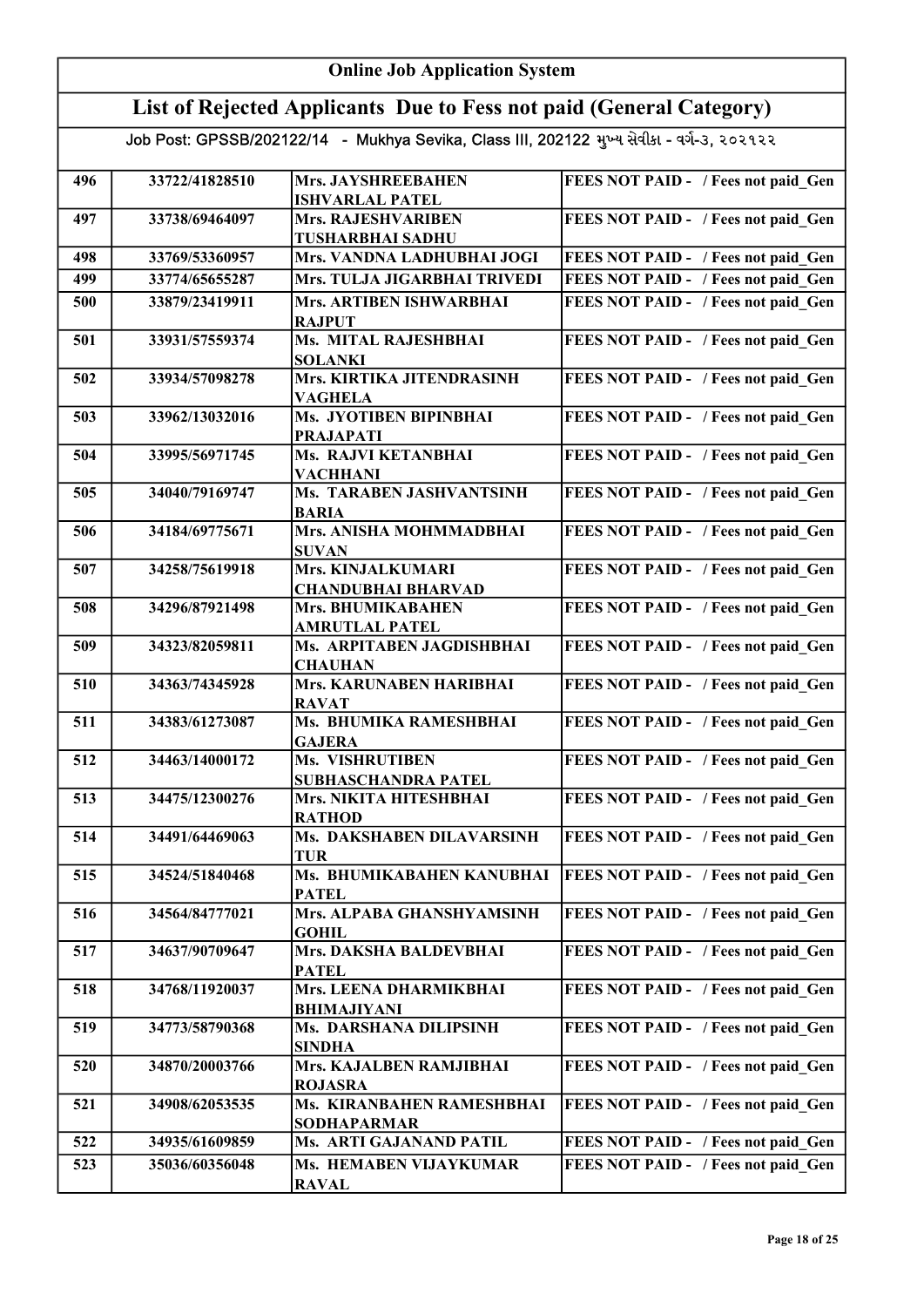|     | <b>Online Job Application System</b>                                |                                                                                            |                                                                  |
|-----|---------------------------------------------------------------------|--------------------------------------------------------------------------------------------|------------------------------------------------------------------|
|     | List of Rejected Applicants Due to Fess not paid (General Category) |                                                                                            |                                                                  |
|     |                                                                     | Job Post: GPSSB/202122/14 - Mukhya Sevika, Class III, 202122 મુખ્ય સેવીકા - વર્ગ-૩, ૨૦૨૧૨૨ |                                                                  |
| 524 | 35127/62827620                                                      | Ms. URVASHI RAMESHBHAI<br><b>KALIYA</b>                                                    | FEES NOT PAID - / Fees not paid Gen                              |
| 525 | 35159/80340119                                                      |                                                                                            | Mrs. RUKSAR HARUNBHAI SAIYAD FEES NOT PAID - / Fees not paid_Gen |
| 526 | 35314/44307240                                                      | Ms. DEVANSHIKUWAR RAMSINH<br><b>DEVDA</b>                                                  | <b>FEES NOT PAID - / Fees not paid_Gen</b>                       |
| 527 | 35340/87409994                                                      | Ms. KIRTIKA BHAVESHBHAI<br><b>SANGHANI</b>                                                 | FEES NOT PAID - / Fees not paid Gen                              |
| 528 | 35352/81296373                                                      | Mrs. VARSHABEN MOHANBHAI<br><b>CHAVDA</b>                                                  | FEES NOT PAID - / Fees not paid Gen                              |
| 529 | 35419/73428201                                                      | Mrs. SUNITABEN SANKALCHAND<br><b>PRAJAPATI</b>                                             | FEES NOT PAID - / Fees not paid Gen                              |
| 530 | 35452/50271438                                                      | Ms. KOMALBEN<br>HARSHADKUMAR DAXINI                                                        | FEES NOT PAID - / Fees not paid Gen                              |
| 531 | 35551/83828870                                                      | Ms. BHUMIKABEN<br><b>KARSHANBHAI DHANANI</b>                                               | FEES NOT PAID - / Fees not paid Gen                              |
| 532 | 35663/92142020                                                      | Mrs. VARSHABEN CHANDRASINH<br><b>VAGHELA</b>                                               | FEES NOT PAID - / Fees not paid Gen                              |
| 533 | 35703/33374021                                                      | Ms. REKHABAHEN MAKANSINH<br><b>MALIVAD</b>                                                 | FEES NOT PAID - / Fees not paid Gen                              |
| 534 | 35823/13781185                                                      | Mrs. CHHAYABEN JASHVANTLAL<br><b>MOCHI</b>                                                 | <b>FEES NOT PAID - / Fees not paid Gen</b>                       |
| 535 | 35914/95012616                                                      | Mrs. RAJNIBEN RAMJIBHAI<br><b>BARAIYA</b>                                                  | FEES NOT PAID - / Fees not paid Gen                              |
| 536 | 35933/79660023                                                      |                                                                                            | Mrs. SONALBEN UDABHAI DAMOR FEES NOT PAID - / Fees not paid Gen  |
| 537 | 36023/70300205                                                      | <b>Mrs. ILABEN NAYANKUMAR</b><br><b>JOSHI</b>                                              | FEES NOT PAID - / Fees not paid_Gen                              |
| 538 | 36096/43928216                                                      | Mrs. SUMANBEN RAMESHBHAI<br><b>PRAJAPATI</b>                                               | FEES NOT PAID - / Fees not paid Gen                              |
| 539 | 36113/98939136                                                      | Mrs. VANITABEN BHIKHABHAI<br><b>RATHOD</b>                                                 | FEES NOT PAID - / Fees not paid Gen                              |
| 540 | 36146/45851836                                                      | Ms. MADHUKUNVAR<br><b>MALAMSINH BHATI</b>                                                  | FEES NOT PAID - / Fees not paid Gen                              |
| 541 | 36281/21678021                                                      | Ms. AMITABEN MAHENDRASINH<br><b>PARMAR</b>                                                 | FEES NOT PAID - / Fees not paid Gen                              |
| 542 | 36301/71430739                                                      | Ms. ANJALI ALPESHBHAI<br><b>KHRISTI</b>                                                    | FEES NOT PAID - / Fees not paid Gen                              |
| 543 | 36348/83477836                                                      | <b>Mrs. HEMADRIBA</b><br>MEGHARAJSINH VAGHELA                                              | FEES NOT PAID - / Fees not paid Gen                              |
| 544 | 36354/77507304                                                      | Ms. POONAM JODHABHAI<br><b>RAVALIYA</b>                                                    | FEES NOT PAID - / Fees not paid Gen                              |
| 545 | 36374/56596727                                                      | Ms. DIVYABAHEN RAMABHAI<br><b>PATEL</b>                                                    | FEES NOT PAID - / Fees not paid Gen                              |
| 546 | 36419/98362410                                                      | Mrs. JANKI KANUBHAI PANCHAL                                                                | FEES NOT PAID - / Fees not paid Gen                              |
| 547 | 36691/66602533                                                      | Mrs. RUCHITABEN LALJIBHAI<br><b>SOSA</b>                                                   | FEES NOT PAID - / Fees not paid Gen                              |
| 548 | 36716/81744171                                                      | Ms. DIPALI HARESH TERAIYA                                                                  | FEES NOT PAID - / Fees not paid Gen                              |
| 549 | 36724/38092046                                                      | Ms. AREFABANU BISMILLAKHAN<br><b>PATHAN</b>                                                | FEES NOT PAID - / Fees not paid Gen                              |
| 550 | 36754/77259723                                                      | Ms. SARITAKUMARI<br>RADHESHYAM VERMA                                                       | FEES NOT PAID - / Fees not paid Gen                              |
| 551 | 36818/81672544                                                      | Dr. NIDHI VINOD KUMAR GUPTA                                                                | FEES NOT PAID - / Fees not paid Gen                              |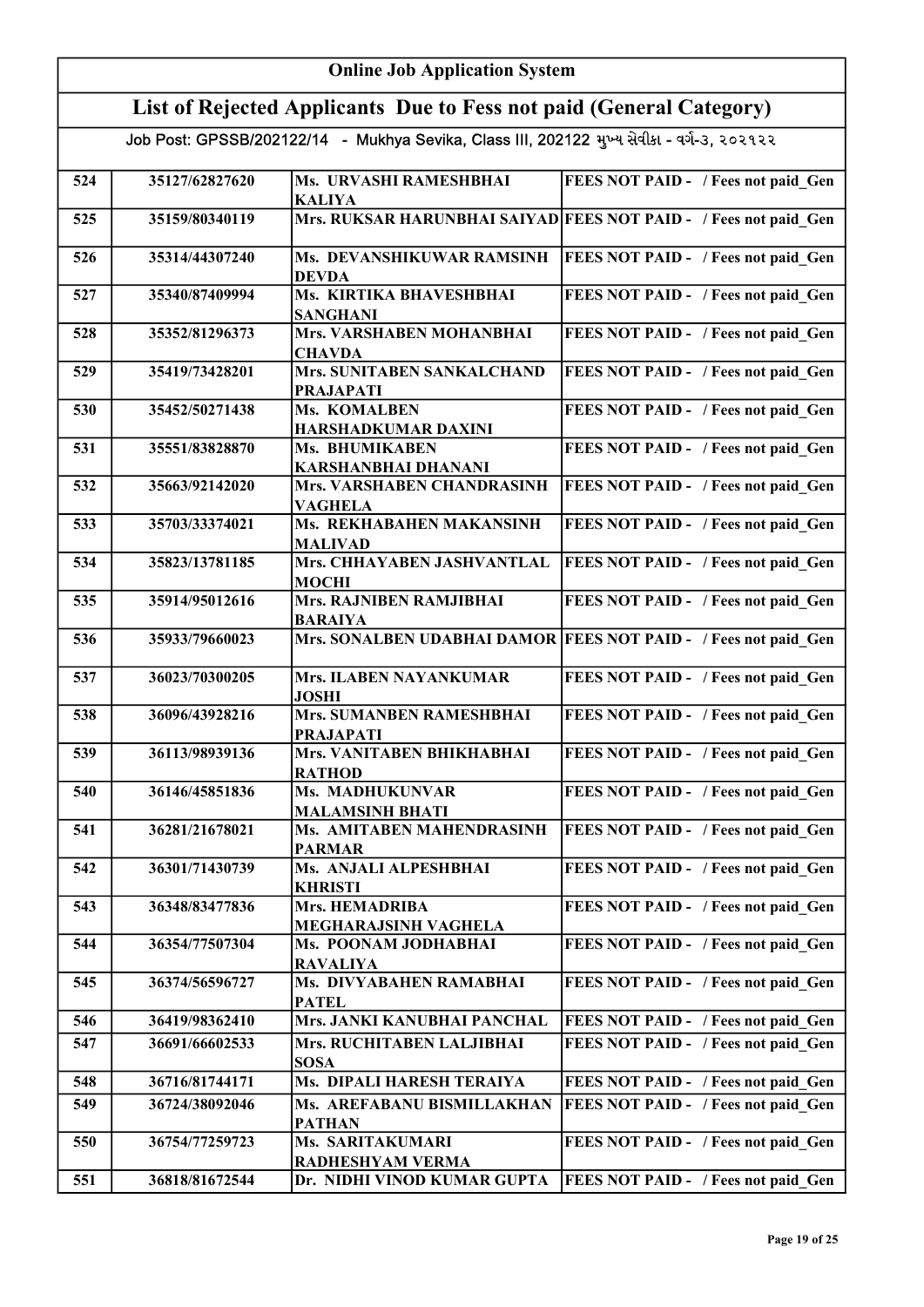|     | <b>Online Job Application System</b>                                |                                                                                            |                                                                  |
|-----|---------------------------------------------------------------------|--------------------------------------------------------------------------------------------|------------------------------------------------------------------|
|     | List of Rejected Applicants Due to Fess not paid (General Category) |                                                                                            |                                                                  |
|     |                                                                     | Job Post: GPSSB/202122/14 - Mukhya Sevika, Class III, 202122 મુખ્ય સેવીકા - વર્ગ-૩, ૨૦૨૧૨૨ |                                                                  |
| 552 | 36853/98963836                                                      | Ms. KAJAL NARANBHAI<br><b>PRAJAPATI</b>                                                    | FEES NOT PAID - / Fees not paid Gen                              |
| 553 | 36875/41508620                                                      | Ms. PINABEN MANJIBHAI<br><b>CHAUDHARI</b>                                                  | FEES NOT PAID - / Fees not paid Gen                              |
| 554 | 36902/33261818                                                      | Mrs. KRUPA DEVANG RAVAL                                                                    | FEES NOT PAID - / Fees not paid Gen                              |
| 555 | 36904/25166998                                                      | Mrs. JIGNASABEN NARSIBHAI<br><b>DHADUK</b>                                                 | FEES NOT PAID - / Fees not paid Gen                              |
| 556 | 37006/28869468                                                      | Mrs. SUNITABEN<br><b>BHAVESHKUMAR PRAJAPATI</b>                                            | FEES NOT PAID - / Fees not paid Gen                              |
| 557 | 37014/44062305                                                      | Mrs. TEJAL NARENDRAKUMAR<br><b>JOSHI</b>                                                   | FEES NOT PAID - / Fees not paid Gen                              |
| 558 | 37141/57172082                                                      | Ms. NAMRATABEN CHANDUBHAI<br><b>SANEPARA</b>                                               | <b>FEES NOT PAID - / Fees not paid Gen</b>                       |
| 559 | 37177/62346071                                                      | Mrs. DIVYABA INDRAJITSINH<br><b>ZALA</b>                                                   | FEES NOT PAID - / Fees not paid Gen                              |
| 560 | 37246/57720135                                                      |                                                                                            | Ms. RADHIKA ASHVINBHAI JOSHI FEES NOT PAID - / Fees not paid Gen |
| 561 | 37265/62884925                                                      | Ms. SHRADHDHA AMARSHIBHAI<br><b>BHORNIYA</b>                                               | FEES NOT PAID - / Fees not paid Gen                              |
| 562 | 37267/89858570                                                      | Dr. JANVIBEN RAMESHBAHI<br><b>DEODAR</b>                                                   | FEES NOT PAID - / Fees not paid Gen                              |
| 563 | 37288/46103660                                                      | Mrs. POONAMBA BHARATSINH<br><b>CHAUHAN</b>                                                 | FEES NOT PAID - / Fees not paid_Gen                              |
| 564 | 37327/91536498                                                      | <b>Ms. NILAM BABUBHAI</b><br><b>DHANDHALYA</b>                                             | FEES NOT PAID - / Fees not paid Gen                              |
| 565 | 37366/76193289                                                      | Ms. KAJAL NARANBHAI<br><b>PRAJAPATI</b>                                                    | FEES NOT PAID - / Fees not paid Gen                              |
| 566 | 37399/18132906                                                      | Dr. HIRALBEN RAJUBHAI<br><b>DEODAR</b>                                                     | FEES NOT PAID - / Fees not paid Gen                              |
| 567 | 37421/71560914                                                      | Mrs. TARUNA RAJUBHAI RAVAL                                                                 | FEES NOT PAID - / Fees not paid Gen                              |
| 568 | 37461/76109516                                                      | Mrs. HEMLATA<br>JUGANNATASINGH CHUNDAWAT                                                   | FEES NOT PAID - / Fees not paid Gen                              |
| 569 | 37491/32377206                                                      | Ms. JALPABA JASHUBHA JADEJA                                                                | <b>FEES NOT PAID - / Fees not paid Gen</b>                       |
| 570 | 37496/22539296                                                      | Ms. REKHABEN BHURABHAI<br><b>KHAMAL</b>                                                    | FEES NOT PAID - / Fees not paid Gen                              |
| 571 | 37576/75014705                                                      | Ms. DISHA BATUKBHAI DAVE                                                                   | FEES NOT PAID - / Fees not paid Gen                              |
| 572 | 37616/87610297                                                      | Ms. MAULIKABAHEN<br><b>GOVINDBHAI NAYI</b>                                                 | FEES NOT PAID - / Fees not paid Gen                              |
| 573 | 37658/31155962                                                      | Mrs. SEEMABEN KISHORBHAI<br><b>JOSHI</b>                                                   | FEES NOT PAID - / Fees not paid Gen                              |
| 574 | 37673/27839654                                                      | Ms. BHUMI ISHVARBHAI DESAI                                                                 | FEES NOT PAID - / Fees not paid Gen                              |
| 575 | 37695/42877030                                                      | Ms. KAILASHBEN SOMABHAI<br><b>PARMAR</b>                                                   | FEES NOT PAID - / Fees not paid Gen                              |
| 576 | 37720/26378238                                                      | Ms. BHUMIKABEN NIKUNJBHAI<br><b>MARU</b>                                                   | FEES NOT PAID - / Fees not paid Gen                              |
| 577 | 37777/95749601                                                      | Ms. RADHIKA ASHVINBHAI JOSHI                                                               | <b>FEES NOT PAID - / Fees not paid Gen</b>                       |
| 578 | 37836/39603416                                                      | Ms. DHARABAHEN VINODBHAI<br><b>CHAUDHARI</b>                                               | FEES NOT PAID - / Fees not paid Gen                              |
| 579 | 37895/52007564                                                      | <b>Ms. JAYSHREEBEN</b><br>PRABHATSINH RATHOD                                               | FEES NOT PAID - / Fees not paid Gen                              |
| 580 | 37908/56016595                                                      | Mrs. AVANIBEN ASHOKBHAI<br><b>RAVAL</b>                                                    | FEES NOT PAID - / Fees not paid Gen                              |
| 581 | 37947/53179460                                                      | Mrs. SWETA BA NARENDRASINH<br><b>CHUDASAMA</b>                                             | FEES NOT PAID - / Fees not paid Gen                              |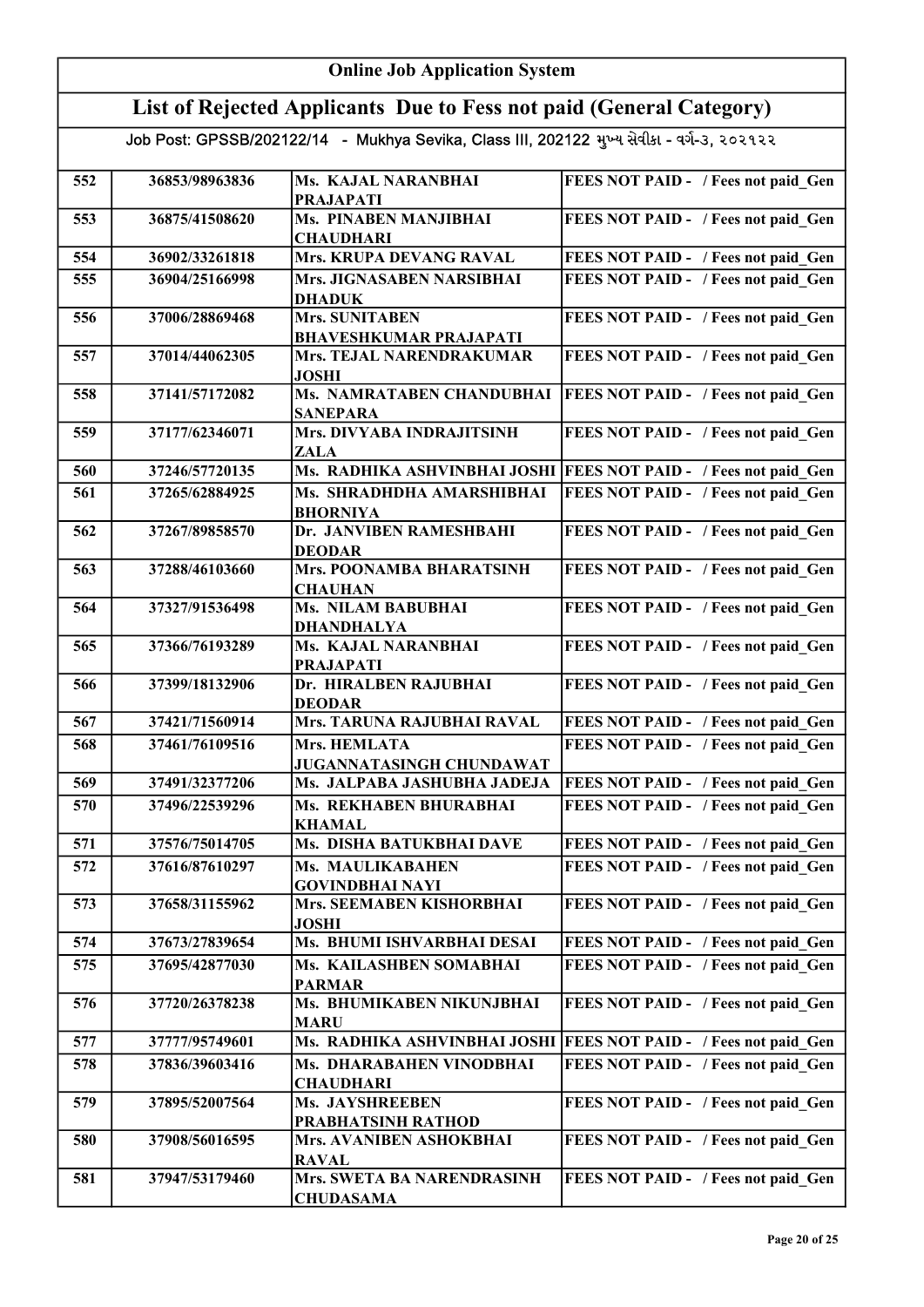|     | <b>Online Job Application System</b>                                |                                                                                            |                                                                 |  |
|-----|---------------------------------------------------------------------|--------------------------------------------------------------------------------------------|-----------------------------------------------------------------|--|
|     | List of Rejected Applicants Due to Fess not paid (General Category) |                                                                                            |                                                                 |  |
|     |                                                                     | Job Post: GPSSB/202122/14 - Mukhya Sevika, Class III, 202122 મુખ્ય સેવીકા - વર્ગ-૩, ૨૦૨૧૨૨ |                                                                 |  |
| 582 | 38039/74063151                                                      | <b>Ms. TEJALBEN SHIVGAR</b><br><b>MEGHNATHI</b>                                            | FEES NOT PAID - / Fees not paid Gen                             |  |
| 583 | 38095/93516055                                                      | Mrs. SAHIN SUMEERBHAI BELIM                                                                | FEES NOT PAID - / Fees not paid Gen                             |  |
| 584 | 38195/82948163                                                      | Ms. JAYSHRIBAHEN                                                                           | FEES NOT PAID - / Fees not paid Gen                             |  |
| 585 | 38265/38684897                                                      | <b>BHANUSHANKAR DHANDHALA</b><br>Ms. NOORBAI RAJABBHAI<br><b>MANSURI</b>                   | FEES NOT PAID - / Fees not paid Gen                             |  |
| 586 | 38344/53296602                                                      | Mrs. GEETA KALPESHKUMAR<br><b>MAKWANA</b>                                                  | FEES NOT PAID - / Fees not paid_Gen                             |  |
| 587 | 38350/24050033                                                      | Ms. KHUSHBU KIRITKUMAR<br><b>MODI</b>                                                      | FEES NOT PAID - / Fees not paid Gen                             |  |
| 588 | 38365/56171289                                                      | Mrs. SHILPABEN JITENDRASINH<br><b>CHAUHAN</b>                                              | FEES NOT PAID - / Fees not paid Gen                             |  |
| 589 | 38393/98921456                                                      | <b>Ms. PRINA CHIMANLAL</b><br><b>ARDESHNA</b>                                              | FEES NOT PAID - / Fees not paid_Gen                             |  |
| 590 | 38470/55105342                                                      | Ms. NIRUBAHEN GALABHAI PAGI                                                                | <b>FEES NOT PAID - / Fees not paid Gen</b>                      |  |
| 591 | 38519/56651380                                                      | Ms. ARUNABEN DHIRUBHAI<br><b>JADAV</b>                                                     | FEES NOT PAID - / Fees not paid Gen                             |  |
| 592 | 38528/73447934                                                      | Mrs. SUREKHABEN<br><b>NARAVATSINH CHAUHAN</b>                                              | FEES NOT PAID - / Fees not paid Gen                             |  |
| 593 | 38545/63488785                                                      | Mrs. SAVITA BEN AMRUBHAI<br><b>SOLANKI</b>                                                 | FEES NOT PAID - / Fees not paid Gen                             |  |
| 594 | 38597/14610434                                                      | <b>Ms. VANITA RAVILAL</b><br><b>BAMBHANIYA</b>                                             | FEES NOT PAID - / Fees not paid Gen                             |  |
| 595 | 38622/23701911                                                      | Ms. BHAVIKA RAMESHBHAI<br><b>PADSHALA</b>                                                  | FEES NOT PAID - / Fees not paid Gen                             |  |
| 596 | 38712/40271925                                                      |                                                                                            | Ms. GITABEN KALUBHAI RATHOD FEES NOT PAID - / Fees not paid Gen |  |
| 597 | 38743/76045592                                                      | Mrs. DHARA PUNEET METALIYA                                                                 | FEES NOT PAID - / Fees not paid Gen                             |  |
| 598 | 38826/69234241                                                      | Mrs. DEVAKIBA PRABHATSINH<br><b>CHAUHAN</b>                                                | <b>FEES NOT PAID - / Fees not paid_Gen</b>                      |  |
| 599 | 38884/29006648                                                      | Mrs. BHAVISHA BEN SAMIR<br><b>KUMAR MISTRY</b>                                             | FEES NOT PAID - / Fees not paid Gen                             |  |
| 600 | 38935/81401708                                                      | Ms. AVANI BHIKHUBHAI<br><b>BORKHATARIYA</b>                                                | FEES NOT PAID - / Fees not paid Gen                             |  |
| 601 | 38937/66010072                                                      | <b>Mrs. PARULBAHEN</b><br><b>BHARATKUMAR GAJJAR</b>                                        | FEES NOT PAID - / Fees not paid Gen                             |  |
| 602 | 38956/58840346                                                      | Mrs. VAISHALIBEN PANKAJBHAI<br><b>BHOPE</b>                                                | FEES NOT PAID - / Fees not paid Gen                             |  |
| 603 | 38958/70393884                                                      | Mrs. SUMAIYA IBRAHIMBHAI<br><b>PATEL</b>                                                   | FEES NOT PAID - / Fees not paid Gen                             |  |
| 604 | 38998/40769180                                                      | <b>Mrs. KANTABEN</b><br>HARBHIBHMBBHAI GOHIL                                               | FEES NOT PAID - / Fees not paid Gen                             |  |
| 605 | 39009/42505078                                                      | Ms. HETAL PRAVINKUMAR<br><b>BORISAGAR</b>                                                  | FEES NOT PAID - / Fees not paid Gen                             |  |
| 606 | 39036/75583943                                                      | Ms. MAMATABEN<br><b>JANARDANBHAI THAKAR</b>                                                | FEES NOT PAID - / Fees not paid Gen                             |  |
| 607 | 39038/39329215                                                      | Mrs. SHIVANI MUKESHKUMAR<br><b>PATEL</b>                                                   | FEES NOT PAID - / Fees not paid Gen                             |  |
| 608 | 39061/45690594                                                      | Ms. AVANI ASHWINKUMAR<br><b>KANSARA</b>                                                    | FEES NOT PAID - / Fees not paid Gen                             |  |
| 609 | 39072/39650157                                                      | Mrs. ASMITABEN RAMESHBHAI<br><b>BARAIYA</b>                                                | FEES NOT PAID - / Fees not paid Gen                             |  |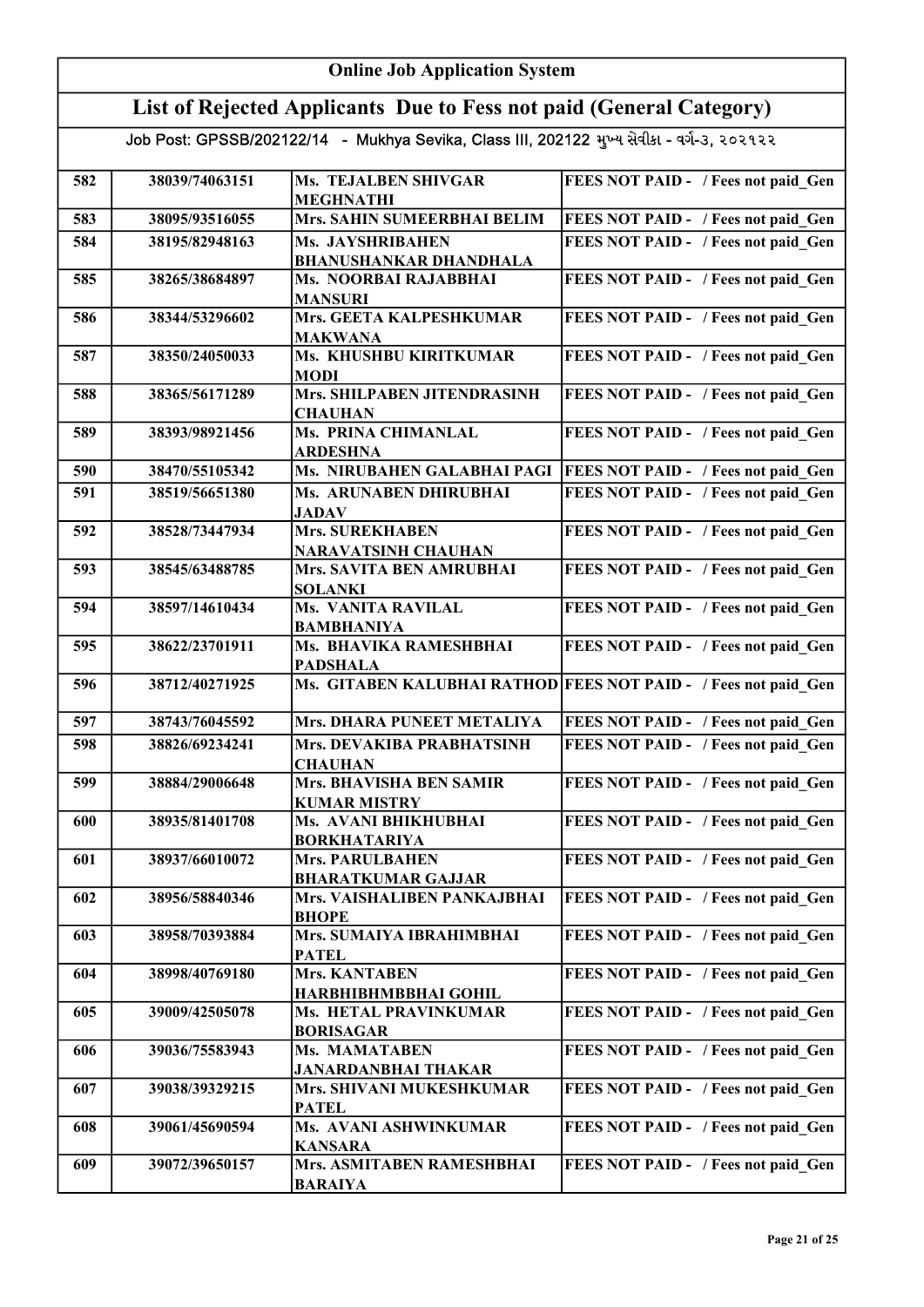|     | <b>Online Job Application System</b>                                |                                                                                            |                                                                  |
|-----|---------------------------------------------------------------------|--------------------------------------------------------------------------------------------|------------------------------------------------------------------|
|     | List of Rejected Applicants Due to Fess not paid (General Category) |                                                                                            |                                                                  |
|     |                                                                     | Job Post: GPSSB/202122/14 - Mukhya Sevika, Class III, 202122 મુખ્ય સેવીકા - વર્ગ-૩, ૨૦૨૧૨૨ |                                                                  |
| 610 | 39099/43524183                                                      | Mrs. ASMITABEN RAMESHBHAI<br><b>BARAIYA</b>                                                | <b>FEES NOT PAID - / Fees not paid Gen</b>                       |
| 611 | 39113/25071953                                                      | Mrs. SHIVANI BHAUMIKKUMAR<br><b>SUTHAR</b>                                                 | FEES NOT PAID - / Fees not paid Gen                              |
| 612 | 39217/23108531                                                      | Ms. GEETA JAVAHARBHAI<br><b>RAMANANI</b>                                                   | FEES NOT PAID - / Fees not paid Gen                              |
| 613 | 39296/91206969                                                      | Mrs. SANGEETABA<br><b>CHANDRASINH JADEJA</b>                                               | FEES NOT PAID - / Fees not paid Gen                              |
| 614 | 39340/25219709                                                      | Mrs. HARSHA VIJAY SALUNKE                                                                  | FEES NOT PAID - / Fees not paid Gen                              |
| 615 | 39344/44873672                                                      | Mrs. SHIVANI BHAUMIKKUMAR<br><b>SUTHAR</b>                                                 | FEES NOT PAID - / Fees not paid Gen                              |
| 616 | 39413/49030260                                                      | Mrs. LILABEN NAVALSANGBHAI<br><b>GOHIL</b>                                                 | FEES NOT PAID - / Fees not paid Gen                              |
| 617 | 39493/78745390                                                      | Ms. RENUKABEN LALABHAI<br><b>DABHI</b>                                                     | FEES NOT PAID - / Fees not paid Gen                              |
| 618 | 39596/20490980                                                      | Mrs. ASHABEN MUKESHBHAI<br><b>KOTVAL</b>                                                   | FEES NOT PAID - / Fees not paid Gen                              |
| 619 | 39604/41170156                                                      | Ms. BINALBEN SHANKARBHAI<br><b>PATEL</b>                                                   | FEES NOT PAID - / Fees not paid Gen                              |
| 620 | 39652/48077434                                                      | Mrs. RANJANBEN UDESINH ZALA                                                                | FEES NOT PAID - / Fees not paid Gen                              |
| 621 | 39676/54821535                                                      | Ms. VANITABEN VELJIBHAI<br><b>SHIYAL</b>                                                   | FEES NOT PAID - / Fees not paid Gen                              |
| 622 | 39756/64792223                                                      |                                                                                            | Ms. MANALI RAJESH BHAI BHATT FEES NOT PAID - / Fees not paid Gen |
| 623 | 39769/88527846                                                      | Mrs. RUTU YAGNIK KAVA                                                                      | FEES NOT PAID - / Fees not paid Gen                              |
| 624 | 39829/62741947                                                      | Mrs. RUKAIYAFATEMA<br><b>HASANALI GODAD</b>                                                | FEES NOT PAID - / Fees not paid Gen                              |
| 625 | 39884/73384297                                                      | Mrs. AMIBEN PRAVINBHAI PATEL                                                               | <b>FEES NOT PAID - / Fees not paid Gen</b>                       |
| 626 | 39922/34158219                                                      | Mrs. HARSHALI DILIPKUMAR<br><b>BHAVSAR</b>                                                 | FEES NOT PAID - / Fees not paid Gen                              |
| 627 | 39983/24550086                                                      | Mrs. DIMPALBEN PRAHLADBHAI<br><b>PATEL</b>                                                 | <b>FEES NOT PAID - / Fees not paid Gen</b>                       |
| 628 | 40017/58507200                                                      | Ms. ILABEN DAMAJEEBHAI<br>ANIYALIYA                                                        | FEES NOT PAID - / Fees not paid Gen                              |
| 629 | 40077/49878253                                                      | Ms. VELENTINA RAYMUNDBHAI<br><b>MACWAN</b>                                                 | FEES NOT PAID - / Fees not paid Gen                              |
| 630 | 40139/79408660                                                      | Mrs. ASHA BHARATBHAI NAKUM                                                                 | FEES NOT PAID - / Fees not paid Gen                              |
| 631 | 40154/74621145                                                      | Ms. SONALI HRIDAYSHANKAR<br><b>DUBEY</b>                                                   | FEES NOT PAID - / Fees not paid Gen                              |
| 632 | 40169/65283969                                                      | Ms. JAYSHRIBAHEN<br><b>BHANUSHANKAR DHANDHALYA</b>                                         | FEES NOT PAID - / Fees not paid Gen                              |
| 633 | 40171/34926515                                                      | Ms. SANGEETABEN<br>RAMESHABHAI DHANDHALYA                                                  | FEES NOT PAID - / Fees not paid Gen                              |
| 634 | 40177/48898789                                                      | Ms. JAYSHRIBAHEN<br><b>BHANUSHANKAR DHANDHALYA</b>                                         | FEES NOT PAID - / Fees not paid Gen                              |
| 635 | 40189/52265256                                                      | Ms. JAYSHRIBAHEN<br><b>BHANUSHANKAR DHANDHALYA</b>                                         | FEES NOT PAID - / Fees not paid Gen                              |
| 636 | 40191/45377634                                                      | Ms. JAYSHRIBAHEN                                                                           | FEES NOT PAID - / Fees not paid Gen                              |
| 637 | 40194/76873454                                                      | <b>BHANUSHANKAR DHANDHALYA</b><br>Ms. JAYSHRIBAHEN                                         | FEES NOT PAID - / Fees not paid_Gen                              |
| 638 | 40200/23875066                                                      | <b>BHANUSHANKAR DHANDHALYA</b><br>Ms. SANGEETABEN<br>RAMESHABHAI DHANDHALYA                | FEES NOT PAID - / Fees not paid Gen                              |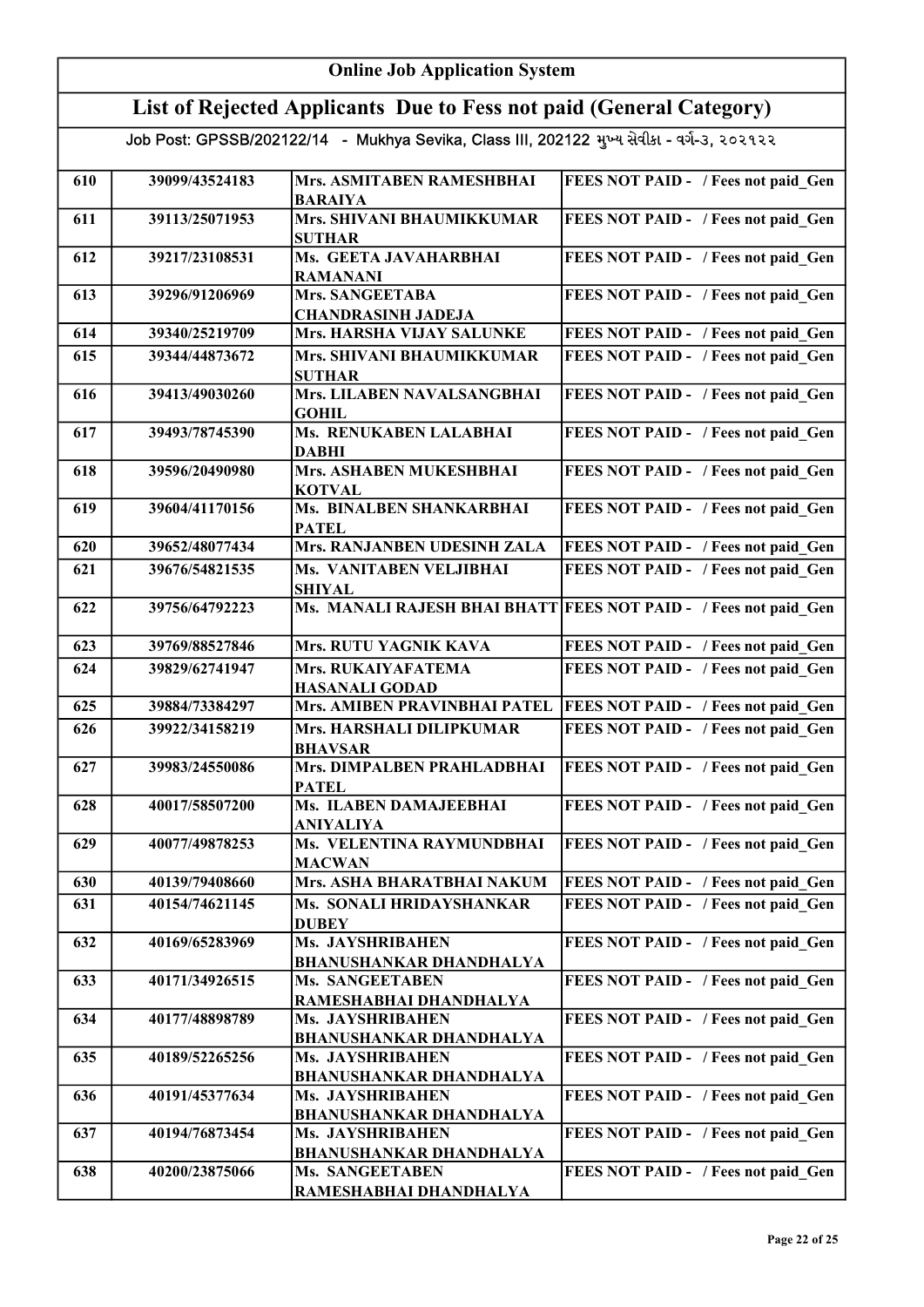|     | <b>Online Job Application System</b>                                |                                                                                            |                                                                  |
|-----|---------------------------------------------------------------------|--------------------------------------------------------------------------------------------|------------------------------------------------------------------|
|     | List of Rejected Applicants Due to Fess not paid (General Category) |                                                                                            |                                                                  |
|     |                                                                     | Job Post: GPSSB/202122/14 - Mukhya Sevika, Class III, 202122 મુખ્ય સેવીકા - વર્ગ-૩, ૨૦૨૧૨૨ |                                                                  |
| 639 | 40282/73122071                                                      | Mrs. GALA HA DHSNZ MAOJI                                                                   | FEES NOT PAID - / Fees not paid Gen                              |
| 640 | 40308/20656485                                                      | Mrs. JYOTSANABAHEN<br><b>JASHVANTSINH DABHI</b>                                            | FEES NOT PAID - / Fees not paid Gen                              |
| 641 | 40320/60385310                                                      | Mrs. TARLIKABEN BAKORBHAI<br><b>THAKOR</b>                                                 | FEES NOT PAID - / Fees not paid Gen                              |
| 642 | 40326/48088467                                                      | Mrs. ANKITA SURAJKUMAR<br><b>RAVAL</b>                                                     | FEES NOT PAID - / Fees not paid Gen                              |
| 643 | 40336/68191961                                                      | Ms. KRUPA GIRISHBHAI PATEL                                                                 | FEES NOT PAID - / Fees not paid Gen                              |
| 644 | 40369/98573939                                                      | Mrs. DURGA CHHAGANBHAI<br><b>AMRELIYA</b>                                                  | FEES NOT PAID - / Fees not paid Gen                              |
| 645 | 40477/72888284                                                      | Ms. RAVINABAHEN PRAVINSINH<br><b>PARMAR</b>                                                | FEES NOT PAID - / Fees not paid_Gen                              |
| 646 | 40487/46479705                                                      | Ms. HEENA MOHANBHAI<br><b>VADODIYA</b>                                                     | FEES NOT PAID - / Fees not paid_Gen                              |
| 647 | 40515/58379926                                                      | <b>Ms. ARTIBALA R VORA</b>                                                                 | FEES NOT PAID - / Fees not paid Gen                              |
| 648 | 40525/64232686                                                      | Ms. AMI MUKESHBHAI TRIVEDI                                                                 | FEES NOT PAID - / Fees not paid Gen                              |
| 649 | 40718/24559006                                                      | Mrs. SHILPABEN GOVINDBHAI<br><b>VAGHELA</b>                                                | FEES NOT PAID - / Fees not paid Gen                              |
| 650 | 40820/22851326                                                      |                                                                                            | Ms. RADHIKA ASHVINBHAI JOSHI FEES NOT PAID - / Fees not paid Gen |
| 651 | 40866/89374351                                                      | <b>Mrs. SONAL CHIRAG PARMAR</b>                                                            | FEES NOT PAID - / Fees not paid Gen                              |
| 652 | 40904/92251079                                                      | Ms. ROSHANIBAHEN<br><b>OMPRAKASHBHAI SHARMA</b>                                            | FEES NOT PAID - / Fees not paid Gen                              |
| 653 | 40915/63019239                                                      | Mrs. JAGRUTI GIRISHBHAI DATT                                                               | FEES NOT PAID - / Fees not paid Gen                              |
| 654 | 40951/81454829                                                      | Ms. KUSUMBEN RAMANBHAI<br><b>MALIWAD</b>                                                   | FEES NOT PAID - / Fees not paid Gen                              |
| 655 | 41045/22128404                                                      | Ms. SHITALBEN VISHNUBHAI<br><b>BAVALIYA</b>                                                | FEES NOT PAID - / Fees not paid_Gen                              |
| 656 | 41061/65988269                                                      | Ms. JALPABEN CHUNILAL<br><b>KHOJANJI</b>                                                   | FEES NOT PAID - / Fees not paid_Gen                              |
| 657 | 41160/11032952                                                      | Ms. TARUNABEN VALLABHBHAI<br><b>HARSODA</b>                                                | <b>FEES NOT PAID - / Fees not paid Gen</b>                       |
| 658 | 41176/51319147                                                      | Ms. KUSUMBEN RAMANBHAI<br><b>PATELIYA</b>                                                  | FEES NOT PAID - / Fees not paid Gen                              |
| 659 | 41246/46957764                                                      | Ms. BHAVANABEN ABHESINH<br><b>PAGI</b>                                                     | FEES NOT PAID - / Fees not paid Gen                              |
| 660 | 41376/92466764                                                      | Mrs. TANVI UDAY TRIPATHI                                                                   | FEES NOT PAID - / Fees not paid Gen                              |
| 661 | 41404/46951671                                                      | Ms. GEETABEN SHANKARLAL<br><b>PATEL</b>                                                    | FEES NOT PAID - / Fees not paid Gen                              |
| 662 | 41444/69490421                                                      | Ms. REKHABEN MANGALBHAI<br><b>BARIA</b>                                                    | FEES NOT PAID - / Fees not paid Gen                              |
| 663 | 41523/80525277                                                      | Mrs. SHRADDHABA TANSANG<br><b>JADEJA</b>                                                   | FEES NOT PAID - / Fees not paid Gen                              |
| 664 | 41530/78133205                                                      | Ms. POOJAKUMARI<br>RAVINDRABHAI DUBE                                                       | FEES NOT PAID - / Fees not paid Gen                              |
| 665 | 41637/13927582                                                      | Mrs. ZEEL MALDEBHAI ODEDRA                                                                 | FEES NOT PAID - / Fees not paid Gen                              |
| 666 | 41687/52488413                                                      | Ms. RINKAL NARESHBHAI<br><b>LADHAVA</b>                                                    | FEES NOT PAID - / Fees not paid Gen                              |
| 667 | 41771/60986467                                                      | Ms. ARTIBEN KANTILAL PATEL                                                                 | FEES NOT PAID - / Fees not paid Gen                              |
| 668 | 41781/32383458                                                      | Mrs. JASMINBANU USMANBHAI<br><b>DERAIYA</b>                                                | FEES NOT PAID - / Fees not paid Gen                              |
| 669 | 41787/63929933                                                      | Ms. AKISHA DAWOOD CHAKI<br><b>CHAKI</b>                                                    | FEES NOT PAID - / Fees not paid Gen                              |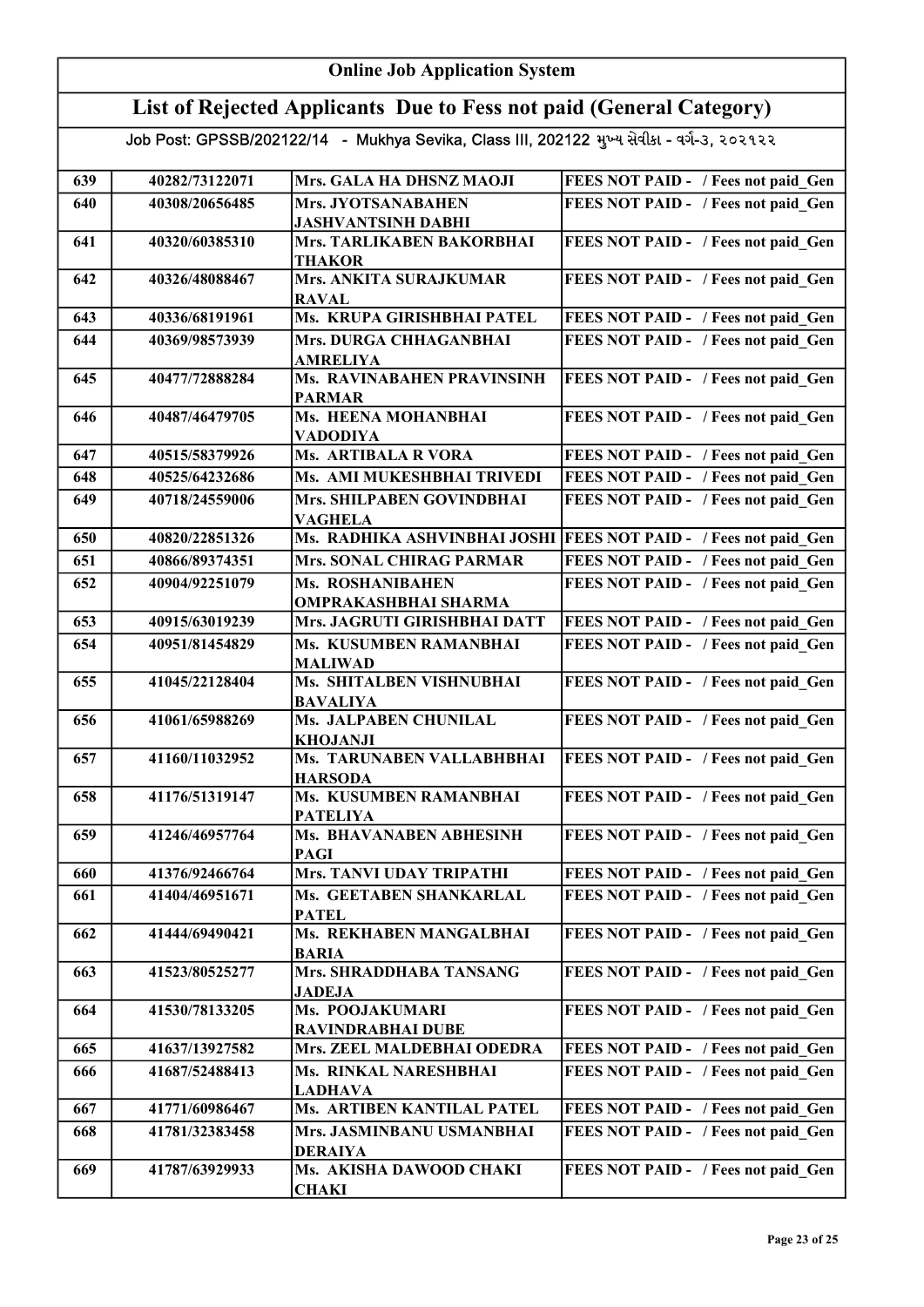| <b>Online Job Application System</b> |                                                                                            |                                                                     |                                                                |  |
|--------------------------------------|--------------------------------------------------------------------------------------------|---------------------------------------------------------------------|----------------------------------------------------------------|--|
|                                      |                                                                                            | List of Rejected Applicants Due to Fess not paid (General Category) |                                                                |  |
|                                      | Job Post: GPSSB/202122/14 - Mukhya Sevika, Class III, 202122 મુખ્ય સેવીકા - વર્ગ-૩, ૨૦૨૧૨૨ |                                                                     |                                                                |  |
| 670                                  | 41815/50671598                                                                             | Ms. DISHA VINUBHAI SUTARIYA                                         | <b>FEES NOT PAID - / Fees not paid Gen</b>                     |  |
| 671                                  | 41870/82521442                                                                             | Ms. MADHVI DHANJIBHAI                                               | FEES NOT PAID - / Fees not paid Gen                            |  |
|                                      |                                                                                            | <b>VAGHAMSI</b>                                                     |                                                                |  |
| 672                                  | 41874/23175616                                                                             | <b>Mrs. SOBHANABEN</b><br><b>GUNVANTSINH ZALA</b>                   | FEES NOT PAID - / Fees not paid Gen                            |  |
| 673                                  | 41923/62751167                                                                             | Mrs. AVANI SAURABH KUMAR<br><b>PATEL</b>                            | FEES NOT PAID - / Fees not paid Gen                            |  |
| 674                                  | 41979/39950752                                                                             | Ms. HINA SUDHIRBHAI MAHETA                                          | FEES NOT PAID - / Fees not paid Gen                            |  |
| 675                                  | 41991/53573383                                                                             | Ms. SHILPABEN BABUBHAI<br><b>NARIGARA</b>                           | FEES NOT PAID - / Fees not paid Gen                            |  |
| 676                                  | 42080/57783716                                                                             | <b>Mrs. NEHALBEN SANJAYKUMAR</b><br><b>PRAJAPATI</b>                | FEES NOT PAID - / Fees not paid Gen                            |  |
| 677                                  | 42139/79148049                                                                             | Ms. TARABEN RAJUBHAI PATEL                                          | FEES NOT PAID - / Fees not paid Gen                            |  |
| 678                                  | 42297/38442624                                                                             | <b>Mrs. MANALI PRATIK PATEL</b>                                     | FEES NOT PAID - / Fees not paid Gen                            |  |
| 679                                  | 42387/88260654                                                                             | Mrs. DIVYABEN DEVAYATBHAI<br><b>GARANIYA</b>                        | FEES NOT PAID - / Fees not paid Gen                            |  |
| 680                                  | 42509/80212041                                                                             | Mrs. ARATIBA KANAKSINH<br><b>SODHA</b>                              | FEES NOT PAID - / Fees not paid Gen                            |  |
| 681                                  | 42524/81815221                                                                             | Ms. VIMIKSHA KAMLESHBHAI<br><b>JOSHI</b>                            | FEES NOT PAID - / Fees not paid Gen                            |  |
| 682                                  | 42557/46978205                                                                             | Ms. JANAKIBEN VIKRAMBHAI<br><b>KHUMAN</b>                           | FEES NOT PAID - / Fees not paid Gen                            |  |
| 683                                  | 42581/45635473                                                                             | Ms. DHARA DILIPBHAI<br><b>BORKHATARIYA</b>                          | FEES NOT PAID - / Fees not paid Gen                            |  |
| 684                                  | 42609/45919452                                                                             | <b>Mrs. BHARVI VINODCHANDRA</b><br>THAKRAR                          | FEES NOT PAID - / Fees not paid Gen                            |  |
| 685                                  | 42633/85827555                                                                             | Ms. RENUKABEN RATNABHAI<br><b>CHAUDHARY</b>                         | FEES NOT PAID - / Fees not paid Gen                            |  |
| 686                                  | 42717/91825587                                                                             | Mrs. REKHABEN AMARABHAI<br><b>DAMOR</b>                             | FEES NOT PAID - / Fees not paid Gen                            |  |
| 687                                  | 42736/57303758                                                                             | Mrs. RIDDHI BEN DINESHBHAI<br><b>DANGAR</b>                         | FEES NOT PAID - / Fees not paid Gen                            |  |
| 688                                  | 42753/15861182                                                                             |                                                                     | Ms. MADHURIBEN SANOK VERMA FEES NOT PAID - / Fees not paid Gen |  |
| 689                                  | 42766/52845552                                                                             | Ms. KINJAL JASHVANTBHAI<br><b>UPADHYAY</b>                          | FEES NOT PAID - / Fees not paid Gen                            |  |
| 690                                  | 42776/60075061                                                                             | Ms. SHOBHNA MULU VASRA                                              | FEES NOT PAID - / Fees not paid Gen                            |  |
| 691                                  | 42786/49787519                                                                             | Ms. DEVI JIVABHAI PATAT                                             | FEES NOT PAID - / Fees not paid Gen                            |  |
| 692                                  | 42888/97065331                                                                             | Mrs. SAHIN SUMEERBHAI BELIM                                         | FEES NOT PAID - / Fees not paid Gen                            |  |
| 693                                  | 42893/17395802                                                                             | Ms. SALMABEN ALIKHAN SUKH                                           | FEES NOT PAID - / Fees not paid Gen                            |  |
| 694                                  | 42976/93388145                                                                             | Mrs. ZALAKBAHEN RASIKBHAI<br><b>PATEL</b>                           | FEES NOT PAID - / Fees not paid Gen                            |  |
| 695                                  | 43011/63980366                                                                             | Ms. ASHABEN UMEDBHAI JOSHI                                          | FEES NOT PAID - / Fees not paid_Gen                            |  |
| 696                                  | 43037/98302972                                                                             | <b>Mrs. KANCHANBEN</b><br><b>HASMUKHLAL PANCHAL</b>                 | FEES NOT PAID - / Fees not paid Gen                            |  |
| 697                                  | 43041/47539667                                                                             | Ms. HITESHABEN VASANTBHAI<br><b>PATEL</b>                           | FEES NOT PAID - / Fees not paid Gen                            |  |
| 698                                  | 43095/21757026                                                                             | Ms. SEJAL JANAKSINH VAGELA                                          | FEES NOT PAID - / Fees not paid Gen                            |  |
| 699                                  | 43111/37063004                                                                             | Ms. HARSHIDABEN BHARATBHAI<br><b>PARMAR</b>                         | FEES NOT PAID - / Fees not paid Gen                            |  |
| 700                                  | 43144/81183849                                                                             | Ms. HINABA ROHITSINH<br><b>SARVAIYA</b>                             | FEES NOT PAID - / Fees not paid Gen                            |  |